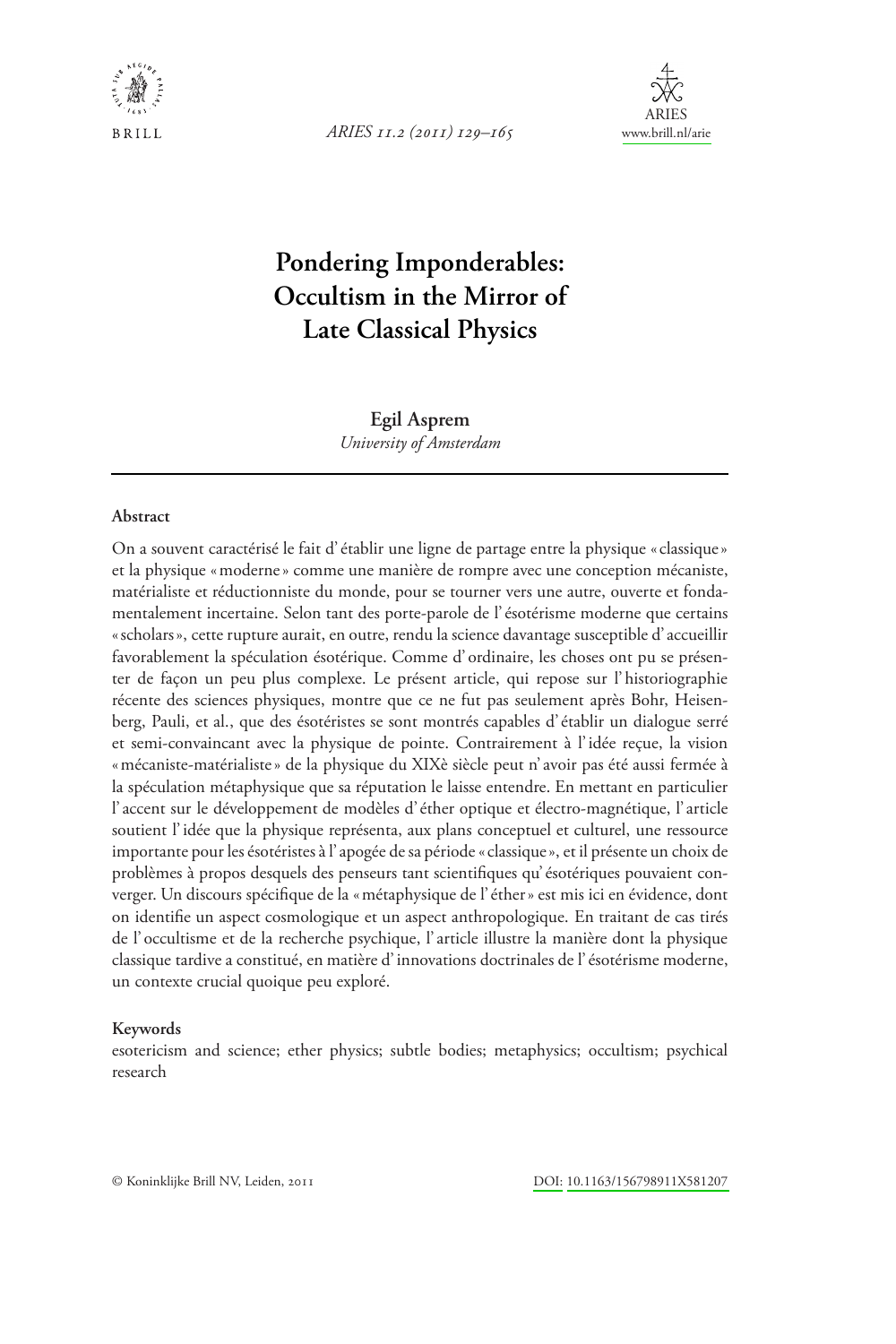## Introduction: Esoteric Discourse between Scientific Cultures

The appeal to scientific concepts and theories has been a resilient feature of post-Enlightenment esoteric discourse.<sup>1</sup> While this is well recognized in the scholarly literature, the exact relation between esoteric discourses and contemporaneous scientific cultures is less documented for some periods than for others. For instance, Olav Hammer has noted that 'the mesmerist use of the vocabulary and theories of physics' and the abundance of references to quantum mechanics and relativity theory in New Age discourse are quite well documented trends, while '[t]he history of the intermediate period ... is an under-explored theme'.<sup>2</sup> This gap, which also spans the 'intermediate period' between "classical" and "modern" physics, is certainly conspicuous, for it is a period which spawned some syntheses of esoteric and scientific discourse that have been highly influential in modern esotericism. Hammer concerns himself mainly with writers in the neo- and post-Theosophy movements, especially Charles W. Leadbeater (1854-1934), Alice Bailey (1880-1949), and Edgar Cayce (1877-1945). However, one could easily expand the list, first by including associated figures such as Annie Besant  $(1847-1933)$  and Rudolf Steiner (1861-1925), then by going backwards in history to the classical Theosophy of Blavatsky, Olcott, Sinnett and others, and lastly by looking at neighbouring discourses such as spiritualism and psychical research.<sup>3</sup>

<sup>&</sup>lt;sup>1)</sup> See especially Wouter J. Hanegraaff, New Age Religion and Western Culture; idem, 'The New Age Movement and the Esoteric Tradition'; Olav Hammer, Claiming Knowledge; Egil Asprem, 'Magic Naturalized?'.

<sup>&</sup>lt;sup>2)</sup> Hammer, *Claiming Knowledge*, 268. The background of mesmerism in 18th-century speculations on electricity is well known, as is the relation to Naturphilosophie and the socalled "theology of electricity" originating with Swabian pietist thinkers. See, e.g., Ernst Benz, The Theology of Electricity; Robert Michael Brain, Robert S. Cohen and Ole Knudsen (eds.), Hans Christian Ørsted and the Romantic Legacy in Science; Nicholas Goodrick-Clarke, 'The Esoteric Uses of Electricity'. For studies of science in the New Age movement, see Hanegraaff, New Age Religion and Western Culture, 62-76; David J. Hess, Science in the New Age; Hammer, Claiming Knowledge, 201-330.

<sup>&</sup>lt;sup>3)</sup> Scholarship on the scientific context is much stronger when it comes to psychical research, which is a topic that has interested at least a few historians of science. See especially the articles by Richard Noakes, 'Telegraphy is an Occult Art'; idem, '"The Bridge Which Is between Physical and Psychical Research"'; idem, 'Spiritualism, Science and the Supernatural in mid-Victorian Britain'; idem, 'The 'World of the Infinitely Little''. See also Courtenay Grean Raia, 'From Ether Theory to Ether Theology'; idem, The Substance of Things Hoped For; Heather Wolffram, 'Supernormal Biology'; Roger Luckhurst, The Invention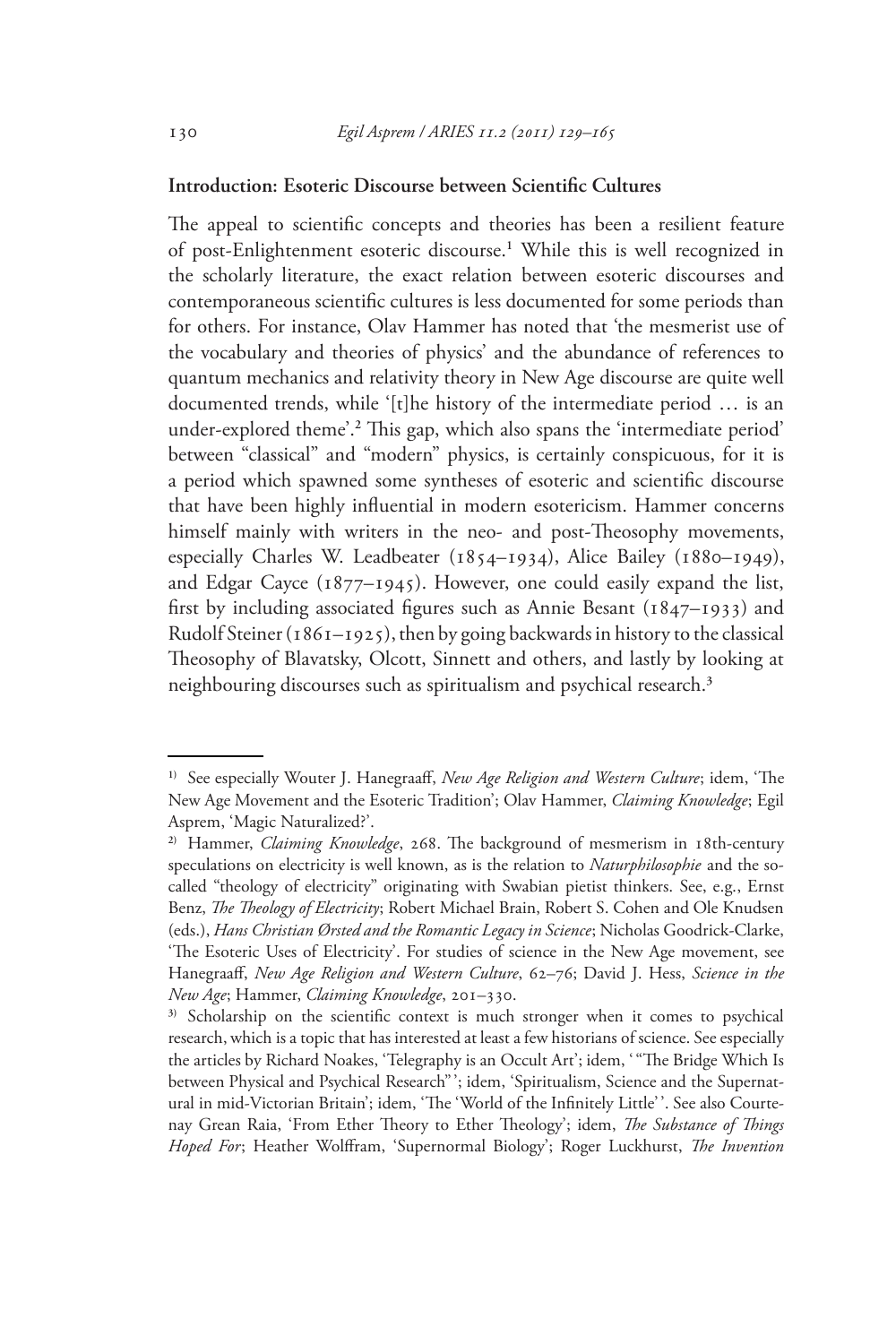Hammer spends a little over three pages trying to remedy some of the neglect, by calling attention to what he terms 'atomic metaphysics'.<sup>4</sup> Briefly put, atomic metaphysics here refers to the attempt by writers like Leadbeater and especially Bailey to ponder the structure and scientific understanding of atoms, further pushing on to give esoteric speculations on the ultimate nature of matter and the physically tangible cosmos, a nature beyond the physical senses. Hammer elucidates this largely under-researched current by looking particularly at Alice Bailey's The Consciousness of the Atom (1922), written as a series of lectures for her schismatic Arcane School in 1921-1922, and relating it to the original Theosophy of Blavatsky and the neo-Theosophy of Leadbeater et al. What remains missing from the analysis, however, is a deeper engagement with the actual scientific context in relation to which these authors were positioning themselves. Providing scientific context for this "intermediary age" is the main objective of the current article. First, however, we should take a closer look at the "atomic metaphysics" observed by Hammer.

In The Consciousness of the Atom Bailey considers some of the scientific developments in descriptions of the atom, which, at the time of writing, was being subdivided into the constituent parts of electrons and nucleus, and she makes an effort to harmonise these models with her take on Theosophical cosmology.<sup>5</sup> In the process she quotes several 19th-century physicists. Indeed, Hammer observes that Bailey's esoteric exegesis of atomic physics rests on two central ideas, which later enjoved very different fates in esoteric discourse: 'the concept of the aether as the primeval stuff of the cosmos' on the one hand, and 'the belief that the concept of matter itself is being superseded by the concepts of force and energy' on the other.<sup>6</sup> Following her neo-Theosophical predecessors, Bailey interpreted the physical atom as being ultimately a manifestation of a more fundamental etheric substance, a substance which was the intermediary seat of all the energy in the universe.<sup>7</sup> As Hammer rightly notes, the reference

of Telepathy. For classic studies of psychical research, see Alan Gauld, The Founders of Psychical Research; Frank M. Turner, Between Science and Religion; Janet Oppenheim, The Other World; Bertrand Méheust, Somnambulisme et médiumnité, vol. II: Le choc des sciences psychiques.

<sup>&</sup>lt;sup>4)</sup> Hammer, Claiming Knowledge, 268-270.

<sup>&</sup>lt;sup>5)</sup> Bailey, Consciousness of the Atom, 17.

<sup>&</sup>lt;sup>6)</sup> Hammer, Claiming Knowledge, 269.

<sup>7)</sup> Compare this view with the cosmology laid out in, e.g., Annie Besant, 'Occult Chemistry'; Besant and C.W. Leadbeater, Occult Chemistry; also cf. the synthesis in Arthur E. Powell. The Etheric Double and Allied Phenomena.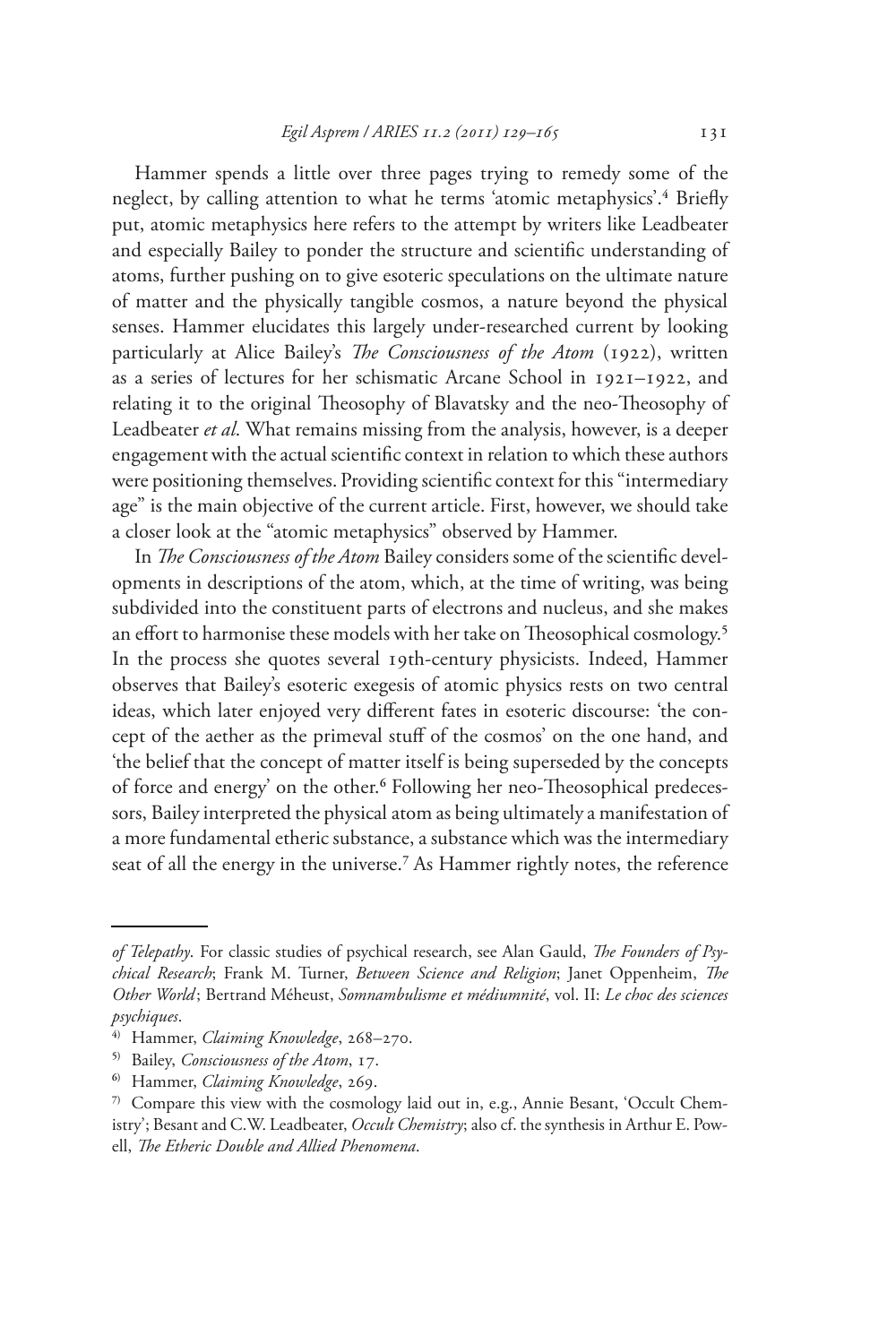to ether would soon be on its way out of esoteric speculation, just as it was on its way out of scientific discourse. Meanwhile the concept of "energy" (and its corresponding plural) would reach inflationary levels in New Age and related discourses

Hammer goes on to comment about Bailey's interpretations of matter that '[i]t is as if a linguistic revision of the term "matter" would exorcise materialism'.8 At this point, a couple of objections arise. As I will demonstrate in the present article, the revisions are not really novel to Bailey, not even to Theosophists or other occultists; rather, the redefinition of matter in terms of more fundamental substances or processes arose within physics proper. From this it also follows that the revisions were not *merely* linguistic tricks. In the context of physics, attempts to understand matter in terms of ether or even electromagnetism resulted from physical models based on mathematical formalisations, theory-building, and the challenge of puzzling experimental data. During the decades before the establishment of the relativity theories and quantum mechanics, several research programmes existed which tried to reduce matter to more fundamental processes. In the English-speaking world, ether physics was a strong and highly successful programme, ultimately giving rise to Maxwell's equations and the foundation of classical electrodynamics. Towards the end of the 19th century and well into the 20th various attempts were made by continental physicists to get rid of the primacy not only of *matter* but also mechanics, by developing a worldview in which matter was reducible to purely electromagnetic phenomena. Furthermore, it is important to note that ideas like these were closer to the "centre" than the "margin" of scientific discourse;<sup>9</sup> Lord Kelvin (William Thomson; 1824-1907) was a central reference point for ether models of matter, while Hendrik A. Lorenz (1853-1928) promoted the electromagnetic worldview.<sup>10</sup>

This, of course, does not mean that Theosophists were inscribed in the same programme as these esteemed scientists. The goals, methods, and modes of reasoning were clearly different. Hammer is entirely correct in noting the

<sup>&</sup>lt;sup>8)</sup> Hammer, Claiming Knowledge, 269.

<sup>&</sup>lt;sup>9)</sup> A good discussion of the centre/margin distinction in 19th-century science is available in Alex Warwick, 'Margins and Centres'. Cf. other contributions to the same volume.

<sup>&</sup>lt;sup>10)</sup> For theories of matter in British ether physics, see, e.g., Bruce J. Hunt, *The Maxwellians*, 73-107. For Lorentz and the electromagnetic worldview, see Russell McCormmach, 'H.A. Lorentz and the Electromagnetic View of Nature'. For overviews, see, e.g., Helge Kragh, Quantum Generations, 3-12, 44-57, 105-119.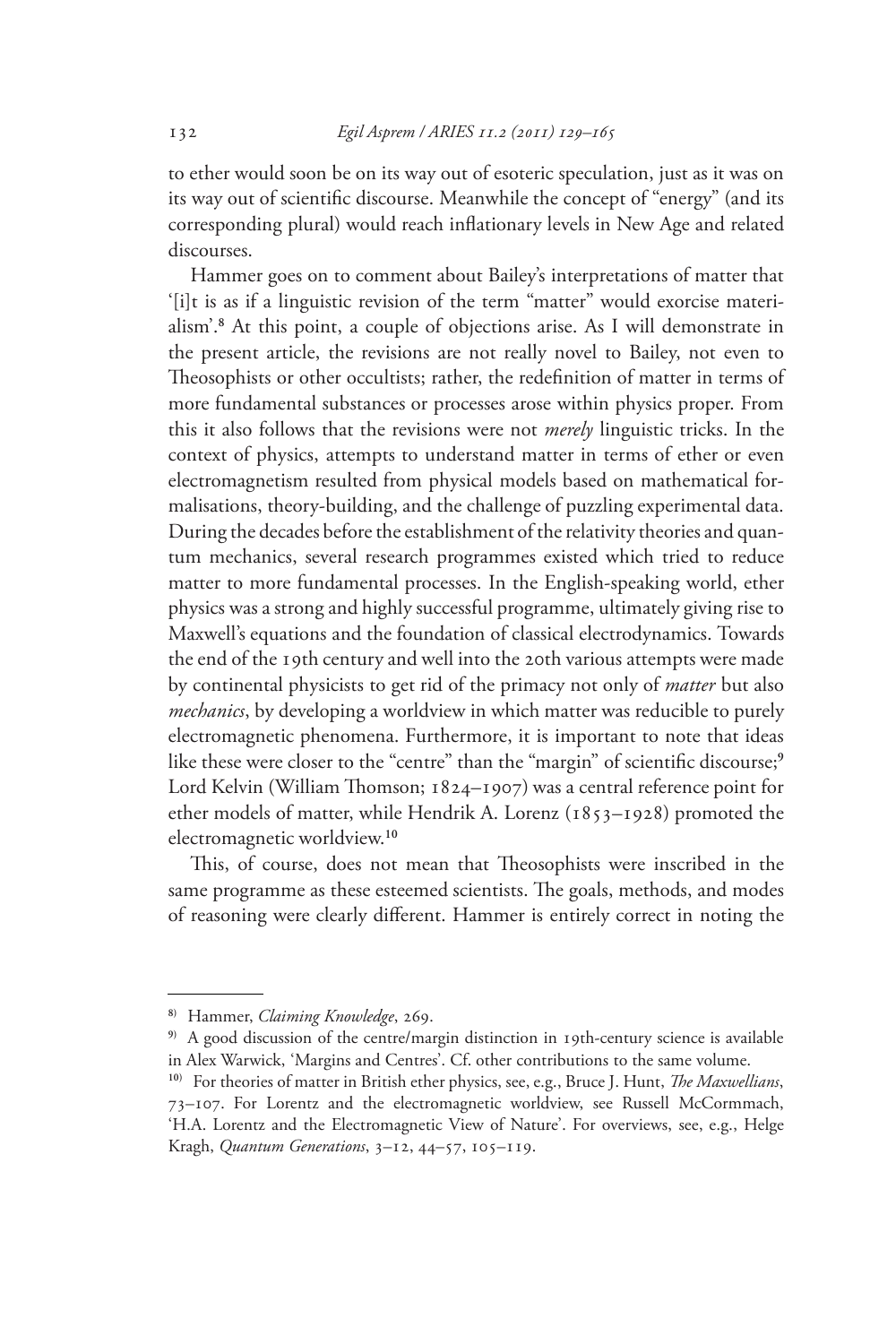tendency among esoteric writers to start from the scientists' metaphorical descriptions of, for instance, the energy, momentum and movement of atoms, and then to wander off into speculative realms where these descriptions are taken to *literally* imply vitality, teleology or even consciousness.<sup>11</sup> However, I do suggest that a more thorough understanding of the sciences of the day leads to a reconsideration of the *degree* to which various occult systems were scientifically marginal—this is an empirical matter which can only be appreciated by bracketing present scientific intuitions and plunging into the often strange and unfamiliar worldviews of past scientific cultures. To do this, we need to merge the literature on esotericism with the history of modern science. The present article is a contribution to this wider project.

In part one I will describe the birth and development of Victorian ether physics, leading up to the many puzzling discoveries in late-classical physics around the turn of the century. In this discussion, I will particularly look at the relation between three conceptual developments, namely ether, matter and the emerging concept of electromagnetism—which itself subsumed the three concepts of electricity, magnetism, and light. As was already signalled, the development of these concepts in late-classical physics is a largely overlooked context for esoteric thought in the 19th and early 20th centuries. Part two moves on to connect the scientific and esoteric discourses, by focusing particularly on the concept of ether. The concept of ether and the various theories of its relation to matter and electromagnetism in late-classical physics provided an entry point for occultists, spiritualists and (especially) psychical researchers at the end of the 19th century. In the third part this focus continues by looking in more detail at a specific blending of scientific and esoteric discourse, namely the development of the concept of "etheric bodies". While coming out of an esoteric discourse on subtle bodies with ancient roots, the concept of the etheric body made use of specifically 19th-century scientific discourses on matter, ether and electromagnetism, even profiting from the occasional direct cooperation of some distinguished physicists.

<sup>&</sup>lt;sup>11)</sup> Hammer, *Claiming Knowledge*, 269. The confusion of analogy and identity is, arguably, a trait of occult thought which goes back to early and pre-modern times. See, e.g., Brian Vickers, 'Analogy versus Identity'; idem, 'On the Function of Analogy in the Occult'. Cf. the recent criticisms in Christopher Lehrich, The Occult Mind, 101-131; Hanegraaff, Esotericism and the Academy, chapter three.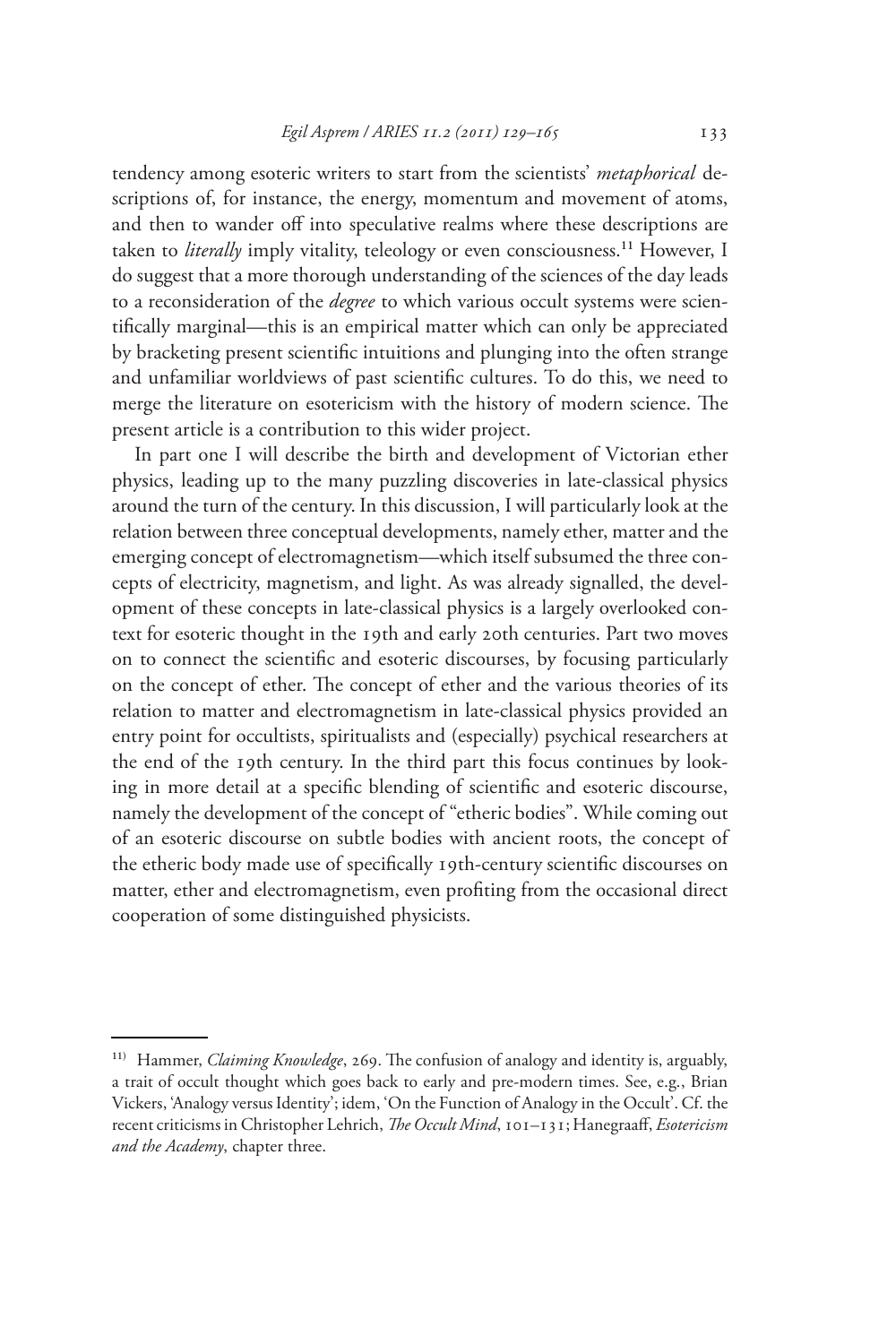#### I. Ether and Matter in Victorian Physics

#### The Birth of Ether Physics: A Short Overview

It has been argued that the word "ether" sums up all that physics was about in Britain during the second half of the 19th century.<sup>12</sup> Ether had been rehabilitated by natural philosophers to support the wave theory of light, which gained the upper hand on the corpuscular models around 1830. Luminiferous ether, the purported medium of light, was thought to extend everywhere in the universe, undetectable and subtle, yet mechanically active. Its supposed spatial omnipresence soon made it attractive as a heuristic entity to other disciplines than optics. Over the course of the century, the ether concept came to permeate various theories of matter, electricity, and magnetism as well.

The concept of ether has a long and varied history, stretching back to Greek antiquity.<sup>13</sup> Aristotle conceived of the substance of the supra-lunar world in terms of aithér, understood as the "first body" and the quinta essentia, a kind of perfect *Urstoff*. From antiquity throughout the Middle Ages, into the Renaissance and the Early Modern periods, different kinds of ethers were invented and invoked to perform a great variety of cosmological and physical functions. Here we should restrict ourselves to the immediate backgrounds for the 19th-century debates.

Newton's works at the close of the 17th century are generally considered the culmination of the Scientific Revolution and the settlement of classical physics. Although Newton's natural philosophy gave models that were far more complete than their predecessors, there were still some significant gaps. Even despite his famous claim to "feign no hypotheses" (hypotheses non fingo), Newton's Opticks (1704), especially in queries added to the 1717 edition, had

<sup>&</sup>lt;sup>12)</sup> See Goldberg, 'In Defense of Ether', 99. For discussions on the scientific theories of ether in the 19th century and its many possible functions, see Daniel M. Siegel, 'Thomson, Maxwell, and the Universal Ether in Victorian Physics'; P.M. Harman, 'Energy, Force, and Matter'; Hunt, *The Maxwellians*. The standard historical study of scientific ether theories generally remains Edmund T. Whittaker, A History of the Theories of Aether and Electricity (two volumes), but should be supplemented by the essays in G.N. Cantor & M.J.S. Hodge (eds.), Conceptions of Ether. In addition a number of articles discussing the wider cultural significance of Victorian ether theories have cropped up in recent years. See especially Noakes, 'Ethers, Religion and Politics in Late-Victorian Physics'; idem, 'The World of the Infinitely Little'; Grean Raia, 'From Ether Theory to Ether Theology'.

<sup>&</sup>lt;sup>13)</sup> For a concise discussion of the history of ether theories, including the antique context, see Cantor & Hodge's elaborate 'Introduction' to Conceptions of Ether.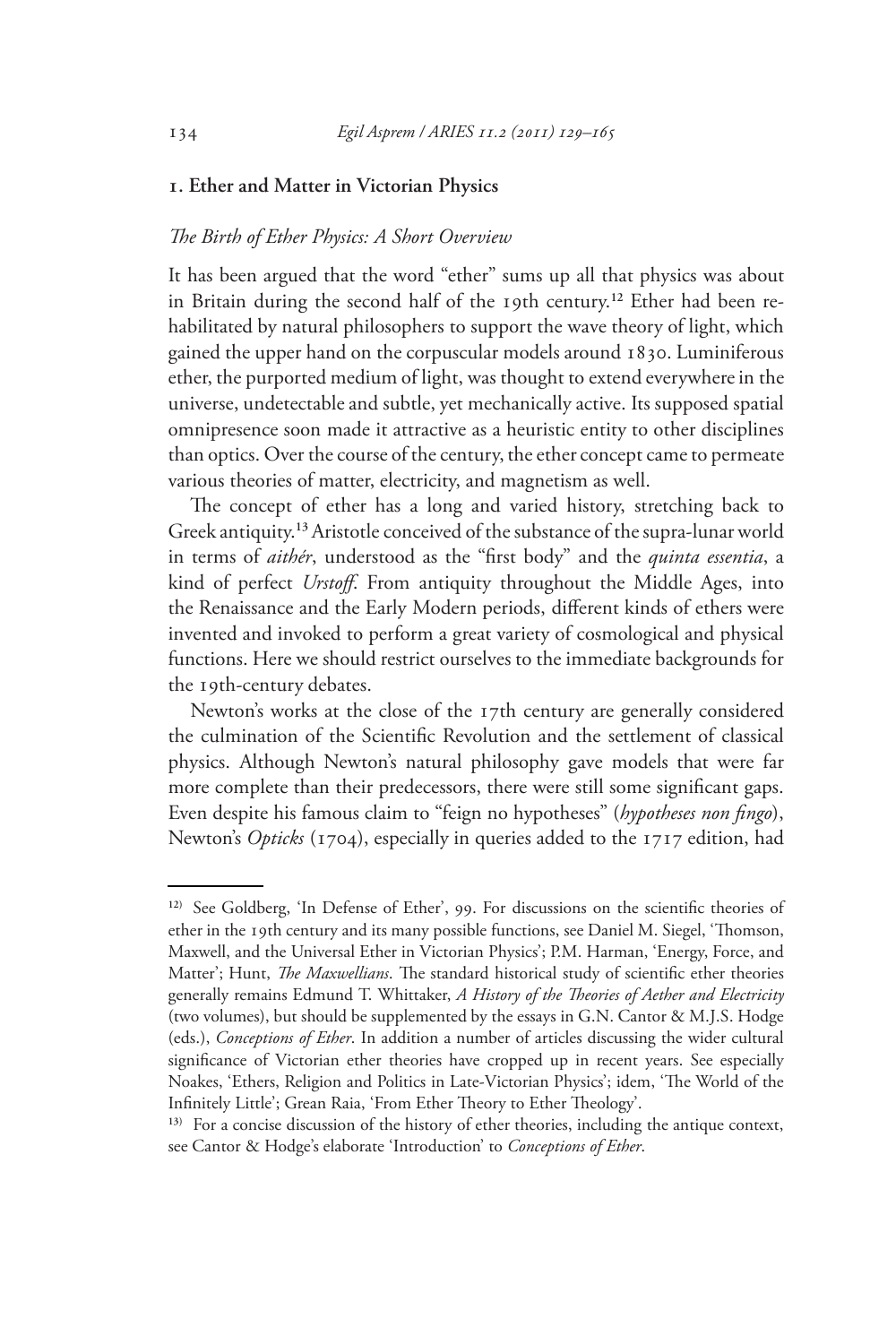left natural philosophers with several underdeveloped ether theories to explain the reflection and refraction of light, even attempts at a theory of gravity using ether as the sustaining concept.<sup>14</sup> During the following century, theories on various "subtle fluids" flowered. Benjamin Franklin (1706-1790) postulated an elastic ether to account for electricity, while George Le Sage's (1724-1803) kinematic ether was offered as explanation for a wide range of phenomena, from gravity and weight to chemical affinity. The result was a tapestry of ethers, performing a range of different and poorly understood functions.<sup>15</sup>

Despite all these attempts it was only in the early decades of the 19th century that a more consistent and, with time, unified research programme of ether physics started to take shape. As mentioned, this development was intimately connected with the re-emergence of the wave theory of light, sparked by the work of Augustin-Jean Fresnel (1788-1827), Siméon Denis Poisson (1781-1840) and Thomas Young (1773–1829).<sup>16</sup> While wave theories had been proposed earlier, notably by Christian Huygens (1629–1695) and Leonard Euler  $(1707 - 1783)$ , until now the Newtonian corpuscular model had enjoyed the favour of natural philosophers in the field of optics. By the 1830s, however, proponents of the wave model could claim new experimental data to back up their views, namely Young's celebrated 1801 double-slit experiment, which had successfully produced an interference pattern between two beams of light.

Common sense dictates that any wave needs a medium, and the establishment of the wave theory came with the philosophical problem of explaining how waves of light may propagate through seemingly empty space. To solve this problem it became increasingly attractive to infer the hypothesis of a "luminiferous ether", an unseen, subtle optical medium through which light waves travel. The scientific legitimacy of ether was thus reinforced by a process of hypothetical inference and deduction, rather than direct observation.

While it arose as a supporting hypothesis for optics, the ether soon attracted additional significance. The development of electromagnetic theory around the middle of the century greatly expanded ether physics' area of application. During the first half of the 19th century researchers in a number of countries were experimenting with electricity and magnetism, pushing towards a unified

<sup>&</sup>lt;sup>14)</sup> See, e.g., P.M. Heimann, 'Ether and Imponderables', 64.

<sup>&</sup>lt;sup>15)</sup> For overviews, Cantor & Hodge, 'Introduction: Major themes in the development of ether theories from the ancients to 1900'. For the relation between the many proposed ether theories and a growing acceptance of the "method of hypothesis" in the sciences, see Laudan, 'The medium and its message'. See also Laudan, Science and Hypothesis.

<sup>&</sup>lt;sup>16</sup> Laudan, Science and Hypothesis, 130.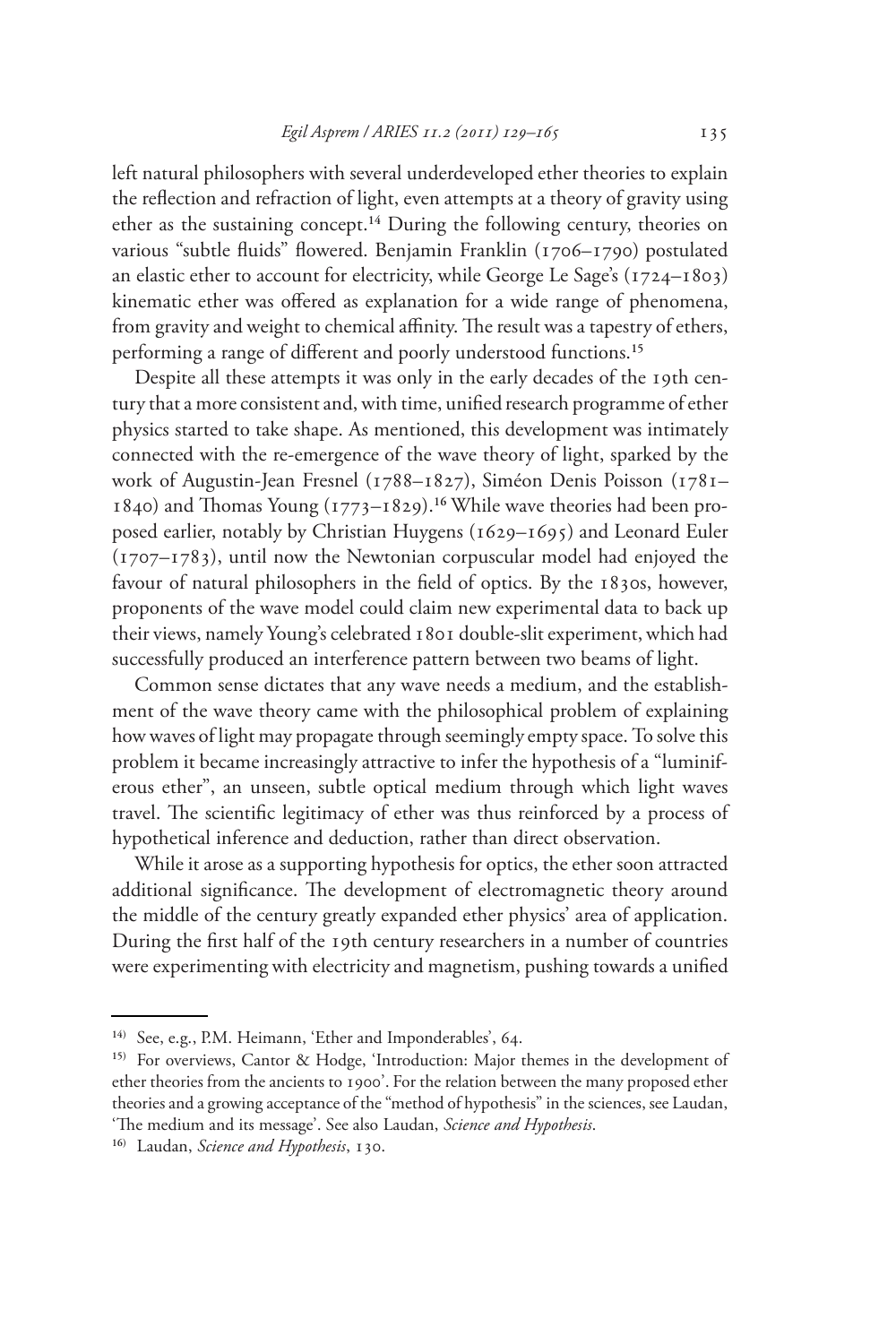theory of electricity, optics, and magnetism. Faraday's experiments with electromagnetism were of great importance in this development, but the real breakthrough came with James Clerk Maxwell's  $(1831 - 1879)$  suggestion that light waves were reducible to electromagnetic activity.<sup>17</sup> With the unification of optics and electromagnetism, Maxwell's programme could assign new functions to the luminiferous ether: the ether now became the seat of all electric and magnetic activity, most fundamentally the phenomena of the electromagnetic field. After 1850, physicists were using the ether to rethink the whole range of basic physical concepts, including matter, energy and force.<sup>18</sup>

## The Maxwellians and the Heyday of Mechanistic Ether Models

The Maxwellian research programme facilitated new and sophisticated models of how the ether worked.<sup>19</sup> Some of the key figures of Maxwellian physics, notably George Francis FitzGerald (1851-1901) and Oliver Lodge (1851-1940), were dissatisfied with the mathematical austerity that characterised the work of their colleagues on the continent. Calculus and differential equations were not enough for them; they wanted physical analogies, images, and models that revealed the tangible mechanism of the ether and the workings of the electromagnetic field, making it possible to form a clear mental picture.<sup>20</sup> The result was models presenting the ether variously as a system of spinning cogwheels, or wheels connected by rubber bands.<sup>21</sup> The French physicist Pierre Duhem (1861-1916) famously stated that the reader felt like he had entered a factory: 'In [Lodge's textbook on electricity] there are nothing but strings which move around pulleys, which roll around drums, which go through pearl beads, which carry heavy weights; and tubes which pump water while others swell and contract; toothed wheels which are geared to one another and engage hooks'.<sup>22</sup>

136

<sup>&</sup>lt;sup>17)</sup> For a detailed discussion of Maxwell's ideas and their implications as explored by his followers, see Hunt, The Maxwellians.

<sup>&</sup>lt;sup>18)</sup> See Siegel, 'Thomson, Maxwell, and the Universal Ether in Victorian Physics'; Wise, 'German Concepts of Force, Energy, and the Electromagnetic Ether'; Howard Stein, "Subtler forms of Matter" in the Period following Maxwell'.

<sup>&</sup>lt;sup>19)</sup> Cf. Hunt, *The Maxwellians*, 73-107.

<sup>&</sup>lt;sup>20)</sup> Lodge complained about the lack of emphasis on imagery during his entire carreer, advancing it as an argument against the "new physics" of quantum mechanics and relativity theory in his 1933 exposition, My Philosophy.

<sup>&</sup>lt;sup>21)</sup> See, e.g., Hunt, *The Maxwellians*, 78-84, 87-95.

<sup>&</sup>lt;sup>22)</sup> Duhem's review of Lodge's Modern Views of Electricity, as cited in Hunt, *The Maxwellians*, 87.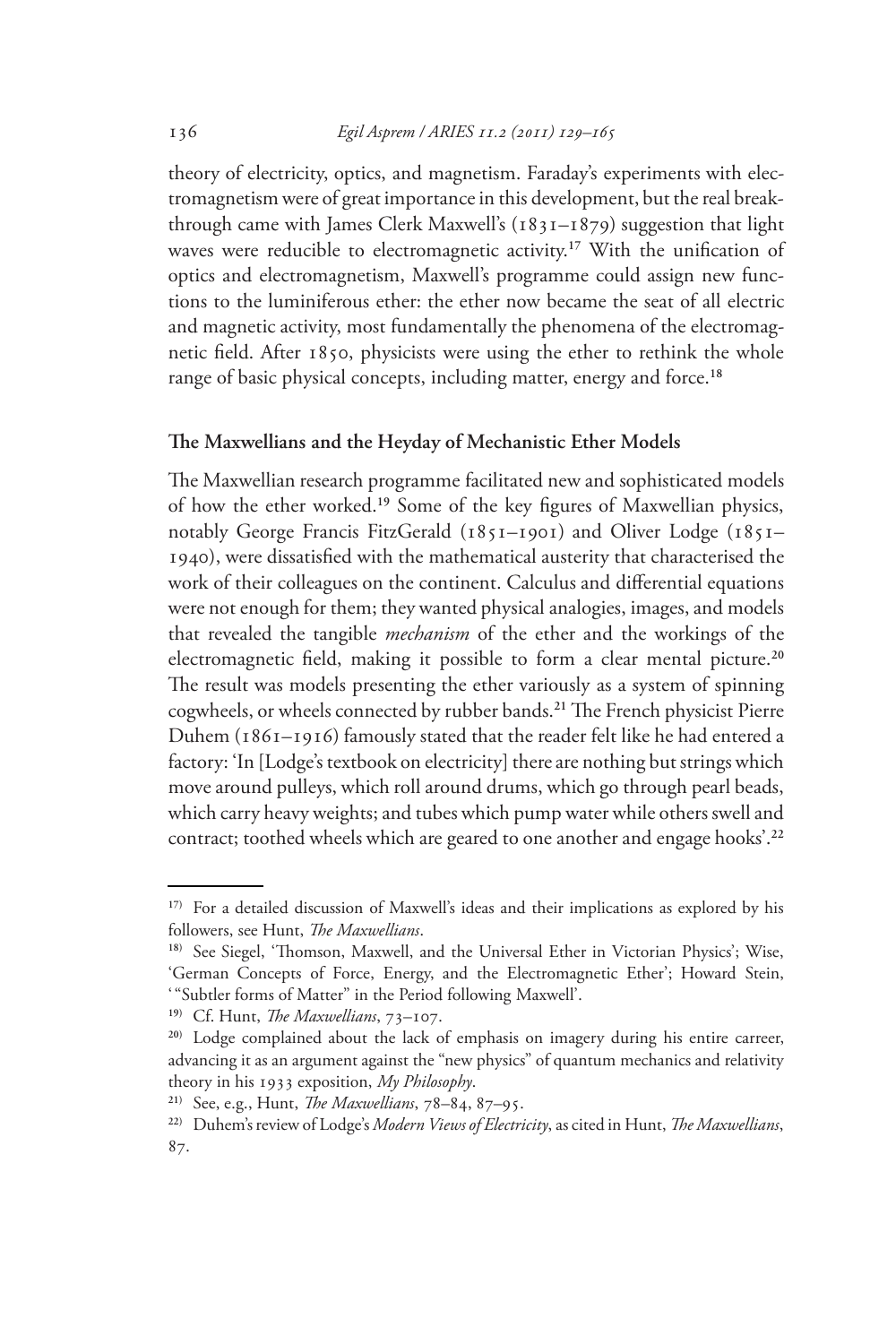Although Duhem complained that the 'ordered abode of reason' could be so vulgarly industrialised, it is important to understand the rationale behind the British physicists' approach. While Duhem may have seen the Englishmen's representations as naïve and clumsy, the English found the mathematical formalism of the French to be cold, unimaginative, and lacking in any real explanatory power.<sup>23</sup> The ether mechanists wanted to go beyond naked equations and show, by visual and mechanical representations,  $why$  it was that electricity behaved the way it did.<sup>24</sup>

At this point we should pause to make the important point that the mechanistic worldview of the physicists must not be confused with philosophical materialism. Although popular even with some historians, sharp distinctions between 19th-century "classical" physics and the late modern physics of quantum mechanics where the former is portrayed as cold, mechanistic and materialistic, while the latter supposedly has "loosened up" the scientific worldview, is in large part an anachronistic construction which stems in part from a segment of science's 20th-century discontents.<sup>25</sup> In reality, 19th-century physicists, especially in the British Isles, were to a considerable extent opposed to the crude materialism propagated by hardliners among the "scientific naturalists". Although there were physicists (notably John Tyndall) among the naturalists who launched attacks on the authority and validity of religion, largely for the sake of establishing legitimacy for the newly-created scientific profession, their mainstay was the life sciences.<sup>26</sup> Overall, the physics community seemed more sympathetic to the strong British tradition of natural theology, as developed

<sup>&</sup>lt;sup>23)</sup> For this and other conflicts about representations and models in modern science, see Mary Hesse's classic study, Models and Analogies in Science.

<sup>&</sup>lt;sup>24)</sup> Hunt, *The Maxwellians*, 97-98.

<sup>&</sup>lt;sup>25)</sup> Including New Age science books, like Fritjof Capra's best-selling Tao of Physics, and his follow-up, *The Turning Point*. These argue that modern science was now coming to (nondeterministic and holistic) conclusions about the ultimate nature of reality that were similar to notions held in Indian religion and philosophy. The strict distinction also seems to be due to the philosophical and ideological leanings of some of modern physics' founders, especially in the Copenhagen school of quantum mechanics. For this point, see Forman, 'Weimar Culture, Causality, and Quantum Theory'; idem, 'Kausalität, Anschaullichkeit, and Individualität'. For historical criticisms of the distinction, see, e.g., Noakes, 'The "World of the Infinitely Little"', 333; and J. Brooke & G. Cantor, Reconstructing Nature, 74-94. Also cf. Richard Staley, 'Worldviews and Physicists' Experience of Disciplinary Change'.

<sup>&</sup>lt;sup>26)</sup> See for example Bowler, *Reconciling Science and Religion*, 99-100; Ruth Barton, 'Huxley, Habbock, and Half a Dozen Others'; Richard G. Olson, Science and Scientism in Nineteenth-Century Europe, 240-243.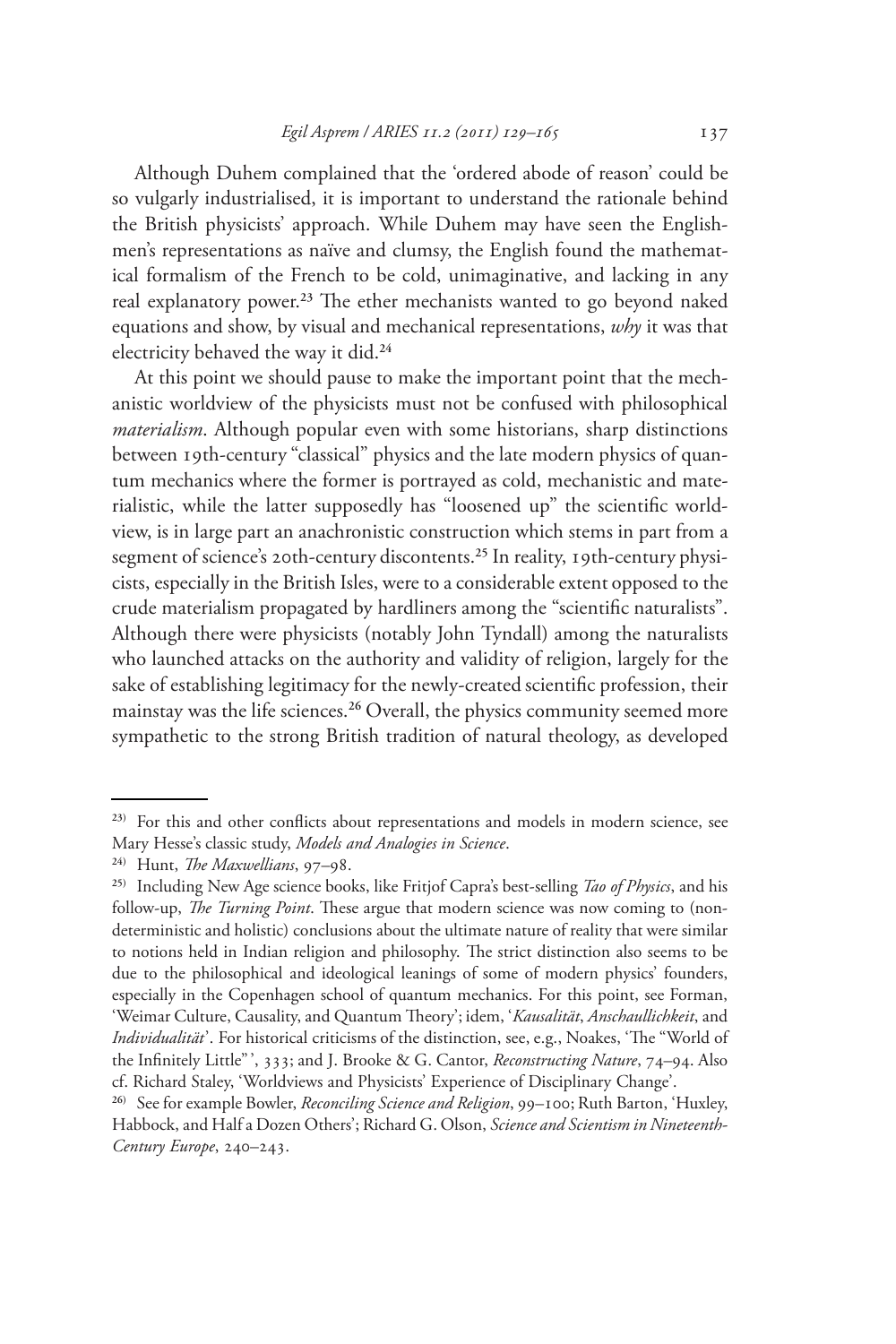in the 18th century by people such as William Paley  $(1743-1805)^{27}$  In this project, practising physics remained a way to ponder the Creator, in the mechanistic equivalent to how the early modern natural philosopher would attempt to decipher that divine revelation which was the Book of Nature.

The mechanistic assumption shared by 19th-century physicists was, in itself, ontologically neutral. While Cartesian mechanism had posited that the external world could be accounted for by pondering pieces of extended matter in motion, the Victorian physicists typically concentrated on motion alone. Rather than assuming matter to be a fundamental substance, there was much discussion as to what was the substance which constituted matter itself. The ether mechanists tended to prioritise the all-pervading ether of space; particularly, matter could be accounted for by various kinds of motion in the ether. The assumption that Victorian physicists were not only mechanists, but also materialists, is therefore fundamentally flawed.

With a philosophical nuance, we could say that they were all *physicalists*, but not necessarily of the materialistic type. While everything is *physical*, much of what is physical is not *material*.<sup>28</sup> In fact, many notable Victorian physicists also manifested a certain impetus from *idealism*.<sup>29</sup> The most notable connection between idealism and ether mechanics is found in the case of Irish physicist George Johnston Stoney (1862-1911), FitzGerald's uncle. Stoney guarded against materialism and atheism by grounding his physical theories in an idiosyncratic version of George Berkeley's subjective idealism. The position was taken up by his nephew FitzGerald.<sup>30</sup> Their argument for linking idealism and mechanics starts with a consideration of motion. As mentioned, the classical mechanics of Descartes and Newton had been based on two basic prin-

<sup>27)</sup> E.g., Paley, Natural Theology.

<sup>&</sup>lt;sup>28)</sup> In modern physics, for example, gravity is a physical effect, but it is not material. Instead it is a geometrical property of the curvature of spacetime. Spacetime certainly includes matter, but is not itself material. Similarly, the ether had physical properties (e.g. mechanical agency, in some models elasticity), which ultimately "caused" matter. Note that physicalism has been defined in many ways in modern philosophy, e.g. the idea that "everything supervenes on the physical", or the principle of "causal closure". The latter principle, which implies that every event has a physical cause, is almost indistinguishable from the mechanistic philosophy which most Victorian physicists held very dearly. For a philosophical overview and discussion of what physicalism may imply, including what distinguishes it from materialism, see Stoljar, 'Physicalism'.

<sup>&</sup>lt;sup>29)</sup> Hunt, *The Maxwellians*, 98-100; cf. Frank Miller Turner, 'Victorian Scientific Naturalism and Thomas Carlyle'.

<sup>&</sup>lt;sup>30)</sup> Hunt, *The Maxwellians*, 98-99.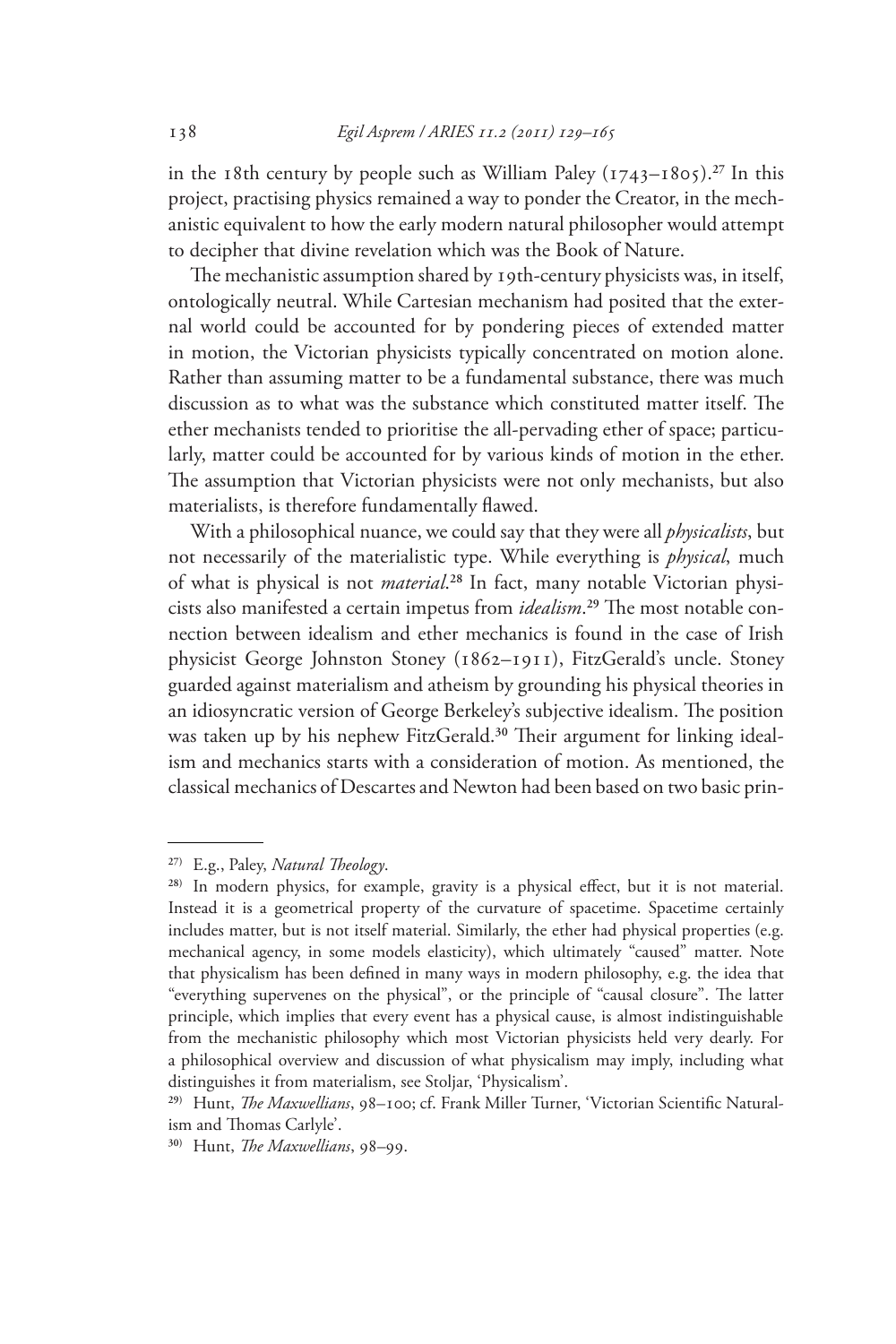ciples, namely motion and matter. In Stoney's mechanistic account, however, only motion is fundamental; it is stated that ultimately, all phenomena, from electromagnetic and optical phenomena to the material objects themselves, can be accounted for by variances in motion. This leaves one tricky question: what is really moving? At this point, Stoney and FitzGerald appealed to thought and consciousness. According to the two physicists, the only place we can even figure out the 'inner aspect of motion' is 'in our brains'.<sup>31</sup> Furthermore, in our consciousness it is clear that thought is the internal aspect of motion. 'Can we resist the conclusion that all motion is thought?', FitzGerald asked.<sup>32</sup> In other words, could it be that the phenomenal world is produced by motions in the great universal "Mind of God"? Or, as FitzGerald put it, 'that all Nature is the language of One in whom we live, and move, and have our being'?<sup>33</sup>

This idealistic background encouraged looking for models where matter itself was explained by the motion of something more fundamental. Stoney found the most primary physical phenomenon to be the 'elemental ether', which he considered to be 'space itself regarded as movable'.<sup>34</sup> In other words, space was seen differently from both the empty void of the atomists and the a priori category of Kant, considered rather as a kind of liquid plenum: the  $erher<sup>35</sup>$ 

Even besides Stoney and FitzGerald's idealist projects, a promising aspect of ether mechanics was its prospect of developing a "unified field theory" encompassing matter, electromagnetism, and light, which could replace the idea of material atoms clashing like billiard balls in a void.<sup>36</sup> Models attempting to explain matter as essentially an epiphenomenon of ether go back to the 1860s, when William Thomson (later Lord Kelvin) enunciated his vortex theory of the atom.<sup>37</sup> Kelvin's "vortex theory of matter" sparked a current of theorising among physicists, spawning several related models, including by FitzGerald and Lodge, picturing atoms as vortices with rotational force in a subtle fluid

<sup>&</sup>lt;sup>31)</sup> FitzGerald quoted in Hunt, *The Maxwellians*, 99.

 $32)$  Ibid.

<sup>33)</sup> Ibid., 99.

<sup>34)</sup> Stoney quoted in Hunt, The Maxwellians, 100.

<sup>&</sup>lt;sup>35)</sup> For a tidy (philosophical) introduction to the changing philosophical and scientific notions on space and time, see Kennedy, Time, Space, and Einstein.

<sup>&</sup>lt;sup>36)</sup> E.g., B.G. Doran, 'Field Theory in Nineteenth-Century Britain'.

<sup>&</sup>lt;sup>37)</sup> Doran, 'Field Theory in Nineteenth-Century Britain', 150; Grean Raia, 'From Ether Theory to Ether Theology', 25. For a biography of Kelvin, see Matthew Norton Wise, Energy and Empire. See also David B. Wilson, Kelvin and Stokes: A Comparative Study in Victorian Physics.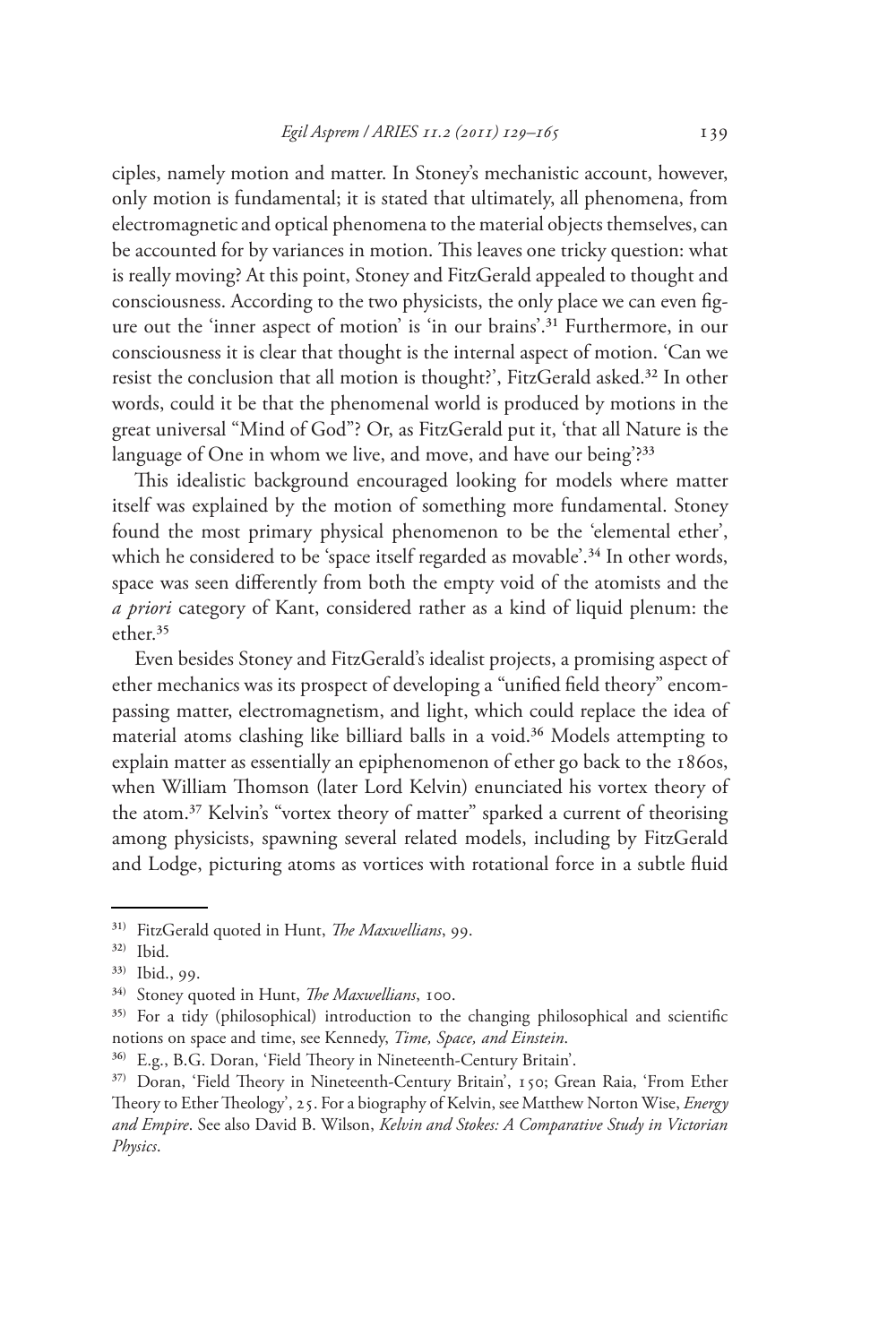ether. The phenomena of electricity, magnetism and thermodynamics (Kelvin's main field) would arise mechanically from the strain produced by such vortices, all expressible through established hydrodynamic models. The ponderable matter of the visible universe arose from the arrangement and play of singularities in the non-material, non-visible ether. Lodge later held Kelvin's vortex model to be such a 'highly beautiful' theory that 'one may almost dare to say that it deserves to be true'.<sup>38</sup>

The vortex model of matter was highly influential on Lodge and the Mawellians, including FitzGerald and Oliver Heaviside, but also on other prominent physicists who touched on the question of the nature of matter. One examples is (the young) J.J. Thomson, who promoted something akin to a theory of everything based on dynamic fluctuations in the ether in his celebrated 1882 Adams prize essay. Later attempts in the same vein are found in the work of William Hicks, not to mention the curious "ether squirt" theory of Karl Pearson.<sup>39</sup> The latter postulated that atoms were singularities in the ether similar to those proposed by Kelvin, but added that they squirted new ether, continuously flowing in all directions of space. Interestingly, in light of more recent cosmology, Pearson's theory balanced out the squirting points with "ether sinks", a kind of negative matter which eliminated ordinary mat $ter<sup>40</sup>$ 

The highly successful research programme of the Maxwellians engaged younger scientists to venture into new and uncharted territories at the turn of the century. The invention and discovery of the electron, a term introduced by Stoney in 1891, and used by Joseph Larmor (1857-1942) in his attempts to develop yet another alternative ether model in 1894,<sup>41</sup> suggested new directions for electromagnetic theory and particle physics. During the 1890s a remarkable array of strange discoveries were claimed; some of them, like x-rays, radioactivity, and electrons would become accepted parts of physics, while effects such as N-rays and "black light" would turn out to be premature or spurious.<sup>42</sup>

<sup>38)</sup> Lodge quoted in Hunt, The Maxwellians, 103.

<sup>&</sup>lt;sup>39)</sup> For a brief overview and discussion of all these theories, see Helge Kragh, *Quantum* Generations, 5-7.

<sup>&</sup>lt;sup>40)</sup> The notion of matter and antimatter in contemporary physics is to a point analogous; however, whereas matter and antimatter are asymmetrically distributed in our universe, according to present cosmology, Pearson's "ether sinks" were thought to keep the balance.

<sup>&</sup>lt;sup>41)</sup> Hunt, *The Maxwellians*, 210-228; Kragh, *Quantum Generations*, 38-39.

<sup>&</sup>lt;sup>42)</sup> Kragh, *Quantum Generations*, 37; cf. Nye, 'N-Rays'.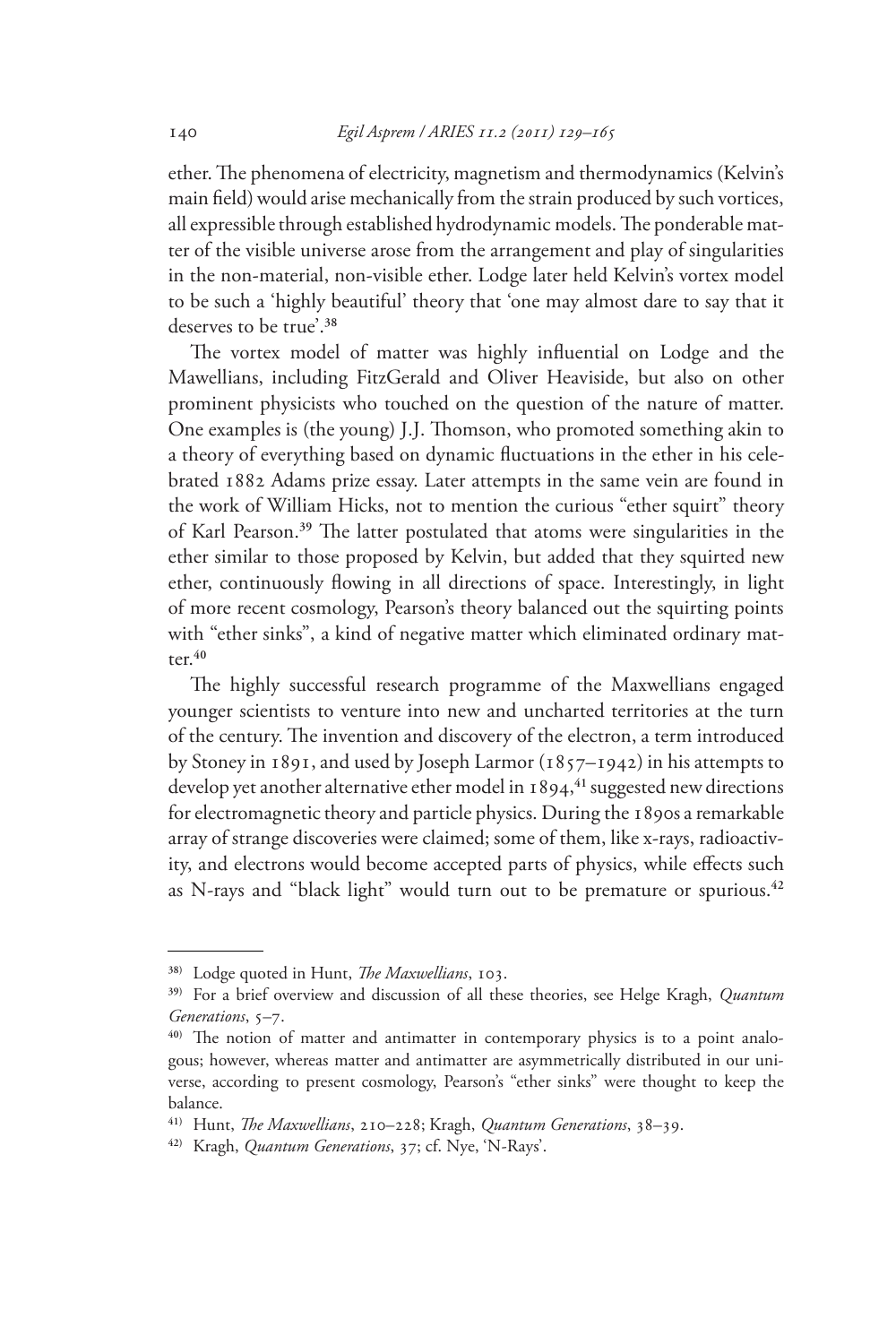These discoveries and expansions also led to a new wave of speculation on the nature of matter, informed by electron theory.<sup>43</sup> As was mentioned earlier, a physical world-picture where matter was reduced to electromagnetic activities in the ether was proposed and advocated by people like the eminent Dutch physicist Hendrik A. Lorentz.<sup>44</sup> The ensuing quest for understanding the structure of atoms and elementary particles, undertaken by people like Thomson, Lorentz, Max Planck, Einstein, Ernest Rutherford, Niels Bohr, Werner Heisenberg, Wolfgang Pauli, and many others, sent physics straight into its "modern" phase.<sup>45</sup> Eventually, these lines of inquiry would lead to the downfall of ether theory as well as the continental electromagnetic worldview. Nevertheless, the ether was a resilient idea which, despite the common notion that Einstein's special relativity exorcised it as early as 1905, survived the emergence of "modern physics" for several decades.<sup>46</sup>

## 2. The Esoteric Edge of Ether Physics: Occultism, Spiritualism, Psychical Research

So far we have seen that the 19th-century physicists were not afraid of making hypotheses and conjectures concerning imponderables. We have also seen that, despite its reputation, "materialistic" is precisely what 19th-century physics was not. Instead of taking matter to be the fundamental stuff that the world is made of, physicists were driven by an attempt to find out what matter itself really was. In their search for the ultimate physical entities of matter-or what the chemist-physicist Sir William Crookes (1832-1919) termed "protyles"physicists were led to theorise that matter might be but an epiphenomenon of etheric motion, the more fanciful even allowing for the possibility that such motion consists of thoughts in the mind of God. In short, physicists readily

<sup>43)</sup> For some examples, see, e.g., Lodge, Modern Views on Matter; Fournier d'Albe, The Electron Theory; cf. McCormmach, 'H.A. Lorentz and the Electromagnetic View of Nature'. <sup>44)</sup> McCormmach, 'H.A. Lorentz and the Electromagnetic View of Nature'.

<sup>&</sup>lt;sup>45)</sup> For a good overview of the scientific development, see Kragh, Quantum Generations,  $44 - 73$ 

<sup>&</sup>lt;sup>46</sup> Especially in the British Isles and in the US. An indispensible overview of the regional differences in the reception of special relativity and the status of ether theory is available in Stanley Goldberg, 'In Defense of Ether'. Oliver Lodge, perhaps the most ardent supporter of ether theory, defended a complex system of ether physics which intruded into the realms of philosophy and theology, as late as 1933. See Lodge, My Philosophy-a book which one scholar described as 'a Victorian work in the midst of the twentieth century' (see David B. Wilson, 'The Thought of Late Victorian Physicists', 33).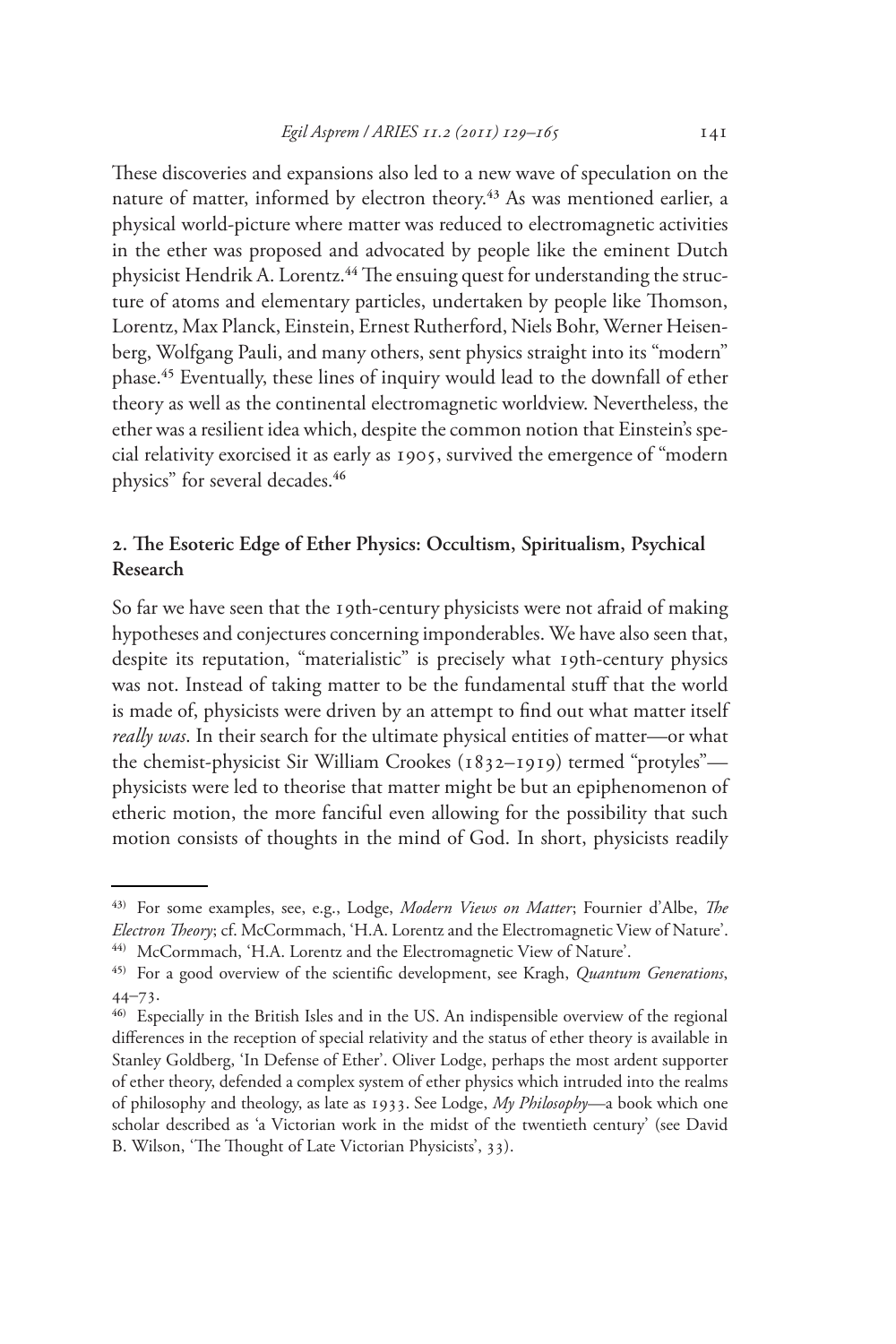lent the ether to philosophical and theological speculation, providing a basis for a continuation of the British tradition of natural theology in physics.<sup>47</sup>

In another vein, the controversial *Unseen Universe*, published anonymously in 1875 by physicists Balfour Stewart and Peter Guthrie Taite, used the ether to defend the existence of vast realms beyond this world, sustaining Christian notions of deity, the spiritual body, and an afterlife, even attempting to make supernaturalism consistent with thermodynamics. Such ideas were stretched further by the leading Maxwellian theoriser Oliver Lodge, who would later describe the ether as 'the living garment of God'.<sup>48</sup>

The idea of an all-pervading, universal, invisible substance, linking all the universe, soon became a powerful conceptual resource for esoteric thinkers. In the following I give a (necessarily brief) summary of the introduction and importance of the ether in occultism, spiritualism and psychical research in the second half of the 19th century, and indicate the connections with the physics of the day.

#### The Ether in Occultism

The Theosophical Society (founded  $1875$ ) was one of the most important laboratories for refining the ether to suit esoteric purposes. H.P. Blavatsky (1831-1891) dwelled extensively on the theme in Isis Unveiled (1877), which carried a critique and synthesis of science and religion. Chapter five of the book bears the title 'The Ether, or "Astral Light"'. The term astral light had been introduced by Eliphas Lévi in his seminal Dogme et rituel de la haute magie (1856), where it signified the subtle "magical agent" permeating nature, which the magician and the mesmerist tapped into and directed through exertions of will. Blavatsky's overall argument was to indicate that this magical agent, which became fundamental to 19th-century occultism both in France and abroad, was really a form of etheric force. In the process of making this point, the chapter demonstrates the syncretistic, synonymising tendency of theosophical speculation, e.g., in the search for, and de facto creation of, concordances between disparate religious, esoteric, and scientific knowledge systems.<sup>49</sup>

<sup>47)</sup> See, e.g., Cantor, 'The Theological Significance of Ethers'; cf. Noakes, 'Ethers, Religion and Politics in Late-Victorian Physics'.

<sup>&</sup>lt;sup>48)</sup> Lodge, Ether & Reality, 179.

<sup>&</sup>lt;sup>49)</sup> Cf. Asprem, 'Kabbalah Recreata'.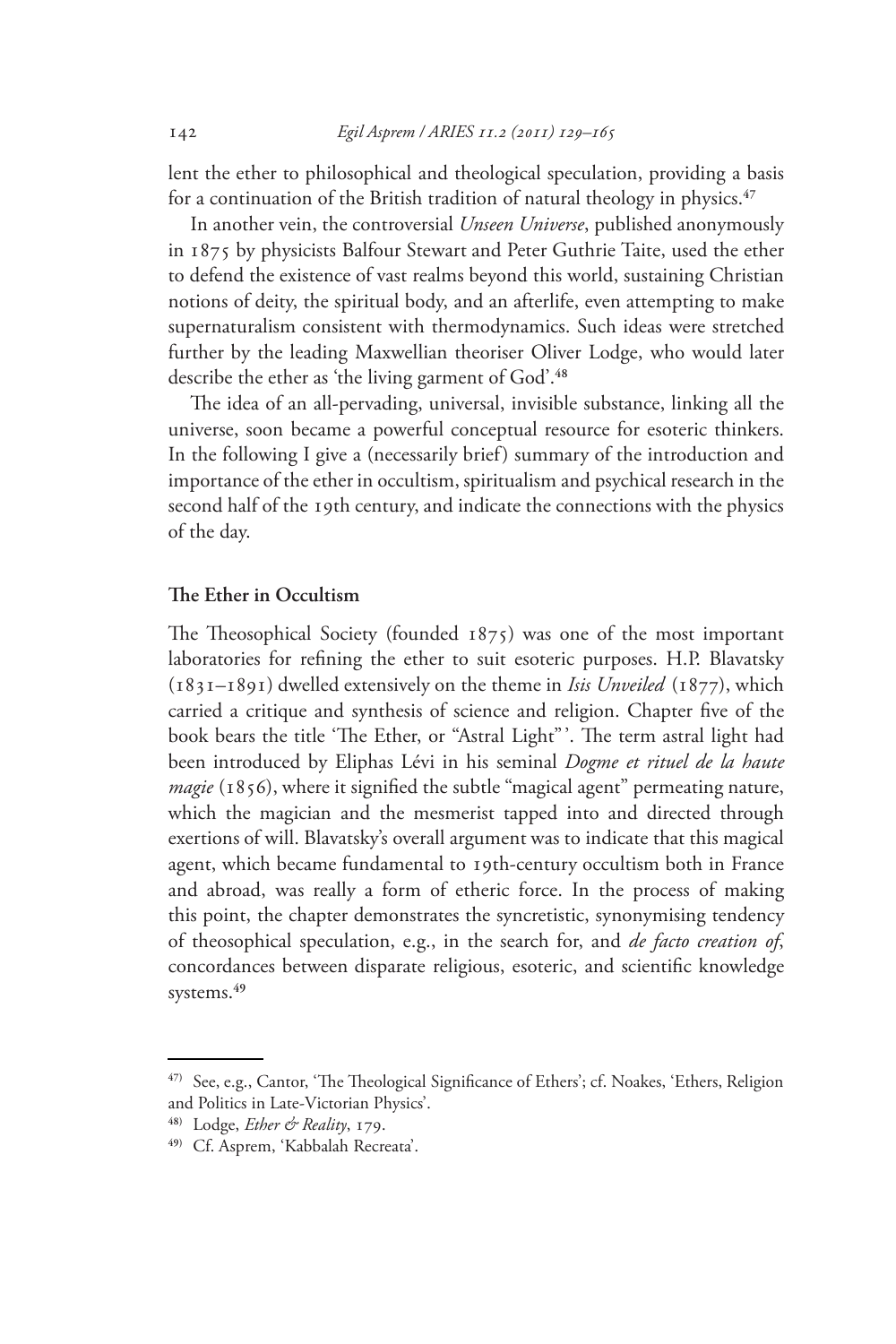The chapter starts by stating that '[t]here has been an infinite confusion of names to express one and the same thing'.<sup>50</sup> The chaos of the ancients, the Zoroastrian fire, the pentecostal fire-tongues, the akasha of the Hindus, and the Astral Light of Eliphas Levi were all manifestations of one and the same thing. These esoteric concepts were furthermore brought together with the many new force phenomena uncovered by contemporary physics: Blavatsky could cite Faraday, Edison, Graham Bell, Crookes, and even Tyndall as witnesses for other etheric effects like magnetism, electricity, telegraphy and telephony. In light of such discoveries and innovations, Edward Bulwer-Lytton's fictional vril force, described in *The Coming Race* (1871), was also mentioned as something not altogether unfeasible. Furthermore, Crookes, himself dedicated to spiritualism, and a pioneer of the British psychical research tradition, had recently postulated a "psychic force" to account for the physical phenomena of spiritualist medium Daniel Dunglas Home.<sup>51</sup> These may in turn have been influenced by the occult forces posited by mesmerists and post-mesmerists, from animal magnetism to the "od force" of industrial chemist Karl von Reichenbach.<sup>52</sup>

Blavatsky's base argument was that perennial esoteric philosophy had always known what science was just now beginning to discover:

Ether, with all its mysterious and occult properties, containing in itself the germs of universal creation; Ether, the celestial virgin, the spiritual mother of every existing form and being, from whose bosom as soon as "incubated" by the Divine Spirit, are called into existence Matter and Life, Force and Action. Electricity, magnetism, heat, light, and chemical action are so little understood even now that fresh facts are constantly widening the range of our knowledge. Who knows where ends the power of this protean giant-Ether; or whence its mysterious origin?-Who, we mean, that denies the spirit that works in it and evolves out of it all visible forms?<sup>53</sup>

Bringing together Indian thought, Lévi's idea of magical agency, and the science of ether, she could triumphantly state that 'Akasa is the mysterious fluid termed by scholastic science, "the all-pervading ether"; it enters into all the magical operations of nature, and produces mesmeric, magnetic, and spiritual

<sup>&</sup>lt;sup>50)</sup> Blavatsky, *Isis Unveiled*, Vol. 1, 125.

<sup>&</sup>lt;sup>51)</sup> See Crookes, Researches into the Phenomena of Spiritualism.

<sup>52)</sup> See von Reichenbach, Odisch-magnetische Briefe; cf. The discussion in Webb, The Occult Underground, 229-230. For a brief discussion of the background for, and relation between, various conceptions of "occult force", see Hanegraaff, 'Occult/Occultism', 884-887.

<sup>53)</sup> Blavastky, Isis Unveiled, Vol. 1, p. 134. Also see Goodrick-Clarke, 'The Esoteric Uses of Electricity', 74-78. Goodrick-Clark also discusses the influence of these ideas on later developments, particularly in German Ariosophy.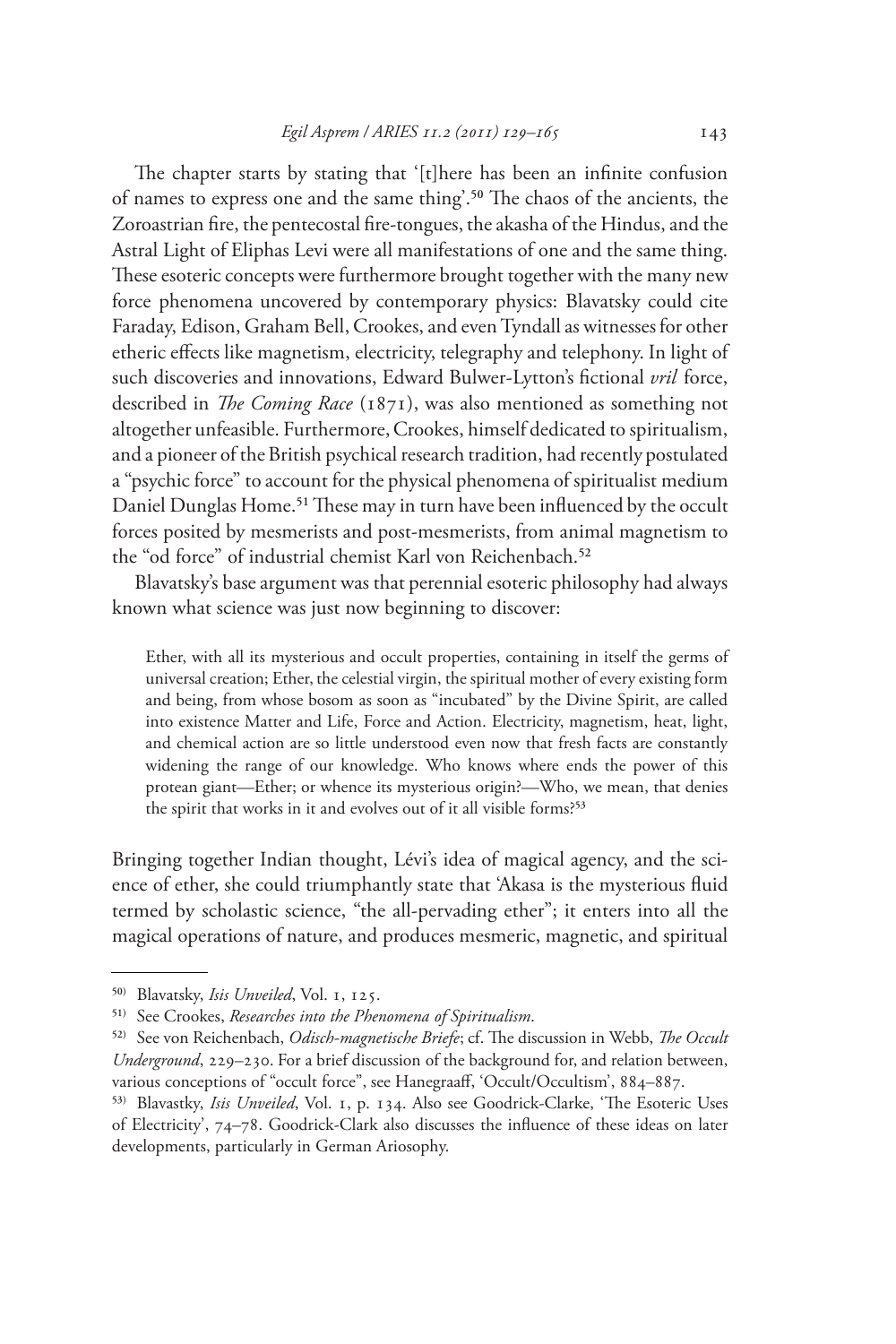phenomena<sup>'</sup>.<sup>54</sup> In Blavatsky's Theosophical speculations, the ether enters into a broad range of characteristics typically associated with esoteric discourse: ether is the soul of living nature, the mediating principle, and the agent of transmutations. Furthermore, it is brought into concordance with a wide range of disparate knowledge systems, presenting it as the core subject of an alleged perennial philosophy.<sup>55</sup>

While her synthesis is obviously speculative and, in all its expansionist vigour, questionable from the scientific point of view, it is nevertheless worth pointing out that Blavatsky's use of scientific references does not amount to simple cherry-picking. Even if the fictional *vril* force and Crookes' psychic force were marginal, they existed within a realm of speculation where the possibility of discovering such exotic effects remained at least plausible in principle. The subsequent discoveries of x-rays and nuclear radiation suggest this very point.<sup>56</sup> In general, the effects and speculations Blavatsky referred to were at the heart of mainstream physics, and indeed she could have found even stronger corroborative statements had she been aware of the thoroughly idealist position of someone like Stoney or FitzGerald.

As I shall show in more detail in part three, Blavatsky's successors would take the alignment of Theosophy and ether physics even further in the 1890s. The success of Maxwellian electromagnetic theory, the breakthrough in discoveries of yet new wave and ray phenomena, and continued speculations about the ultimate nature of matter provided post-Blavatskyan Theosophists like Annie Besant and Charles Webster Leadbeater with important resources for updating the metaphors, models and analogies of Theosophy. These developments lead straight up to the "atomic metaphysics" noted by Hammer.

## Spiritualism and Psychical Research

Spiritualism and psychical research also benefited from a close connection with Victorian physics. Spiritualists had attempted to claim scientific validation for their belief-system more or less from the first rap in the 1840s. Broadly speaking, however, the legitimation they had sought in science was not so

<sup>&</sup>lt;sup>54)</sup> Blavatsky, *Isis Unveiled*, Vol. 1, 140 (footnote).

<sup>&</sup>lt;sup>55)</sup> Cf. Faivre, *Access to Western Esotericism*, 14. For an analysis of the systematic trend to syncretise knowledge in occultism, see Asprem, 'Kabbalah Recreata'.

<sup>&</sup>lt;sup>56</sup> For an analysis of the feeling of possibilities in physics in the 1890s, see especially Noakes, 'The "World of the Infinitely Little"'. Cf. Nye, 'N-Rays'.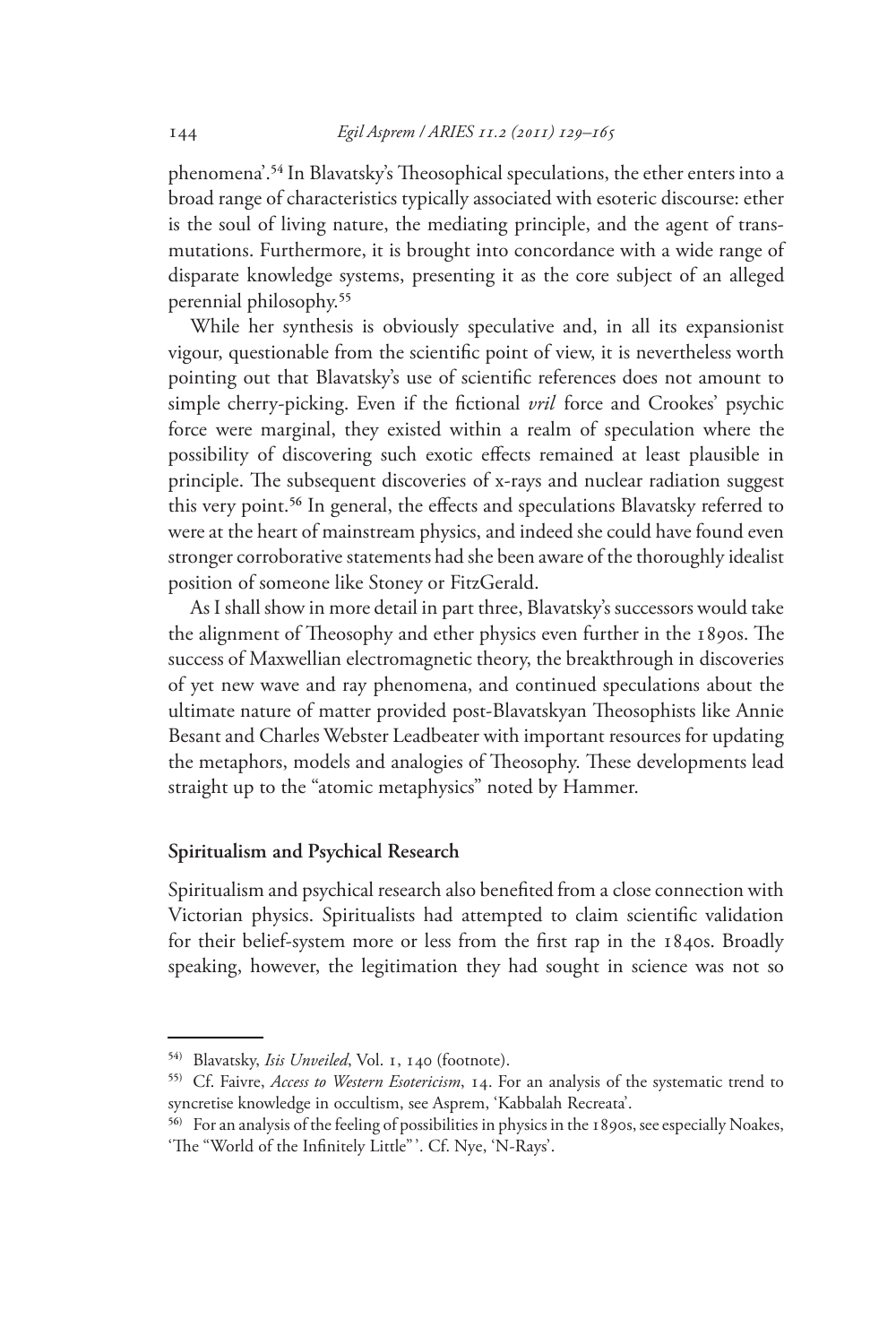much theoretical and conceptual as experimental and empirical.<sup>57</sup> Relying on assumptions loaned from positivistic empiricism, the whole range of séance phenomena (including rappings, trance-utterances, levitations and the sort) were claimed as simple verifications of the hypothesis that our personality survives this life and that there is constant interaction between this world and the next. With psychical research the interaction with the sciences, and particularly physics, became more profound. The historian of science Richard Noakes goes so far as to suggest that psychical research may be considered 'an episode in late-classical physics' in its own right.<sup>58</sup>

With the rise of organised psychical research, physicists themselves did much to enhance the scientific legitimacy of at least some of the claims surrounding spiritualism. William Crookes was an early example, applying pressure gauges to D.D. Home in 1871 to measure the exact amount of "psychic force" expended by his body during the séance.<sup>59</sup> When the Society for Psychical Research (SPR) formed in 1882, it was with an impressive number of prestigious physicists on board: William Barrett and Oliver Lodge assumed important functions in the Society, and later Nobel laureates J.J. Thomson and Lord Rayleigh were listed as members. Even though the latter two were largely sceptical of the claimed phenomena, their names provided the membership list of the Society with extra scientific prestige.

While psychical researchers were largely prepared to take spiritualism seriously from a scientific point of view, this does not mean that they were willing to certify the truth of whatever spiritualists claimed. Especially during the early decades of the SPR, the explanatory models proposed by physicists and other theorisers in the Society were at odds with those of the spiritualists' own. While spiritualists were eager to demonstrate the survival of the soul, psychical researchers largely concentrated on various forms of extra-sensory perception (telepathy and clairvoyance in particular), and advanced these as alternative models for explaining the apparently privileged information uttered by mediums in "trance".<sup>60</sup> Lodge, an expert of electromagnetism and ether physics, and a pioneer of radio technology, played a leading role in enunciating telepathy as

<sup>57)</sup> Note, however, the use of *analogies* to concepts popularised from science. E.g., Oppenheim, The Other World; Noakes, 'Spiritualism, Science, and the Supernatural in Mid-Victorian Britain'.

<sup>&</sup>lt;sup>58)</sup> Noakes, 'The "World of the Infinitely Little"', 326.

<sup>59)</sup> Crookes, Researches into the Phenomena of Spiritualism; cf. Medhurst, ed., Crookes and the Spirit World.

<sup>&</sup>lt;sup>60)</sup> The classic example of this sort of explanation is in Gurney et al, *Phantoms of the Living*.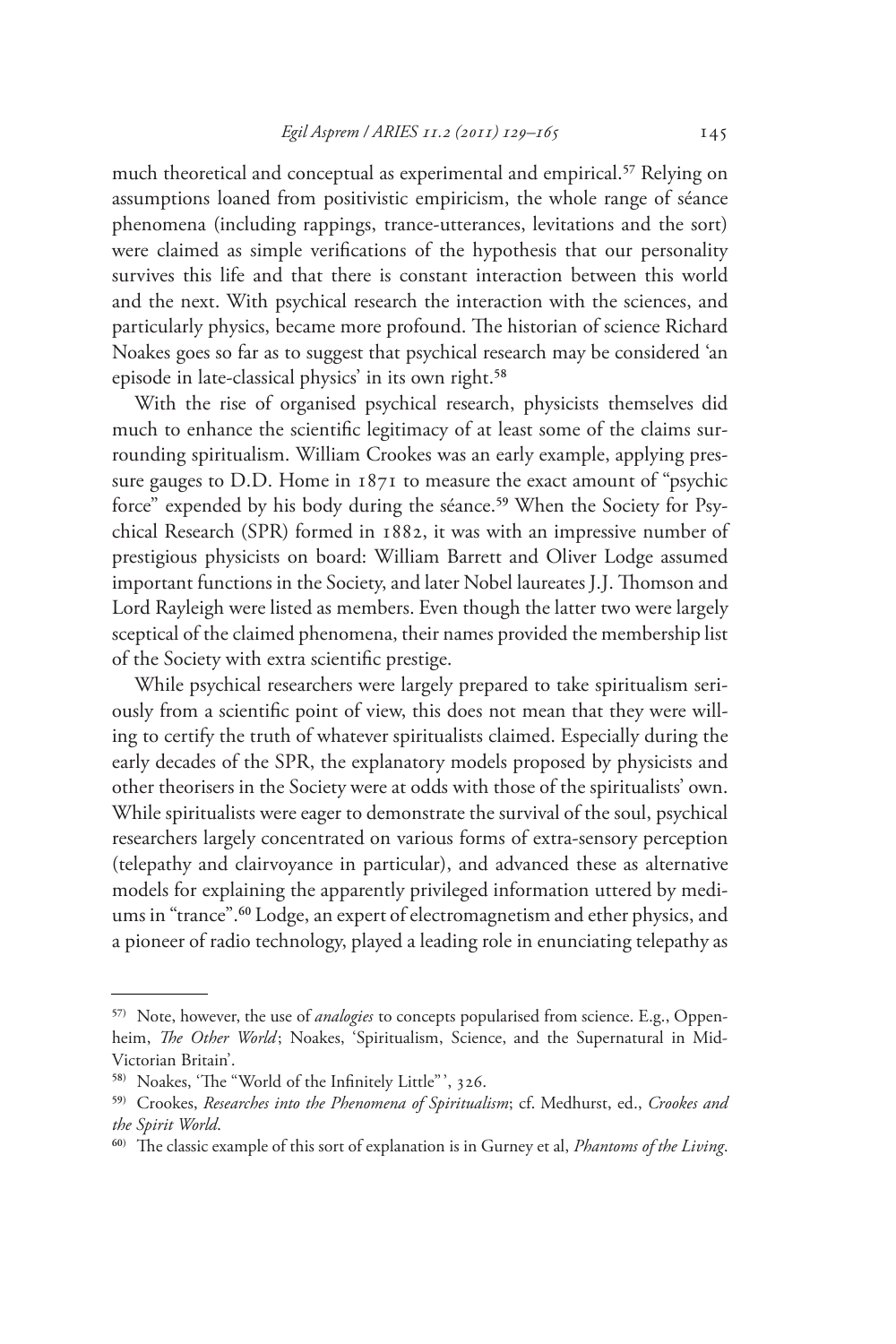a form of anomalous cognition supervening on a mechanical physical foundation. He offered a suggestive analogy in response to telepathy tests reported in the SPR journal of 1884:

Just as the energy of an electric charge, though apparently on the conductor, is not on the conductor, but in all the space round it; just as the energy of an electric current, though apparently in the copper wire, is certainly not all in the copper wire, and possibly not any of it; so it may be that the sensory consciousness of a person, though apparently located in the brain, may be conceived of as also existing like a faint echo in space, or in other brains, though these are ordinarily too busy and pre-occupied to notice it.<sup>61</sup>

This is essentially an application of Maxwellian field theory to telepathy. Lodge thought mind-to-mind communication to be possible in principle, apparently viewing "consciousness" as a function of the electromagnetic field, with thoughts identified with waves in the ether-'faint echoes in space'. The panpsychist implications of this thesis were not worked out, however.

This line of theorisation became increasingly popular in the 1880s and 1890s, borrowing from the persuasiveness of new technologies of radio wave transmissions and wireless telegraphy. Although it did suggest that mediums were extraordinarily gifted "super-psychics", and that there could be spontaneous entanglements of two minds at a distance (as with the apparition of dying loved ones), the telepathic theory could not by itself validate postmortem survival. Interestingly, this started to change at the beginning of the 20th century. The reasons were twofold: on the one hand, the demise of the sceptically-minded leader of the SPR, Henry Sidgwick, and others of his generation who had become increasingly disenchanted with fraudulent mediums; on the other hand, an experimental anomaly in the mechanistic models of telepathy brought the survival hypothesis into the game again. On top of this, of course, one should mention the pivotal importance of the Great War, which brought a general revival of spiritualism lasting well into the 1920s and beyond.<sup>62</sup>

The experimental anomaly was that the mechanical electromagnetic theory of telepathy required the effect to obey the inverse square law, as any other physical effect: for example, if telepathy supervened on mechanical principles, one would expect it to diminish with distance. This, however, did not seem to

<sup>&</sup>lt;sup>61)</sup> Lodge 1884, 'Experiments in Thought Transference', 191.

<sup>&</sup>lt;sup>62)</sup> E.g., Jenny Hazelgrove, Spiritualism and British Society between the Wars.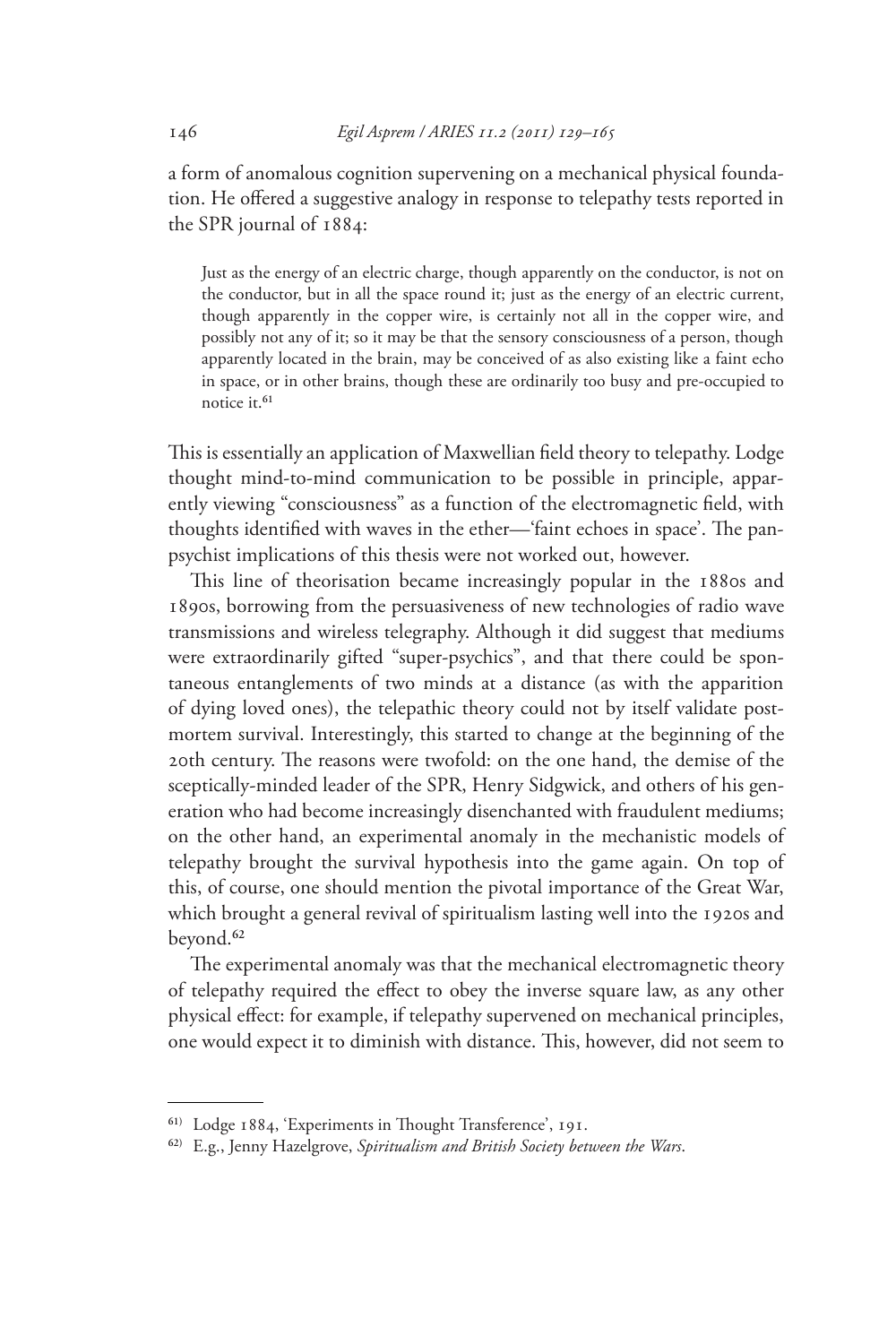obtain. At the dawn of the new century, therefore, the failure of the mechanistic theory of telepathy prompted individuals like Lodge, acting then as president of the SPR (between 1901-1903), to reconsider the thesis of survival. But he would still insist on staying within the realm of physics. The contours of an astonishing theory were expressed in Lodge's presidential address to the SPR in 1902. Here he suggested that the extraordinary features of the medium might be due to the possession and control of an "ether body", and even speculated that completely discorporate, etherial beings might exist in multitudes, parallel to our ordinary visible existence.

This model would be a great step in the direction of validating the spiritualist hypothesis: spirit manifestations during séances, even spirit photographs, might be due to partial "materialisations" of the etheric bodies of deceased persons. Nevertheless, Lodge remained quite open about the origin of etheric beings; they could equally well be discarnate, "extraspacial" beings, or even extraterrestrials from far off inhabited planets!<sup>63</sup> At any rate, both Lodge and the physicist who succeeded him as the SPR's president, William Barrett, seemed to agree that the brain-wave model had failed, that mediumistic phenomena were likely to be purely 'spiritual and psychical events', <sup>64</sup> and that thought possibly 'transcends both matter and space, and has no relation to either'.<sup>65</sup>

In the decades to come, Lodge assumed the role of triune prophet of spiritualism, liberal Christianity, and ether physics.<sup>66</sup> The concept of the ether body would play an increasingly central part in the campaign: in this concept, all three discourses were knitted together, as a knot of threads that most would have preferred to keep apart. Here, ether physics finally forms a complete circle with esoteric thought. Where the imponderables of physics had provided conundrums fit for esoteric speculation, the physicist Lodge now adopted what was essentially an esoteric concept vested with scientific language, and attempted to claim it back on behalf of an increasingly metaphysical ether physics.

<sup>&</sup>lt;sup>63)</sup> Lodge, 'Presidential Address', 50.

<sup>&</sup>lt;sup>64)</sup> Lodge, 'Presidential Address (1903)', 19.

<sup>&</sup>lt;sup>65)</sup> Barrett, 'Presidential Address (1904)', 333.

See, e.g., Jolly, Sir Oliver Lodge; cf. Bowler, Reconciling Science and Religion, 89-101. 66)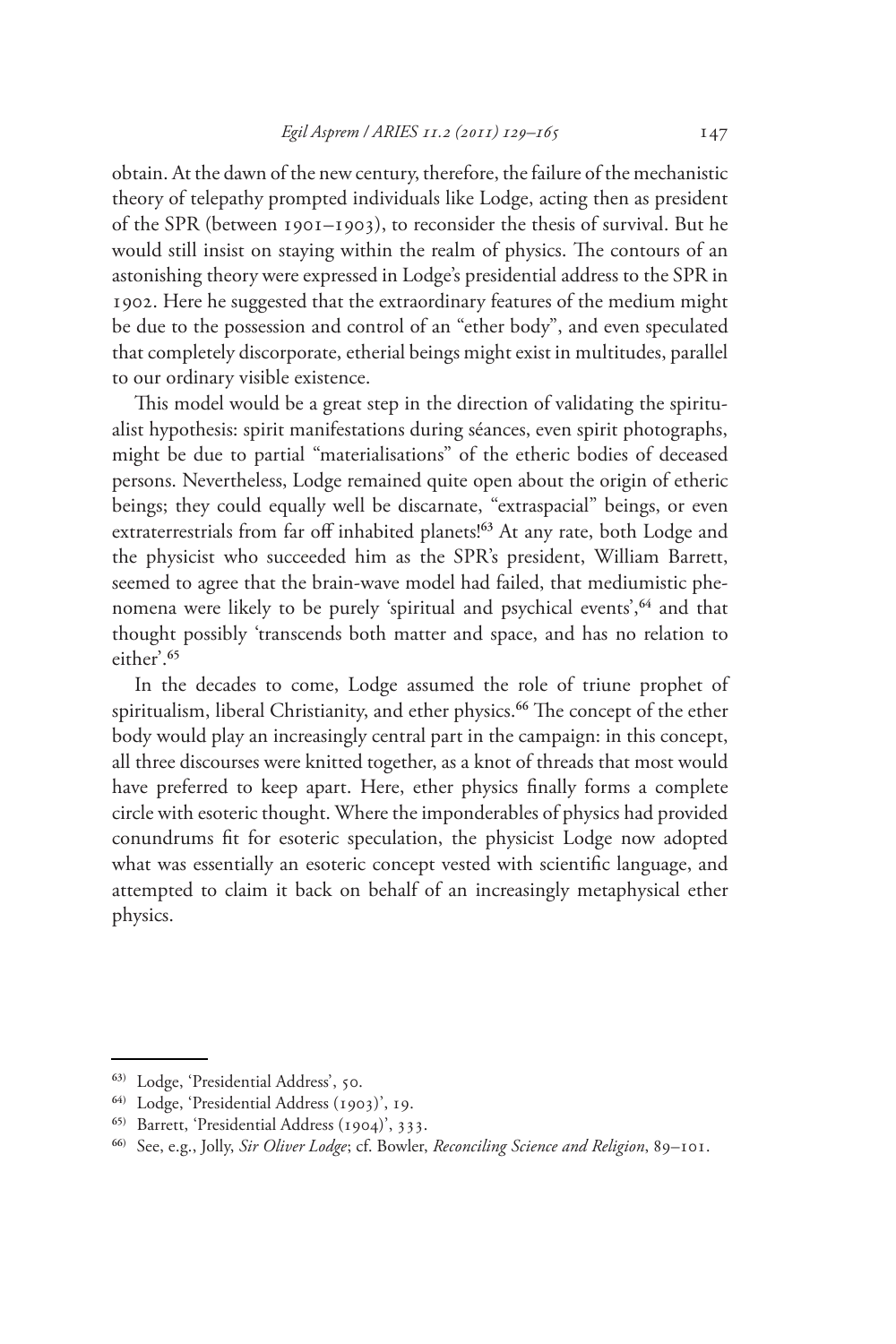# 3. Etheric Bodies: Self, Soul, and Cognition in the Mirror of Esoteric Ether Physics

## Esotericism and the Metaphysics of Ether: Some Distinctions

Theories of ether have served as a connecting point between physical and psychical science on the one hand, and various modern esoteric systems on the other. With the background firmly in mind, we should now briefly revisit the "atomic metaphysics" which Hammer observed in the writings of Alice Bailey in the 1920s. Following the argument of this article, I suggest that Bailey is really writing within a current of esoteric ether metaphysics, a discourse which has deep roots in 19th-century Theosophy and its relation to spiritualism, physics and psychical research. As will be shown more clearly in this chapter, the main spokespersons of the Theosophical segment of this discourse were second generation Theosophists, particularly Annie Besant and Charles W. Leadbeater. Broadly considered, however, ether metaphysics stretches much further, and encompasses non-Theosophists, including (as suggested already) nonesoteric spokespersons in the physics community, adherents of natural theology and promulgators of liberal Christianity writing on the conflict between religion and science.<sup>67</sup> In the present chapter I shall particularly look at the esoteric metaphysics of ether as found in second generation Theosophy, and in the physics-oriented segment of psychical research.

Just as ether was made to perform a vast range of tasks in 19th-century thought, the esoteric metaphysics of ether also has different facets. We may broadly differentiate between a cosmological and an anthropological strand. In the cosmological sense, esoteric spokespersons depart from the physical speculations of the relation between ether, matter, and energy in order to argue an esoteric worldview, typically amounting to some sort of idealism, panpsychism or vitalism. The ether may be seen as the world soul, the mind of God, or an impersonal, all-permeating life force. Cosmological ether metaphysics connects to questions asked in physics, chemistry, and (occasionally) biology, as well as to other esoteric systems, as is clearly the case in Blavatsky. I suggest it was this cosmological side of ether metaphysics that Hammer observed in Bailey's speculations on the ultimate nature of atoms, describing them as in some sense "etherial", as was a common notion among late-Victorian ether physicists.

<sup>67)</sup> See, e.g., Bowler, Reconciling Science and Religion, 87-121.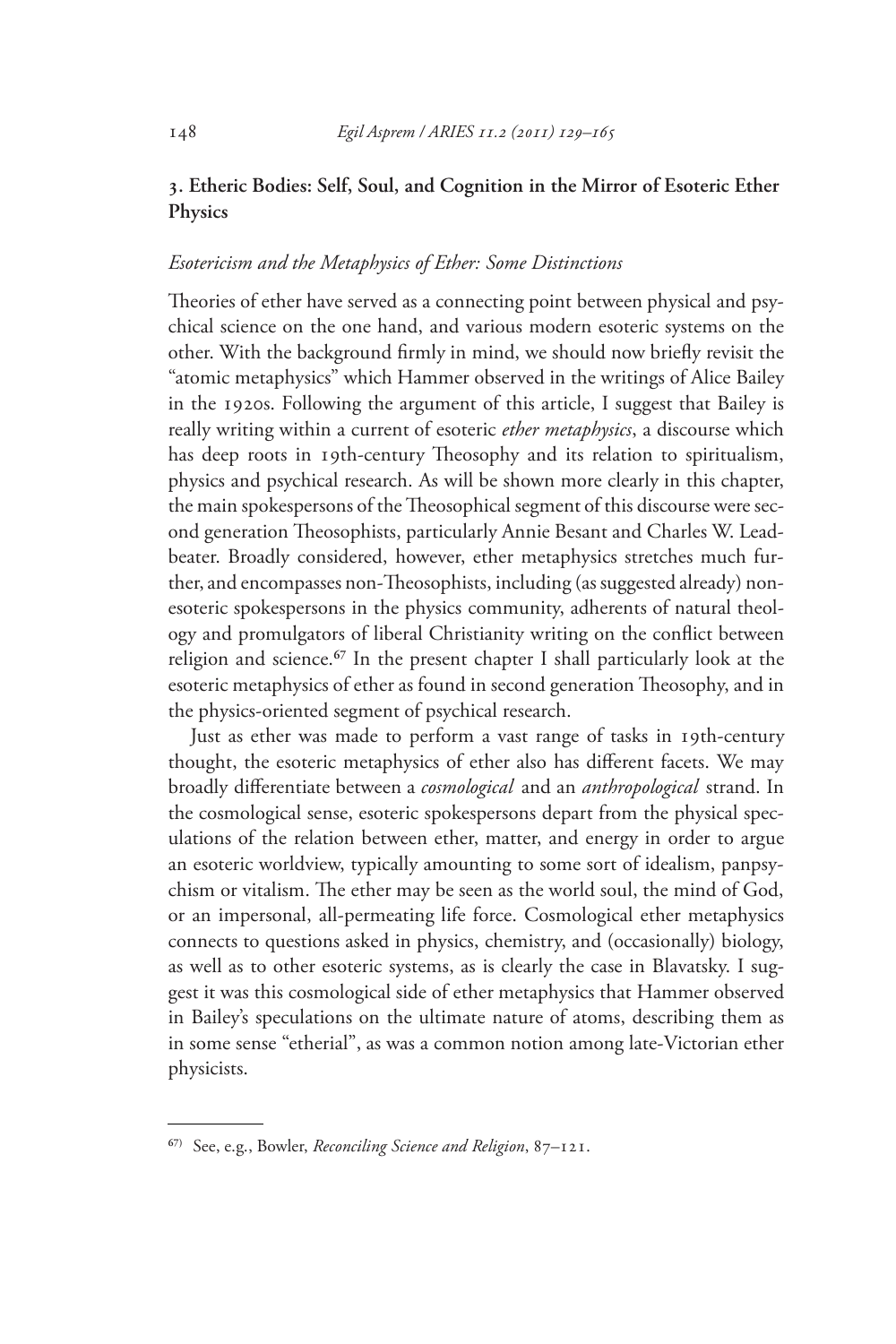Considerations of the role of ether in the cosmos almost inevitably led to a consideration of the role of ether in the constitution of man. It may start from questions of psychology or biology, but will often end up encompassing questions of a more philosophical, religious or esoteric form, pondering man's hidden nature, faculties, and subtle bodies. The concept of the "ether body" is thus the centrepiece of the anthropological side of esoteric ether metaphysics, and is heavily informed by long-standing esoteric, religious and philosophical discourses on subtle bodies. I shall suggest that we may distinguish these speculations into three main areas, considering questions of the soul, the self, and cognition.

As we have already seen, the ether body has performed an important function for spiritualists and psychical researchers in shedding light on the age-old question of the existence and nature of the human soul and its (im)mortality. The perhaps most sophisticated and consistent example of this type, connecting the ether of physics to the soul, is found in the late oeuvre of Oliver Lodge.<sup>68</sup> But discourses of subtle bodies, including those of the etheric type, may also have ramifications for conceptions of the self, and particularly its extension and boundaries. Thus the doctrines of subtle selves suggest that human existence extends in a continuum from the gross and physical to the increasingly more subtle, and even divine. This continuous existence furthermore asks questions of subjectivity and intersubjectivity, as well as of humanity's connection to the cosmos at large.<sup>69</sup> Finally, the discourse on subtle bodies has repercussions in the fields of cognition and epistemology. Here we find connections with all the typical denominators of models of esotericism, e.g., esoteric claims to higher knowledge, forms of thought, intuitive gnosis, mediation, etc. In the period we are looking at here, we should mention such claimed faculties as clairvoyance, astral travel, and telepathy. In the jargon of psychical research, subtle bodies will have a bearing on various types of "anomalous cognition"

<sup>&</sup>lt;sup>68)</sup> E.g., Lodge, 'Ether, Matter, and the Soul'; idem, My Philosophy; cf. Grean Raia, 'From Ether Theory to Ether Theology'. Note, however, that history had at this point run away from Lodge in many ways; his increasingly speculative and expansive use of ether physics were uttered at a time in which new generations of physicists were concentrating on new cosmological models, based on the relativity theories and quantum mechanics.

<sup>&</sup>lt;sup>69)</sup> Similar topics were recently explored in Jay Johnston, Angels of Desire, but through the conceptual machinery of Irigaray, Deleuze, and Derrida. See also Alex Owen, Place of Enchantment, 114-147.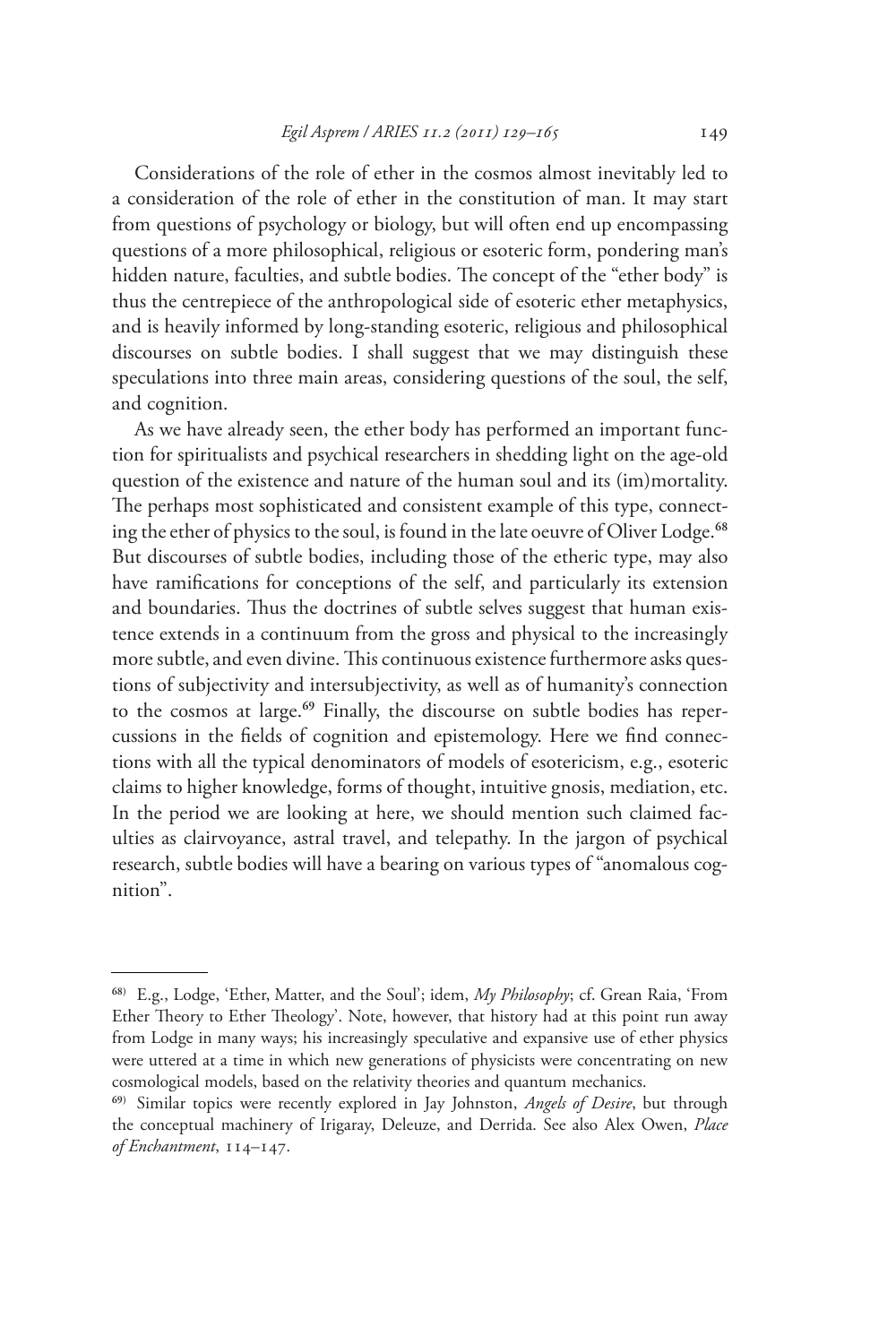In the following I shall lay out a historical and thematic overview of the development of the etheric body as a specific type of subtle body, borrowing from physics. During this final section we shall see that all the above three areas enter into the discourse on the subtle ether body.

#### Occultism and Subtle Bodies

When Eliphas Lévi set forth the doctrines and rituals of "high magic" and sparked the modern occultist reception of ritual magic in the middle of the 19th century, it came with a full theory of the "sidereal body" and its many functions. The basic theory tallies for the most part with the Neoplatonic tripartition, known from Proclus, Iamblichus, Plotinus, Porphyry and others, where the subtle body-whether called "astral", "ethereal", or "sidereal"-is primarily the envelope of the divine soul, or *augoeides*.<sup>70</sup> In this position it is responsible for mediating the animating powers of the soul to the organs of the body.<sup>71</sup> This idea seems to have reached Lévi through the "occult sciences" of the Renaissance; he particularly references to Paracelsus as a proponent of the model.<sup>72</sup> Similar to some (but not all) of the Neoplatonic models, Lévi's astral body was a perishable entity: it was forged when the soul entered this world, but would be cast away on reascending to the heavenly abodes.<sup>73</sup>

But the astral body also caused such varied phenomena as hauntings, polyappearances, werewolves, and the apparitions conjured up by necromancy. It was connected with apparitions of the dead because of its semi-materiality. Lévi explains that the astral body evaporates instantly after death if a man has lived a virtuous life; but if he has lived in sin, the astral body will continue to be tied to his passions and desires, and continually "haunt" the objects of unful-

<sup>&</sup>lt;sup>70)</sup> See E.R. Dodds, 'The Astral Body in Neoplatonism'.

<sup>&</sup>lt;sup>71)</sup> Lévi, Transcendental Magic, 246.

<sup>72)</sup> Ibid., 87. For an accessible discussion of the concepts of "body" and "matter" in Paracelsus, see Dane T. Daniel, 'Invisible Wombs'.

<sup>73)</sup> Lévi, Transcendental Magic, 120. Dodds notes that there were two parallel theories of the astral body in Neoplatonism: one in which it was permanently attached to the soul (the opinion of Iamblichus and others), and another where it was thought to be acquired during the descent of the soul to earthly existence (due to attraction of moisture and matter), and discarded at its ascent. The latter model was held by Plotinus, Porphyry, and the Chaldean Oracles, and it is this that we see replicated in occultism through Lévi's interpretation. See Dodds, 'The Astral Body in Neoplatonism', 319-320. It is also to be noted that Dodds himself spends some time in the opening of his article to combat the theosophical doctrine of subtle bodies.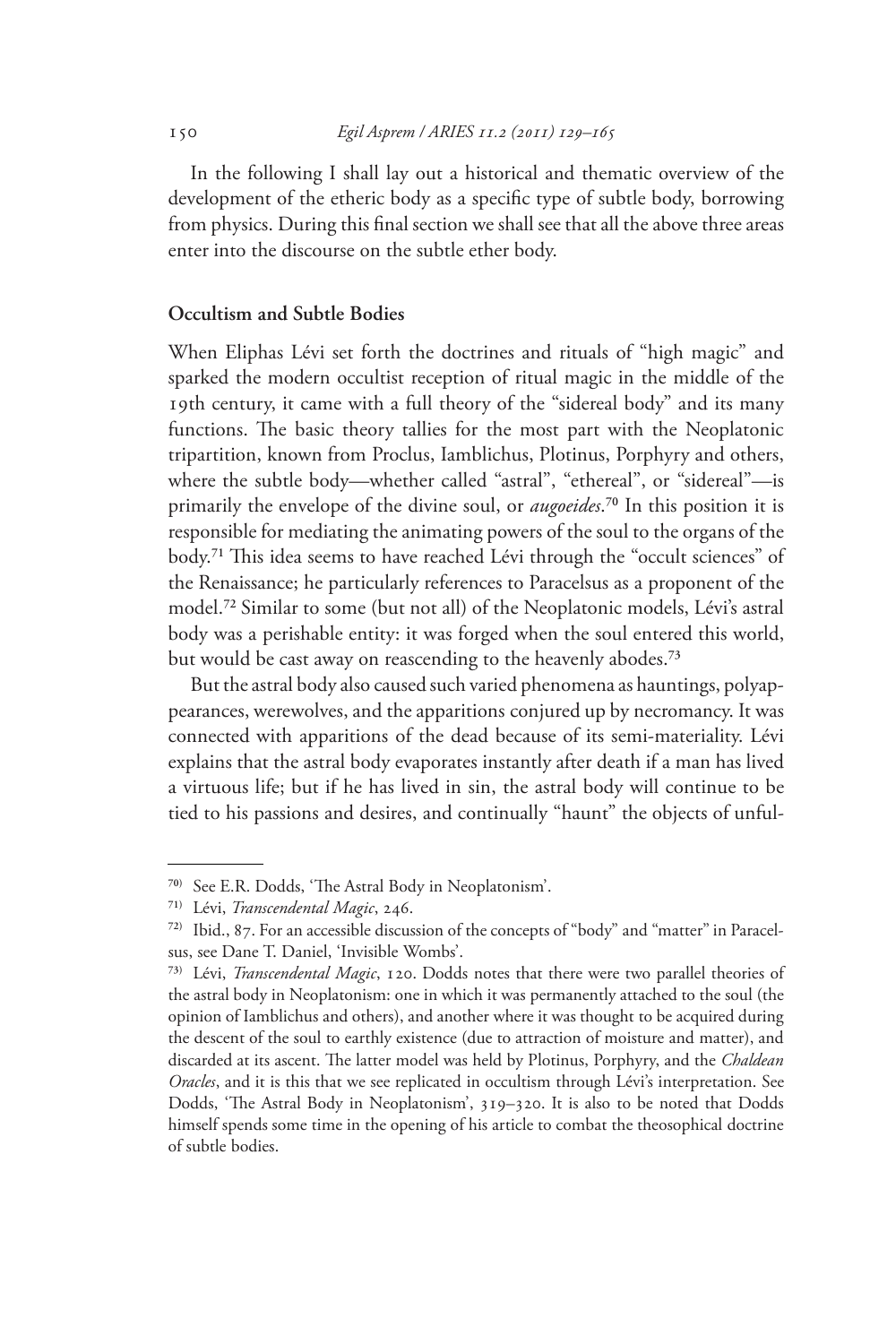filled desire: 'It torments the dreams of young girls, bathes in the stream of spilt blood and floats about the places where the pleasures of its life elapsed'.<sup>74</sup> The divine soul is trapped and tormented in the astral body, sometimes for decades or centuries, until it finally dies a second time. Furthermore, Lévi explains the polyappearance stories connected to Alphonse Ligouri ( $1696-1787$ ) and Francis Xavier ( $1506 - 1552$ ) in terms of the projection and apparition of the astral body during ecstatic prayer.<sup>75</sup> Similarly, werewolves, whose existence Lévi considered well documented, were caused by the unrestrained dwelling of the astral body during sleep, undergoing transmutations into animal forms made possible by the creative powers of the "magical agent" which Lévi termed the "Astral Light".<sup>76</sup> Lévi also produces explanations of mesmerism with reference to the controlled exertion of Astral Light through the astral body, thus inscribing himself in the post-Enlightenment discourse on subtle and occult forces operating from "the night side of nature".<sup>77</sup>

Lévi's work was immensely influential on later developments in occultism, both on the continent and in Britain.<sup>78</sup> This goes for the ritual magical current, represented by such groups as the Hermetic Brotherhood of Luxor and the Hermetic Order of the Golden Dawn, as well as for the theosophical current sparked by Blavatsky and Olcott's Theosophical Society. Meanwhile, fictional accounts of astral travel fuelled an ever richer and accessible mythology of subtle bodies: Edward Bulwer-Lytton's A Strange Story (1862) and Emma Hardinge Britten's Ghost Land and Art Magic (both 1876) were particularly influential examples.<sup>79</sup>

The Theosophical Society presented 'a mission to correct the misapprehensions of spiritualism, to expand the horizons of science, and to oppose dogmatic Christianity'.<sup>80</sup> All this it wanted to achieve by providing a forum for studying Hermeticism and Western esoteric doctrines, but also by promoting Blavatsky's position on occultism, posed as a challenge to, and reinterpretation of, spiritualism.<sup>81</sup> In this latter project, Lévi's ideas on the astral body became

80) Joscelyn Godwin, The Theosophical Enlightenment, 307.

81) Cf. ibid., 277-306.

<sup>74)</sup> Lévi, Transcendental Magic, 120.

<sup>75)</sup> Ibid., 128-129.

<sup>76)</sup> Ibid., 128-134.

<sup>77)</sup> Ibid., 246-248.

<sup>78)</sup> E.g., McIntosh, Eliphas Lévi and the French Occult Revival.

<sup>79)</sup> For the importance of fiction in the development of occultism, see especially Faivre, 'Borrowings and Misreadings'. The other articles in the same volume of Aries address similar cases.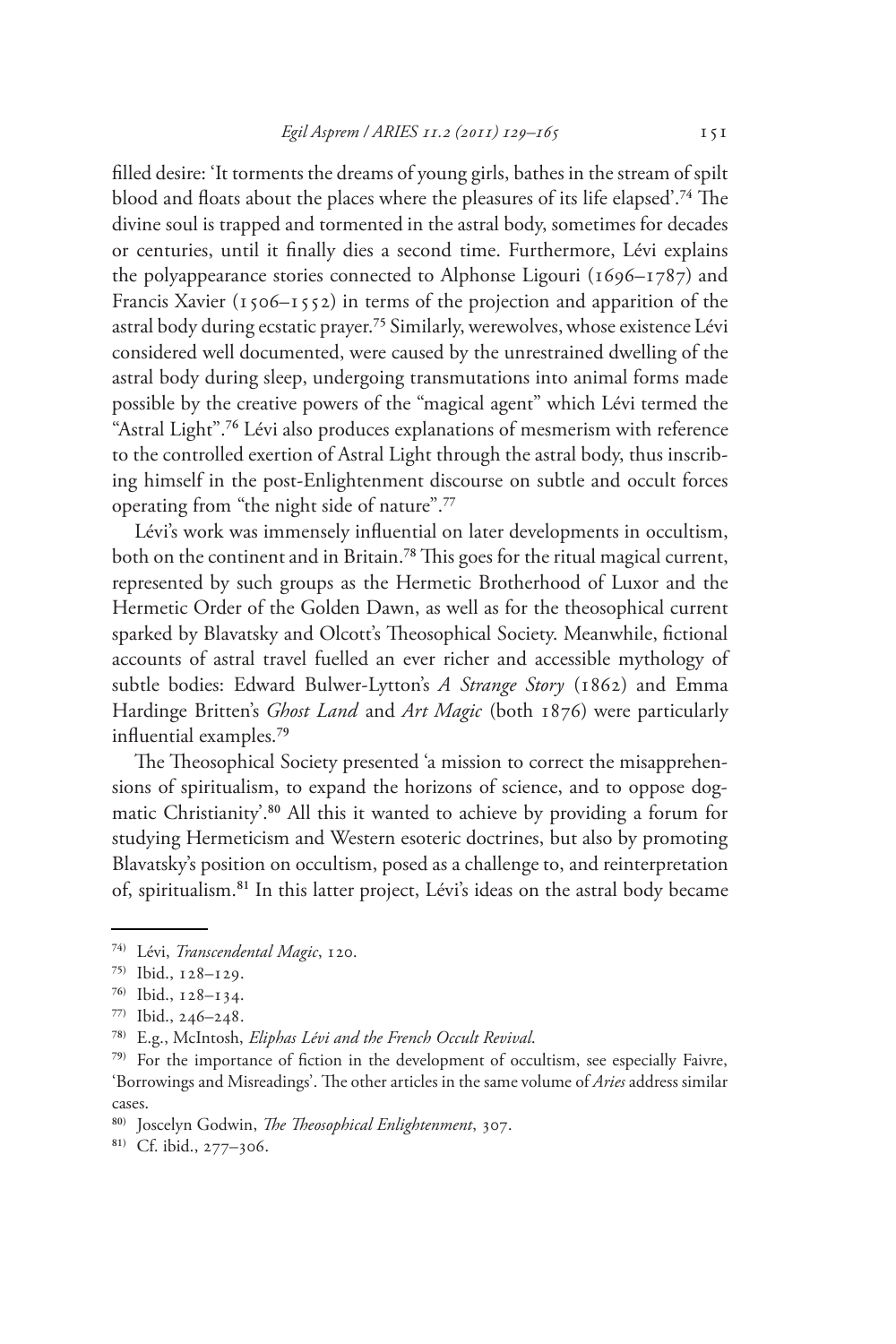valuable resources, explaining the manifestation of spirits in terms of assembling the "astral remains" of the deceased, or otherwise as manifestation of quite different orders of entities, such as elementals or possibly even demons.

In *Isis Unveiled* (1877), which, despite plenty of references to yogis and Vedantic wisdom, still retains a fairly "Western" focus, the Neoplatonic model of the sidereal body mediating between the physical body and the augoeides is explicitly mentioned.<sup>82</sup> Two years after its publication, in  $1879$ , the Theosophical Society relocated to Adyar on the outskirts of Madras (present-day Chennai), and Theosophy performed a distinct "turn to the East". With this move, the concept of subtle bodies likewise expanded in various new directions.

The first clear example is found in an 1881 article in The Theosophist, written by A.O. Hume (1829-1912).<sup>83</sup> Purportedly based on esoteric knowledge imparted by Blavatsky's "spiritual master", Koot Hoomi, the article proposed a sevenfold structure for human subtle bodies.<sup>84</sup> This skeletal form was elaborated further by Alfred Sinnett (1840–1921) a few years later, in his tellingly entitled book *Esoteric Buddhism* (1883). The book argued that the key to the universal, esoteric doctrine underlying all exoteric religion is most accessible through the author's detraditionalised conception of Buddhism. A practical result is the incorporation of Sanskrit terminology and reinterpretation of previous doctrines in light of the models found in Buddhist cosmologies and anthropologies. Thus, through sections on 'The Constitution of Man' and 'The Astral Shell' we learn more about how human beings possess seven bodies, instead of the Neoplatonic three.<sup>85</sup> The physical body has two parts: the rupa, or ordinary material body, and the *prana* or jiva body, which is the vital body mediating vital force to living things. These are joined by more subtle bodies: the astral (linga sharira), kama, manas, and buddhi bodies, crowned by the atma, or pure spirit.<sup>86</sup> This sevenfold reorientation became the esoteric currency of Theosophical discourse on subtle bodies, as canonised in Blavatsky's 1888 magnum opus, The Secret Doctrine.87

<sup>&</sup>lt;sup>82)</sup> Blavatsky, *Isis Unnveiled*, Vol. I, 12-13.

<sup>83)</sup> Hume, 'Fragments of Occult Truth'.

<sup>84)</sup> For an analysis of the development of the so-called Saptaparña, see Julie Hall, 'The Saptaparña: The Meaning and Origins of the Theosophical Septenary Constitution of Man'. 85) Sinnett, *Esoteric Buddhism*, 60-75.

<sup>86)</sup> All these terms are capitalised in the original, but have been simplified in the present notation.

<sup>87)</sup> For a detailed discussion, see Hall, 'The Saptaparña'.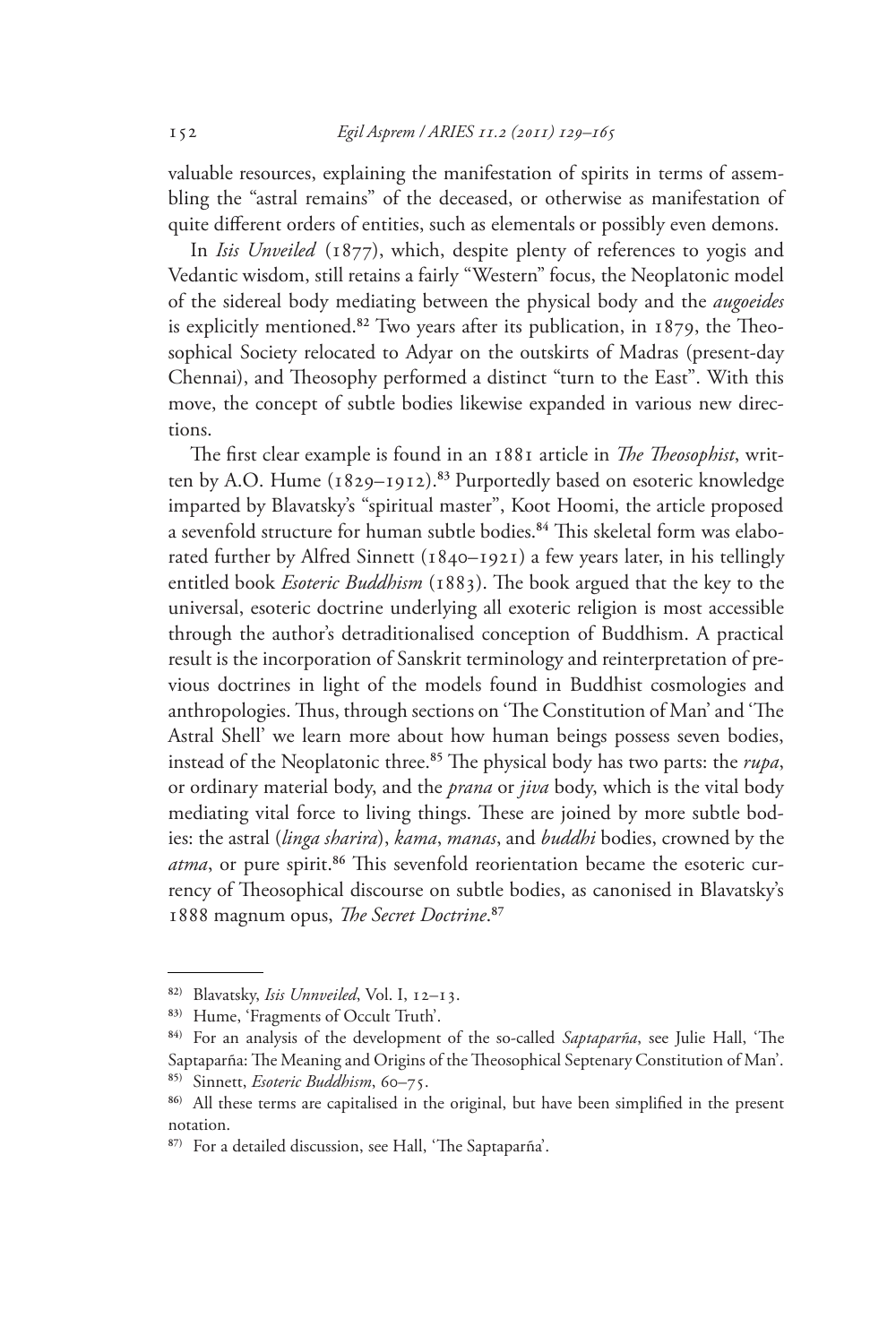It was only in the neo-Theosophical phase after Blavatsky's demise that a conceptual shift would fully take place, which aligned the theosophical doctrine of subtle bodies more firmly with ether physics and science. After the schisms of the mid 1890s between the "original" Adyar society, led by Olcott until his death in 1907, and the American faction headed by William Q. Judge, Annie Besant emerged as a key figure in the development of Theosophical doctrine. She would eventually succeed Olcott as president of the society; but in the meanwhile, Besant served as chief editor of the Theosophical journal Lucifer, with G.R.S. Mead as co-editor from 1895.

From this influential position Besant assumed centre stage in what is sometimes termed the "Neo-Theosophy" of the Adyar society.<sup>88</sup> As editor of Lucifer she started a publication campaign that updated the strategic alignment of Theosophy with modern science. Through her column "On the Watch-Tower" Besant discussed recent events and debates, including discoveries and advances in the world of science, usually cast as confirmations of Theosophical doctrine. Also during the 1890s, Besant teamed up with the self-professed clairvoyant Charles W. Leadbeater, whom she first met in London in 1894, and embarked upon the curious Theosophical research project known as "occult chemistry": the attempt to investigate the structure and make-up of molecules, atoms, and ether by way of clairvoyant perception.<sup>89</sup> I shall have more to say about this in a moment.

Besant's readings of an ether physics that was at its peak of respectability prompted her to attempt a synonymisation of the Theosophical subtle bodies with the theories of the subtle substance of ether. Here, too, she was followed by Leadbeater; together they reinvented the Theosophical discourse on the subtle body, preparing its cultural diffusion in the process. When Arthur E. Powell wrote a compilation of what had been said about the *Etheric Double* in 1925 he could cite no fewer than 40 works, the bulk of which were written after the year 1900.<sup>90</sup> Five of these were by psychical researchers (W.J. Crawford, W.J. Kilner, and Baron von Schrenck-Notzing), while the rest were by Theosophical authors, particularly Besant and Leadbeater. Their influence in creating this particular discourse cannot be underestimated.

<sup>88)</sup> For standard biographies of Besant, see Arthur H. Nethercot, The First Five Lives of Annie Besant; idem, The Last Four Lives of Annie Besant; cf. the more recent Ann Taylor, Annie Besant.

<sup>89)</sup> Besant, 'Occult Chemistry'; cf. Morrisson, Modern Alchemy, 65-96. For a biography of Leadbeater, see Gregory Tillett, The Elder Brother.

<sup>&</sup>lt;sup>90)</sup> Powell, *The Etheric Double*, ix.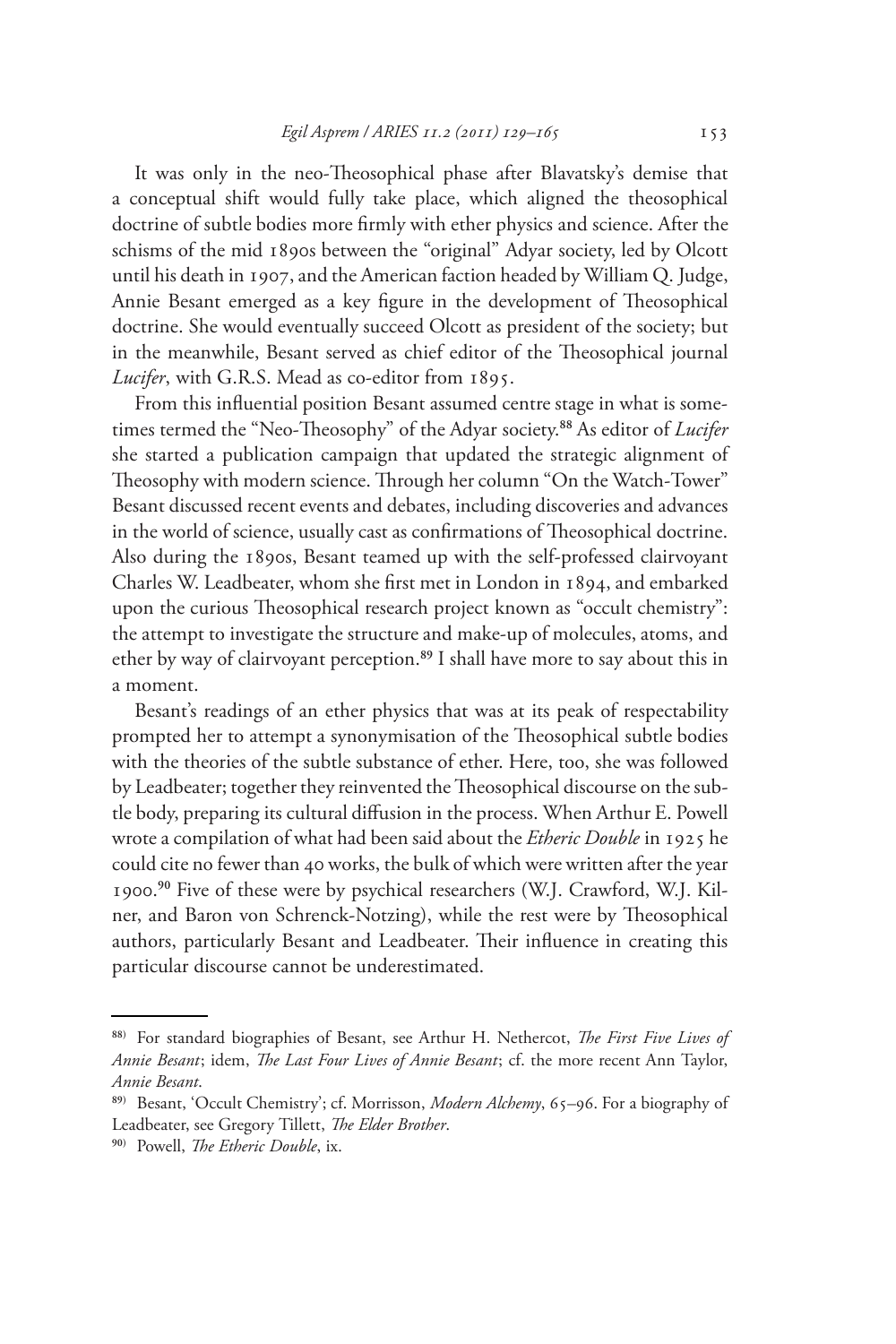# "Occult Chemistry": Experiments in Cosmological and Anthropological **Ether Metaphysics**

The writings of Besant and Leadbeater in the 1890s and early 1900s constitute a programme of occult science that runs parallel to Maxwellian ether physics and a chemistry in rapid transition. The programme of occult chemistry, with its theoretical foundations and links to other parts of the theosophical system, constitutes a clear case of the interconnections of the various types of esoteric ether metaphysics, as described above. In important ways the programme was presented as a system of knowledge, and a method of *acquiring* knowledge, which complemented and fulfilled current physical science. At the same time, the main project remained to continue and update a line of Theosophical speculation on higher realities and hidden aspects of man that had already been initiated by the early society.

The project of occult chemistry was first signalled in an article in *Lucifer* in November 1895.<sup>91</sup> The article, written by Besant, embarked by observing quite rightly that physicists were spending much time speculating on the nature of the chemical elements and the existence of the ether.<sup>92</sup> But the physicists could indeed only speculate; the very existence of the ether was nothing more than an inference to the best explanation. Their instruments could not detect ether directly; in fact, a series of advanced experiments had been performed since the 1880s that had attempted to isolate effects which could solely be due to ether, of which the Michelson-Morley experiment of 1887 remains the most famous.<sup>93</sup> These had met with little success, causing much confusion in the physics community. To theosophists, however, ether was not only a hypothetical imponderable entity, postulated by reason and wanting in verification; it was a quite real and even *observable* substance. As Besant put it, to 'astral vision ether is a

<sup>91)</sup> For a recent scholarly examination of Besant and Leadbeater's occult chemistry, see Morrisson, Modern Alchemy, 65-96.

<sup>&</sup>lt;sup>92)</sup> Besant, 'Occult Chemistry', 211.

<sup>93)</sup> The experiment tried to measure variances in the speed of light depending on the relative motion of bodies in the supposedly stationary ether. It is sometimes described as the most famous failed experiment in history, marking the start of the decline of ether physics. Oliver Lodge was actually responsible for conducting follow-up experiments on his own, trying to verify another hypothesised etheric effect which would explain away the failure of the Michelson-Morley experiment, namely "ether drag"-that heavy bodies drag some of the surrounding ether with it. This too failed, however, but would inspire one of the other strange concepts later incorporated and sublimated by Einsteinian relativity, namely "length contraction".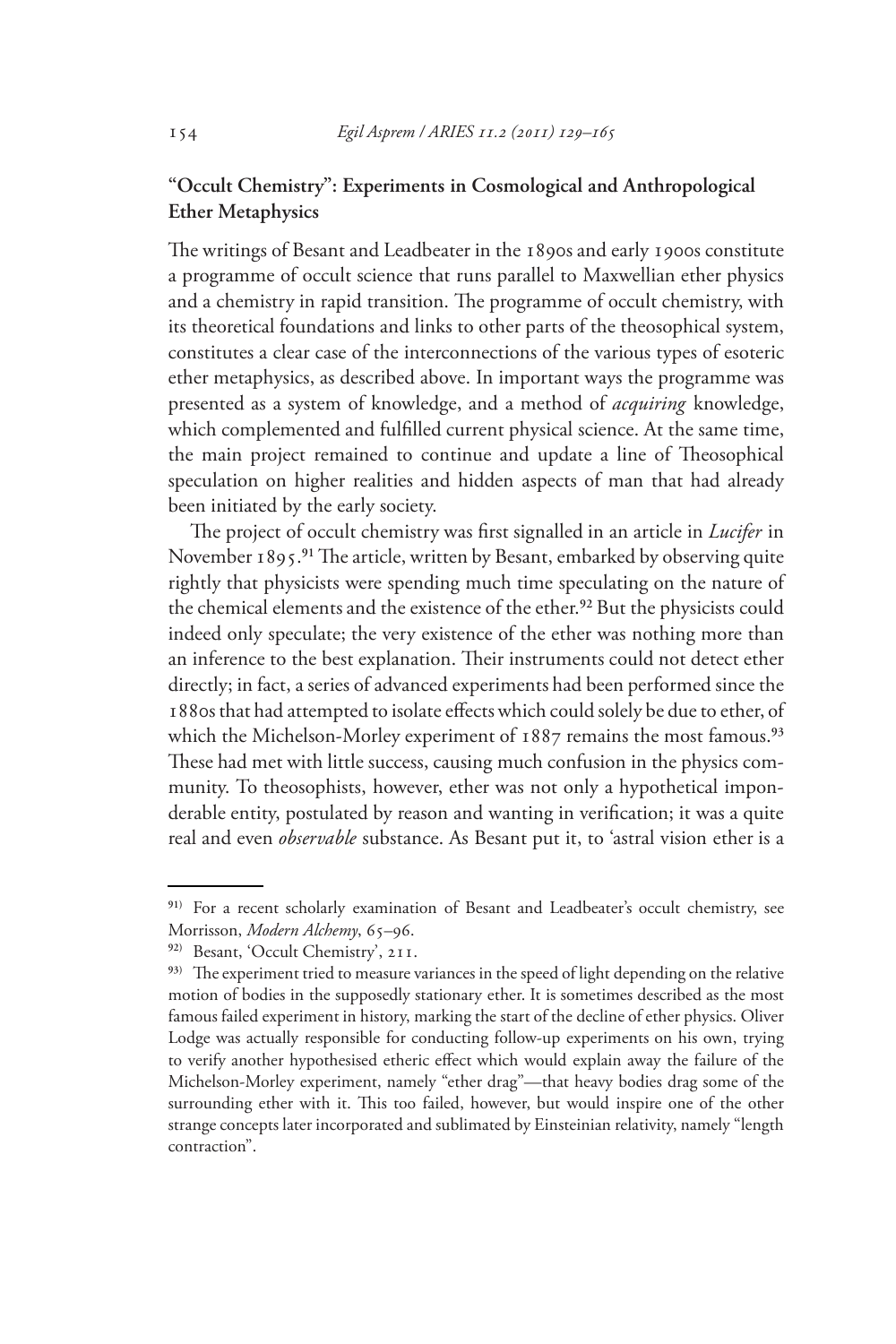visible thing, and is seen permeating all substances and encircling every particle'.<sup>94</sup> What 'Western' scientists can only assume by inferences, 'Eastern science asserts as a verifiable observation, for as a matter of fact ether is as visible as a chair or a table, only a sight different from the physical is needed to see it'.95 Science is essentially correct, but it remains speculative. The Theosophical research programme of occult chemistry, on the other hand, sets forth to provide direct empirical and positive proof of entities invisible to the physical eye. Here, what I have called the *cognitive* features of an esoteric anthropology based on subtle bodies and ether metaphysics become visible. As Mark Morrisson has argued, the epistemological possibility of perceiving an invisible world aligned occult chemistry with the contemporaneous attempts to make systems for visualising atomic level physical processes.<sup>96</sup> However, it did so by reformulating a discourse on supernormal vision and cognitive abilities in the context of an esoteric anthropology based on ether metaphysics.

To begin with, Besant and Leadbeater put their clairvoyant skills to the task of analysing the chemical structure of hydrogen, oxygen, and nitrogen. In the first published "pilot study" of 1895 they showed how the three ordinary physical states of matter (solid, liquid and gaseous) were complemented by four different types of etheric states, named E I, E 2, E 3, and E 4, significantly (in the context of Theosophical number symbolism) adding up to seven.<sup>97</sup> Their investigations attempted to "split" the molecules of the three elements into their constituents on the four "etheric subplanes", and trace their increasingly complex chemical makeup down to the "ultimate physical atom" on the most subtle "Ether I" plane. If one continued to split the atom from E<sub>I</sub>, Besant explained, one was left with a set of yet finer constituents of "astral matter", now entirely beyond the ordinarily ponderable physical world.<sup>98</sup> This is cosmological ether metaphysics, "discovered" by the special cognitive powers of "astral vision".99

<sup>&</sup>lt;sup>94)</sup> Besant, 'Occult Chemistry', 212 (my emphasis).

<sup>&</sup>lt;sup>95)</sup> Besant, 'Man and His Bodies', 498.

<sup>&</sup>lt;sup>96)</sup> Morrisson, Modern Alchemy, 66–69.

<sup>97)</sup> Besant, 'Occult Chemistry', 212-213.

<sup>98)</sup> Besant, 'Occult Chemistry', 214.

It should be noted that this ether metaphysics only forms a part of the total (neo-)Theo-99) sophical cosmology. The new details inspired by ether physics mainly concern the intermediary place between higher and lower worlds in the total Theosophical "chain of being". An overview of the Theosophical scheme of cosmology, which particularly focuses on the role and position of ether, is available in Powell, The Etheric Double.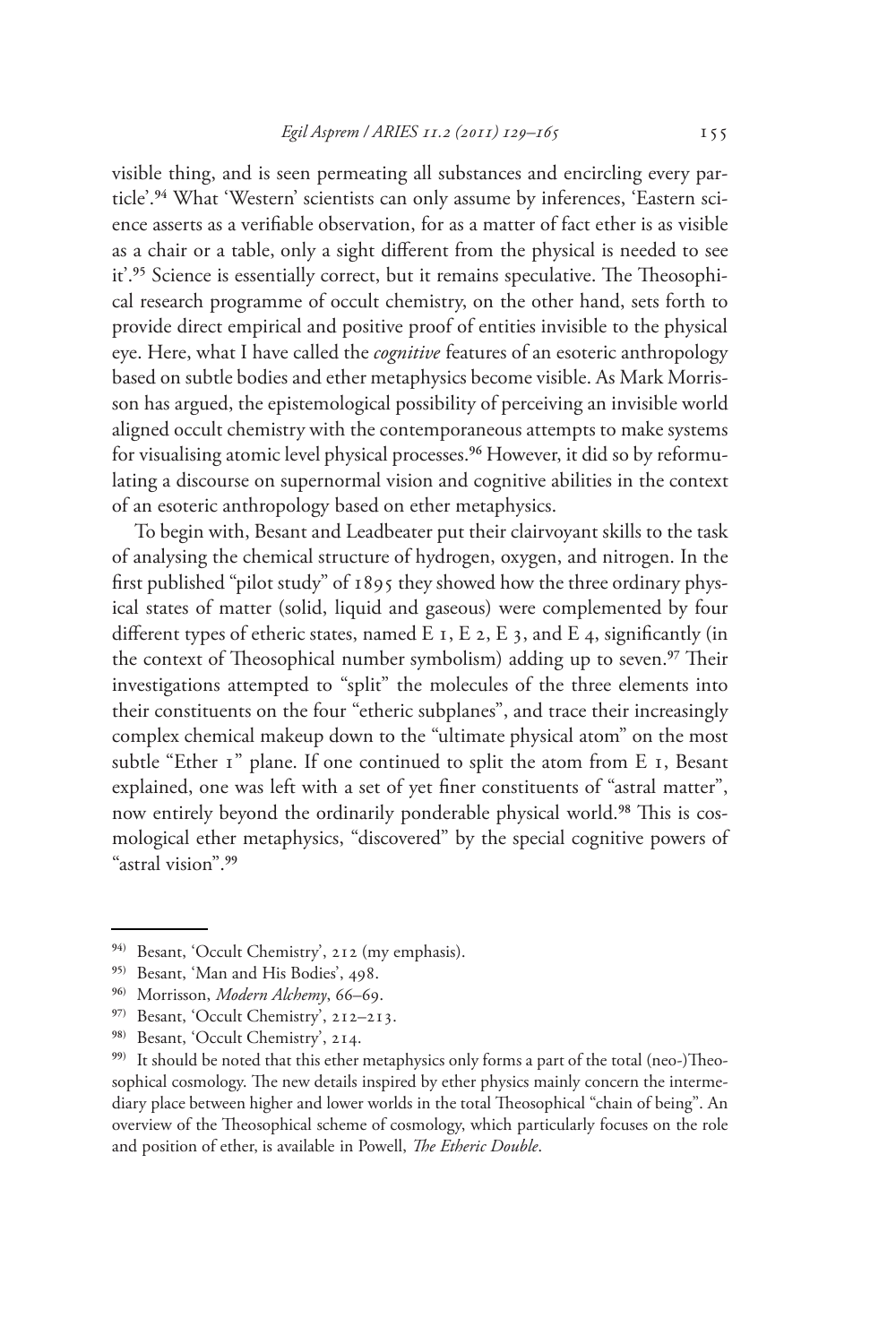In February 1896, Besant published the first in a series of articles in *Lucifer* on 'Man and His Bodies', republished as a book later that year.<sup>100</sup> This took up the corresponding anthropology of the ether metaphysical research programme, namely the exploration and reinterpretation of the subtle bodies postulated by Theosophy. Broadly speaking, Besant followed the "Oriental" arrangement of her predecessors, by postulating a total of seven bodies. However, she was also prepared to do some conceptual changes and metaphorical updates, especially regarding the lower bodies. While the Sanskrit terminology was largely retained for describing the higher parts of man, the lower ones were fashioned anew by realigning them with occult chemistry and its appropriation of ether physics. Besant's description of these lower bodies deserves closer attention

We already saw Besant and Leadbeater attributing seven states to matter: the three ordinary states recognised by science at the time, with four "etheric" states added. This arrangement is applied to the constitution of man as well. Man has, in fact, two physical bodies: one is a mixture of solids, fluids, and gases, and is called the "gross body". The other is composed of the four states of ether, and is known as the etheric double. Besant explains that in the Theosophical literature these two lower bodies of man used to go under the names sthûla sharîra and linga sharîra; however, now she argues that it is time to stop referring to the double by this latter term. As Besant explains, the word linga sharira has been used 'since time immemorial' by Hindus in a different sense; additionally 'it is better to have English names for the subdivisions of the human constitution, and thus remove from our elementary literature the stumbling-block to beginners of a Sanskrit terminol- $Ogy^{3.101}$ 

But apart from issues of respectfulness to the Hindus and accessibility to new students, Besant had more profound reasons why a change in terminology was apt:

the name etheric double exactly expresses the nature and constitution of the subtler portion of the physical body, and is thus significant and therefore easy to remember, as every name should be; it is "etheric," because made of ether, "double" because an exact duplicate of the gross body—its shadow, as it were.<sup>102</sup>

<sup>&</sup>lt;sup>100)</sup> Besant, Man and His Bodies.

<sup>&</sup>lt;sup>101)</sup> Besant, 'Man and His Bodies', 390.

 $102)$ Besant, 'Man and His Bodies', 390-391 (my emphasis).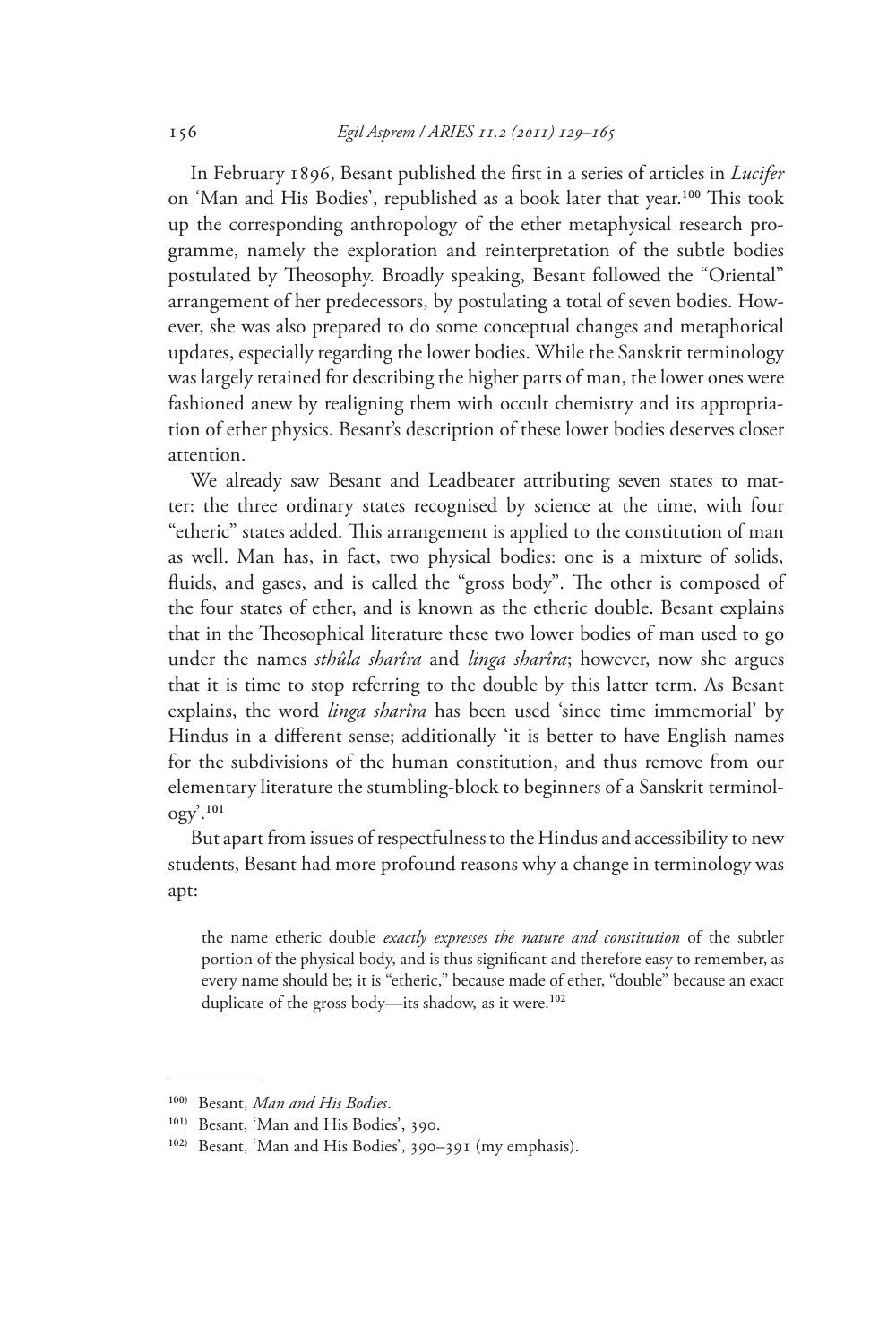This paragraph is important because it clarifies that the term "etheric" is not merely a convention or a metaphor: the double is *really* made of the same stuff that physics talks about. The attempt at synonymy is emphasised when Besant exhibits a fair command of the reasoning of late Victorian ether physics to corroborate the existence of the ether body: 'Modern physical science' holds that all bodily changes in the muscles, cells and nerves are accompanied by electrical action, she states, before making an appeal to the conception in Maxwellian physics that electrical activity has its seat in the ether. In Besant's words, '[w]henever electric action occurs ether must be present, so that the presence of the current is proof of the presence of the ether, which interpenetrates all, surrounds all'.<sup>103</sup> Therefore, too, it is legitimate to speculate about an etheric counterpart to the "gross body" where this vital, electrically charged nerve activity takes place.

The main function of the etheric double in the neo-Theosophical system was however to carry a more profound type of energy: *prâna*, or the "life force". The etheric body is often spoken of as the 'vehicle of Prâna', Besant explains.<sup>104</sup> The ether is thus not only associated with electricity, but also inscribed in a *vitalist* discourse.<sup>105</sup>

The connection of the ether body to vitalism makes Besant's reflections on its role in death unsurprising. She notes that during sleep the "Ego" slips out of both physical bodies and roams around in the realm of the astral (which is the third body Besant attributes to man, connected with sensation and perception). This happens during death as well, the only difference being that the Ego (or the totality of the higher subtle bodies, including that which brings consciousness of self) takes the etheric body with it. When the etheric and the gross body are thus separated, the supply of vital effluvia is cut off, and the organism dies.<sup>106</sup> The ether body here plays a role almost identical to Lévi's astral body: The Ego and the etheric body may travel around for some time together after death, but will always stay close to the gross body. This activity, Besant entrusts her readers, is responsible for the apparition of the newly dead to mourning relatives, or even for wandering 'churchyard ghosts'.<sup>107</sup>

<sup>&</sup>lt;sup>103)</sup> Besant, 'Man and His Bodies (continued)', 499.

<sup>&</sup>lt;sup>104)</sup> Besant, 'Man and His Bodies (continued)', 499.

<sup>105)</sup> Oliver Lodge would argue a very similar point a couple of decades later, this time further allied with the early 20th-century neo-vitalist discourse. E.g., Lodge, 'Ether, Matter, and the Soul'.

<sup>&</sup>lt;sup>106)</sup> Besant, 'Man and His Bodies (continued)', 500.

<sup>&</sup>lt;sup>107)</sup> Besant, 'Man and His Bodies (continued)', 500.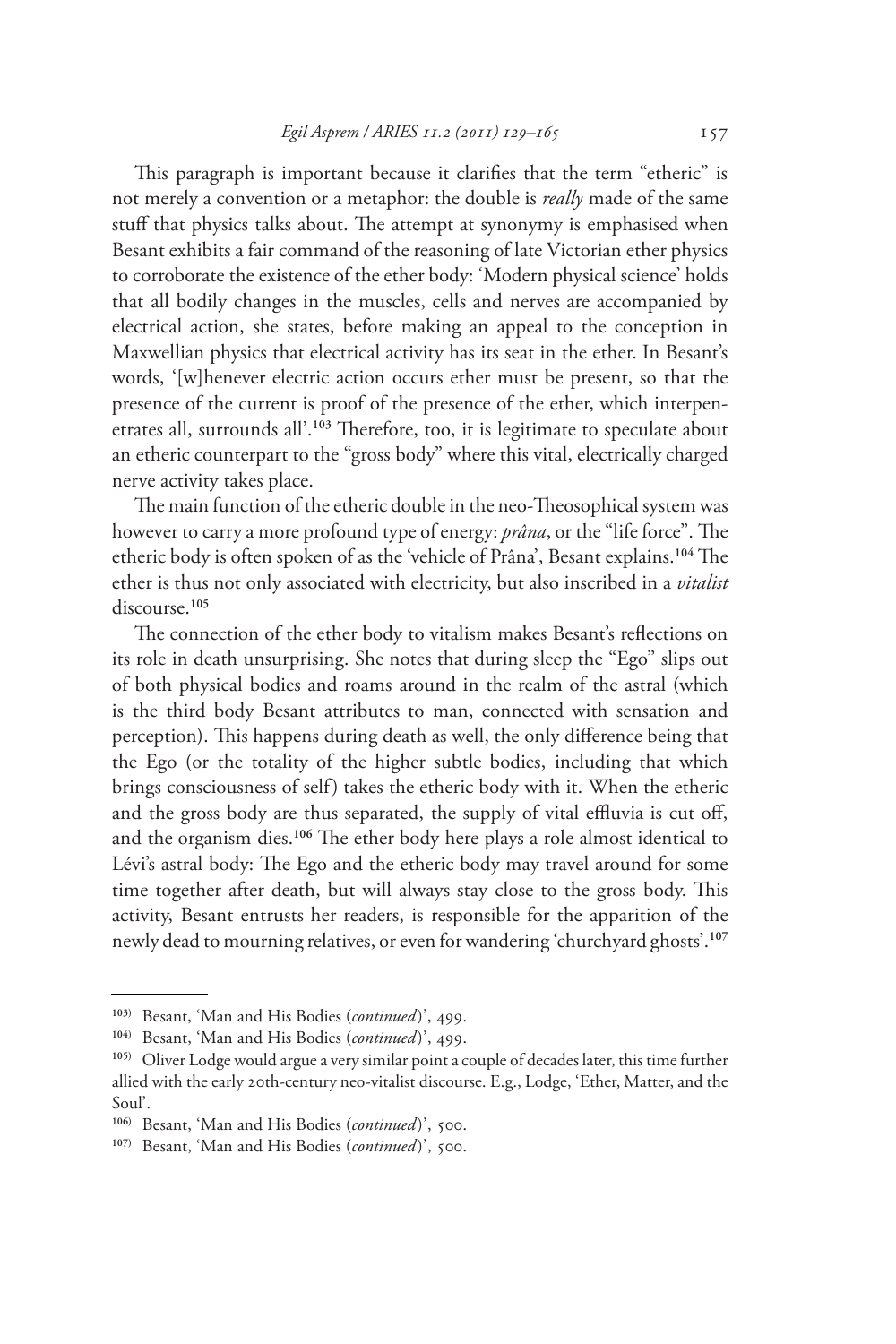After a while the Ego will cast off the etheric body as well before departing to higher regions in the astral plane, where the ether body is too coarse to travel.

Following up the theosophical tradition of reinterpreting spiritualism, Besant goes on to produce an explanation of mediumistic phenomena, notably the most exceptional cases of "physical mediumship", with reference to the etheric body. Since it is so closely connected with the vital functions of the organism it is not normally possible for people to separate the etheric from the gross body while alive. But there are some especially gifted persons who can stretch it a bit, so that it may perform functions at a slight distance. This is what Besant recognises in some materialisation phenomena, where the etheric body of the exceptionally gifted medium is extended to produce visible effects. It is made possible by the extended notion of self that comes with the concept of subtle bodies; with the physical but non-material etheric counterpart, this takes on a peculiarly concrete form. Extending the etheric body from the material in this way remains a dangerous practice, Besant warns, and may lead to nervous trouble, lethargy, and, if strained too much, death.<sup>108</sup>

The ideas connected to the ether body are, as we have seen, far from new. The notion of subtle bodies is an inheritance that has gone through numerous permutations, and the specific phenomena connected to them seem rather commonplace in occultism long before Besant's active days. But the etheric body as it emerged on the pages of *Lucifer* in the 1890s did add a scientific credibility of another order than previous attempts, allying the speculations with exciting frontline reports from the contemporary physics of ether and electromagnetism, as well as new physical theories on the nature of matter. In the ether body the various threads of an esoteric anthropology are tied together and brought into alignment with the most speculative branch of late-classical physics. Etheric existence is brought to bear on the spiritualist question of survival, but it also implies an extension of the self: spatially and semi-materially, as in the case of the explanation of the physical mediums, but also epistemologically or cognitively. Besant and Leadbeater's occult chemistry rested on an epistemological foundation built on "micro-clairvoyance", or the direct perception of sub-microscopic entities. Through a conspicuously recursive logic, this very faculty is explained by reference to the ether, while it is also through this faculty that ether itself is, supposedly, directly observed.<sup>109</sup>

<sup>&</sup>lt;sup>108)</sup> Besant, 'Man and His Bodies (continued)', 500-501.

<sup>&</sup>lt;sup>109)</sup> It is notable that the programme of occult chemistry never really died out. Not only did the Science Group of the Theosophical Society publish a follow-up in 1934 by the title The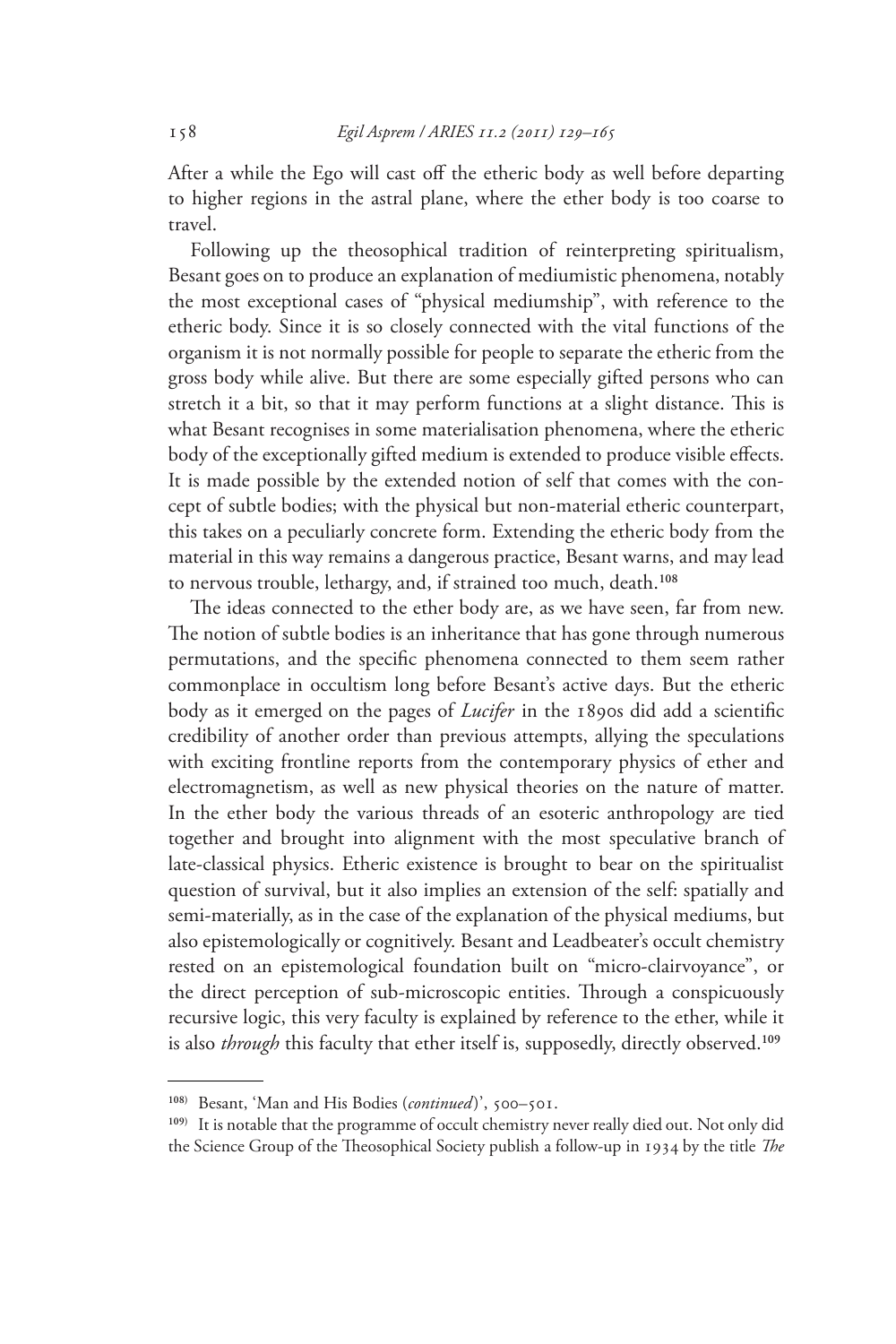#### **Concluding Remarks**

The cosmology and anthropology of late nineteenth- and early twentiethcentury esoteric systems bear the mark of a scientific culture which has now passed into oblivion to all but the historian of science. As this article has aimed to demonstrate, the late nineteenth-century physics of ether provided invaluable resources for esoteric spokespersons. The physicists themselves, despite a later reputation of having been staunch materialists, were in reality producing a number of different theories which sought to reduce matter to other, more subtle substances or processes, sometimes even offering these models as parts of an idealistic cosmology. Viewed in this light, the metaphysical ambitions of theosophists and other occultists seem less alien, less heterodox, and their appeal to educated men and women, including professional scientists, more easily understandable.

#### Bibliography

- Asprem, Egil, 'Kabbalah Recreata: Reception and Adaptation of Kabbalah in Modern Occultism', The Pomegranate International Journal for Pagan Studies 9:2 (2007), 132- $153.$
- - , 'Magic Naturalized? Negotiating Science and Occult Experience in Aleister Crowley's "Scientific Illuminism"', Aries, 8:2 (2008), 139-165.
- Bailey, Alice, *The Consciousness of the Atom*, New York: Lucifer Publishing Co., 1922.
- Barrett, William, 'Presidential address, January 29th 1904', Proceedings of the SPR, Vol. XVIII (1904), 323-350.
- Barton, Ruth, "Huxley, Lubbock, and Half a Dozen Others": Professionals and Gentlemen in the Formation of the X Club, 1851-1864', Isis, 89 (1998), 410-444.
- Benz, Ernst, The Theology of Electricity. On the Encounter and Explanation of Theology and Science in the 17th and 18th Centuries, Allison Park: Pickwick Publications, 1989
- Brain, Robert Michael, Robert S. Cohen and Ole Knudsen (eds.), Hans Christian Ørsted and the Romantic Legacy in Science. Ideas, Disciplines, Practices, Dordrecht: Springer Netherlands, 2007.
- Besant, Annie, 'Occult Chemistry', Lucifer: A Theosophical Magazine Vol. XVII (September 1895-February 1896), 211-219.
- - , 'Man and His Bodies', Lucifer: A Theosophical Magazine Vol. XVII (September 1895-February 1896), 388-401.

Field of Occult Chemistry print a large new edition with important updates in 1951; in later years, new generations have taken up the methods of clairvoyantly scrying microphysical particles. See, e.g., Besant, Leadbeater, and Jinarayadasa, Occult Chemistry; Lester E. Smith, Occult Chemistry Re-Evaluated; Stephen M. Phillips, Extra-Sensory Perception of Quarks; idem, ESP of Quarks and Superstrings.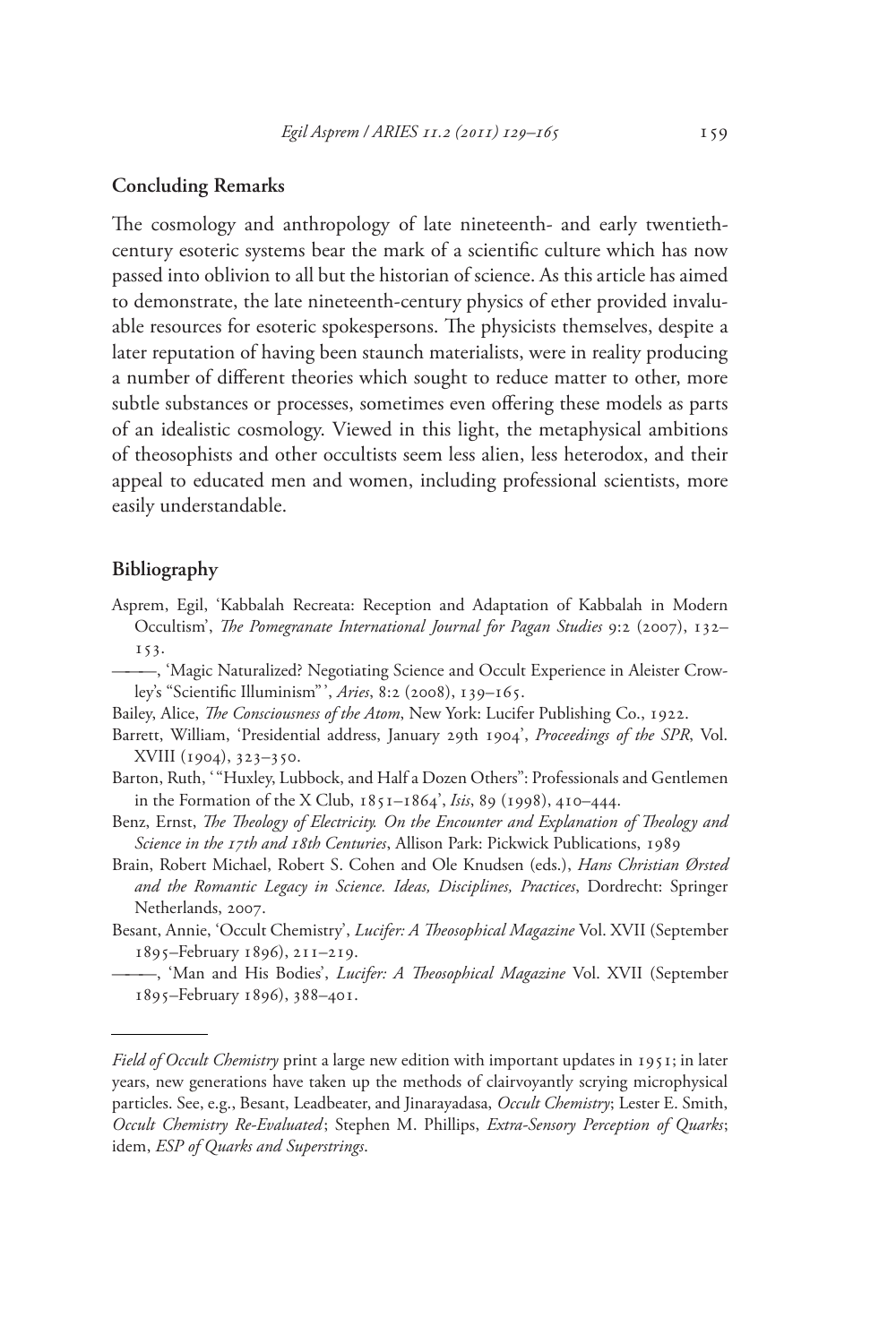- - , 'Man and His Bodies (continued)', Lucifer: A Theosophical Magazine Vol. XVII (September 1895–February 1896), 498–507.
	- -, Man and His Bodies. Theosophical Manuals No. VII, London: Theosophical Publishing Society, 1896.
- Besant, Annie & Charles W. Leadbeater, Occult Chemistry, London & Benares City: Theosophical Publishing Society, 1909.
- Besant, Annie C.W. Leadbeater & C. Jinarajadasa, Occult Chemistry: Investigations by Clairvoyant Magnification into the Structure of the Atoms of the Periodic Table and Some Compounds, Madras: Theosophical Society Adyar, 1951.
- Blavatsky, Helena Petrovna, Isis Unveiled: A Master-Key to the Mysteries of Ancient and Modern Science and Theology, Part One/Part Two, New York: Bouton, 1877.
- Bowler, P., Reconciling Science and Religion: The Debate in Early Twentieth Century Britain, Chicago: Chicago University Press, 2001.
- Bown, Nicola, Carolyn Burdett and Pamela Turschwell (eds.), The Victorian Supernatural, Cambridge: Cambridge University Press, 2004.
- Brooke, J. & G. Cantor, Reconstructing Nature: The Engagement of Science and Religion, Edinburgh: T. & T. Clark, 1998.
- Cantor, G. and M.J.S. Hodge (eds.), Conceptions of Ether: Studies in the History of Ether Theories, 1740-1900, Cambridge: Cambridge University Press, 1981.
- Cantor, G. & M.J.S. Hodge, 'Introduction: Major themes in the development of ether theories from the ancients to 1900', in: Cantor, G. and M.J.S. Hodge (eds.), Conceptions of Ether: Studies in the History of Ether Theories, 1740-1900, Cambridge: Cambridge University Press, 1981, 1-60.
	- -, 'The Theological Significance of Ethers', in: Cantor, G. and M.J.S. Hodge (eds.), Conceptions of Ether: Studies in the History of Ether Theories, 1740–1900, Cambridge: Cambridge University Press, 1981, 135-156.
- Capra, Fritjof, The Tao of Physics: An Exploration of the Parallels between Modern Physics and Eastern Mysticism, Berkeley, CA: Shambala, 1975.
- - The Turning Point: Science, Society, and the Rising Culture, London: Wildwood House, 1982.
- Crookes, William, Researches into the Phenomena of Spiritualism, London: J. Burns, 1974.
- ----, 'Some Possibilities of Electricity', Fortnightly Review 51 (1892), 173–185.
- Daniel, Dane T., 'Invisible Wombs: Rethinking Paracelsus's Concept of Body and Matter', Ambix, 53.2 (2006), 129–142.
- Dodds, E.R., 'The Astral Body in Neoplatonism', in: idem, Proclus: The Elements of Theology: A Revised Text with Translation, Introduction and Commentary, Oxford: Clarendon Press,  $1933, 313 - 321.$
- Doran, B.G., 'Field Theory in Nineteenth Century Britain', in: Cantor, G. (ed.), *Histor*ical studies for the history of science, Princeton, NJ: Princeton University Press, 1975,  $140 - 259$ .
- Faivre, Antoine, Access to Western Esotericism, Albany: State University of New York Press, 1994.
	- —, 'Borrowings and Misreadings: Edgar Allan Poe's "Mesmeric" Tales and the Strange Case of their Reception', Aries 7:1 (2007), 21-62.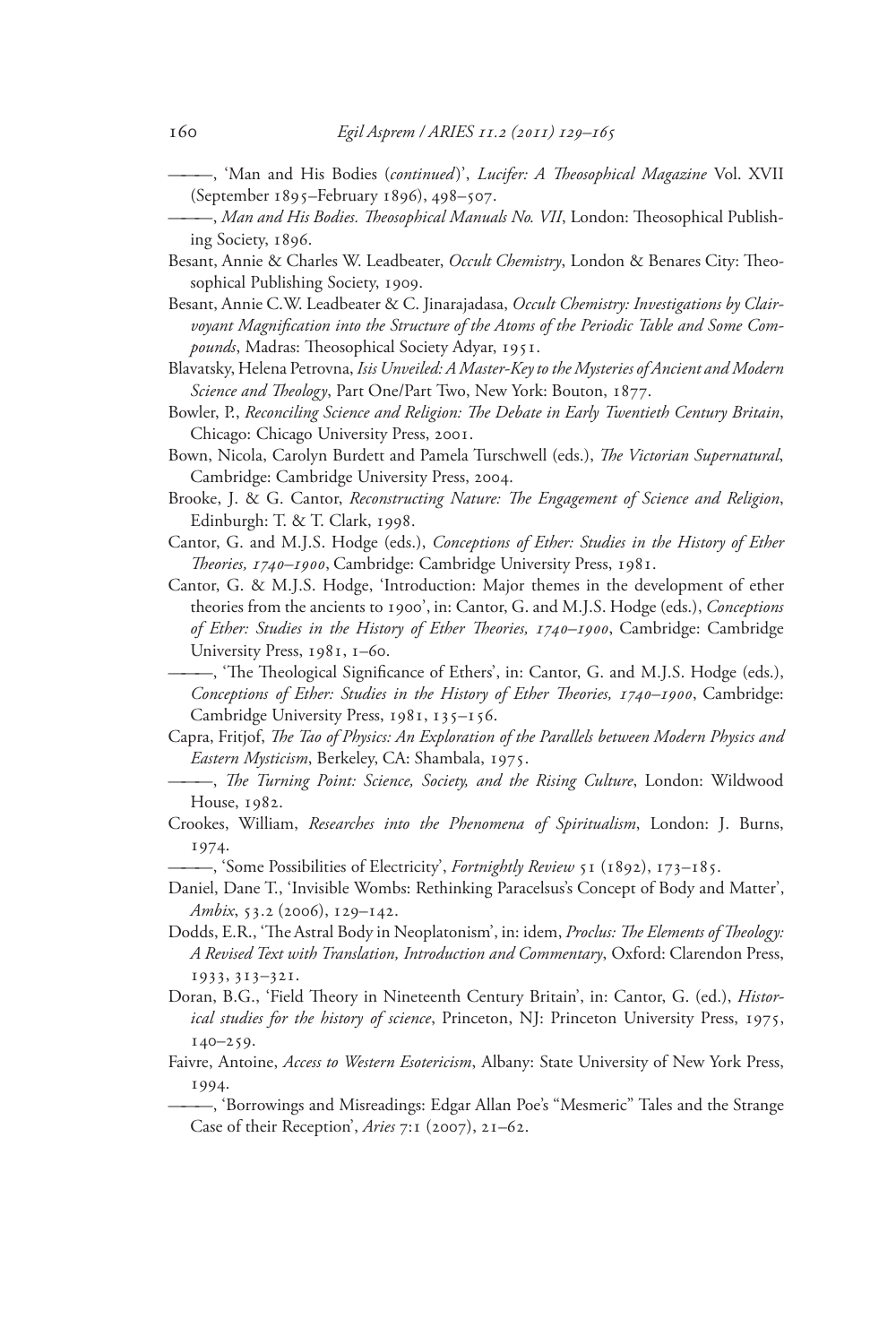- Forman, Paul, 'Weimar culture, causality, and quantum theory: adaptation by German physicists and mathematicians to a hostile environment', Historical Studies in the Physical Sciences, 3 (1971),  $I-I15$ .
	- -, 'Kausalität, Anschaullichkeit, and Individualität, or How Cultural Values Prescribed the Character and Lessons Ascribed to Quantum Mechanics', in: Stehr, Nico and Volker Meja (eds.): Society and Knowledge, Transaction Books, 1984, 333-347.
- Fournier d'Albe, E.E., The Electron Theory: A Popular Introduction to the New Theory of Electricity and Magnetism, with a Preface by G. Johnstone Stoney, London: Longmans, Gren, and Co., 1907.
- Gauld, Alan, The Founders of Psychical Research, London: Routledge & K. Paul, 1968.
- Godwin, Joscelyn, The Theosophical Enlightenment, Albany: State University of New York Press, 1994.
- Goldberg, Stanley, 'In Defense of Ether: The British Response to Einstein's Special Theory of Relativity, 1905-1911', Historical Studies in the Physical Sciences 2 (1970), 89-125.
- Goodrick-Clarke, Nicholas, 'The Esoteric Uses of Electricity: Theologies of Electricity from Swabian Pietism to Ariosophy', Aries 4:1 (2004), 69-90.
- Grean Raia, Courtenay, The Substance of Things Hoped For: Faith, Science, and Psychical Research in the Victorian Fin de Siècle, PhD dissertation, University of California, Los Angeles, 2005.
- From Ether Theory to Ether Theology: Oliver Lodge and the Physics of Immortal ity', Journal of the Behavioral Sciences, 43:1 (2007), 19-43.
- Gurney, Edmund, F.W.H. Myers, and Frank Podmore (eds.), Phantasms of the Living, two volumes, London: Society for Psychical Research / Ludgate Hill, E.C.: Trübner and Co., T886.
- Hall, Julie, 'The Saptaparña: The Meaning and Origins of the Theosophical Septenary Constitution of Man', Theosophical History 13:4 (2007), 5-38.
- Hammer, Olav, Claiming Knowledge: Strategies of Epistemology from Theosophy to the New Age, Leiden: Brill, 2001.
- Hanegraaff, Wouter, New Age Religion and Western Culture: Western Esotericism in the Mirror of Secular Thought, Leiden: Brill, 1996.
	- -, 'The New Age Movement and Western Esotericism', in: Kemp, Daren & James R. Lewis (eds.), Handbook of New Age. Leiden: Brill, 2007, 25-50.

-, 'Occult/Occultism', In: Hanegraaff, Wouter, with Antoine Faivre, Roelof van den Broek, and Jean-Pierre Brach (eds.), Dictionary of Gnosis and Western Esotericism, two volumes, Leiden: Brill, 2005, 884-889.

--------, Esotericism and the Academy: Rejected Knowledge in Western Culture, Cambridge: Cambridge University Press, forthcoming 2012.

- Harman, P.M., Energy, Force, and Matter: The Conceptual Development of Nineteenth-Century Physics, Cambridge: Cambridge University Press, 1982.
- Hazelgrove, Jenny, Spiritualism and British Society between the Wars, Manchester: Manchester University Press, 2000.
- Hecht, Jennifer Michael, The End of the Soul: Scientific Modernity, Atheism, and Anthropology in France, New York: Columbia University Press, 2003.
- Heilbron, J.L., Electricity in the 17th and 18th Centuries: A Study of Early Modern Physics, Berkeley, CA: University of California Press, 1979.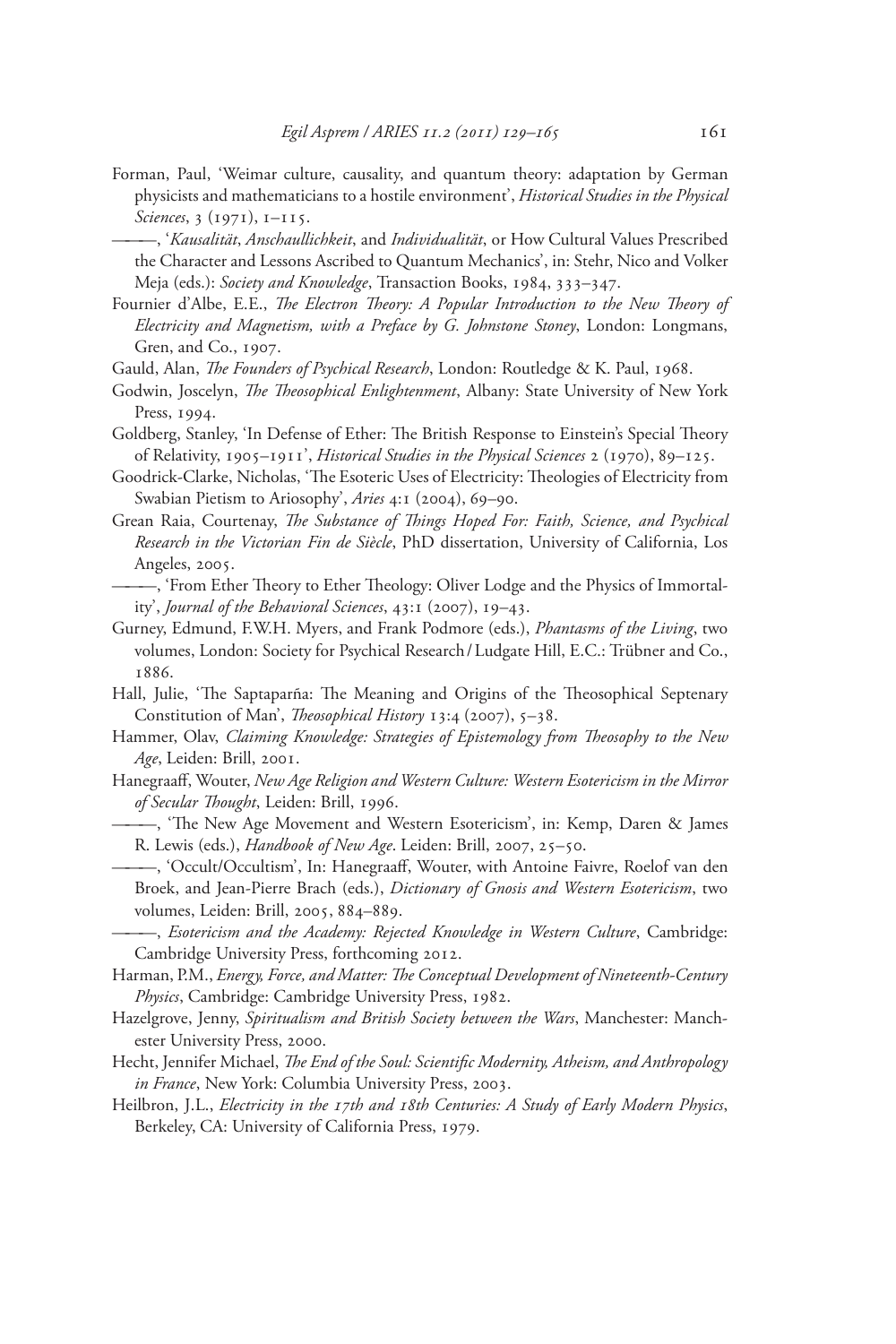- Heimann, P.M., 'Ether and Imponderables', in: Cantor, G. and M.J.S. Hodge (eds.), Conceptions of Ether: Studies in the History of Ether Theories, 1740-1900. Cambridge: Cambridge University Press, 1981, 61-84.
- Hess, David J., Science in the New Age: The Paranormal, its Defenders and Debunkers, and American Culture, Madison: University of Wisconsin Press, 1993.
- Hesse, Mary Brenda, Models and Analogies in Science, Notre Dame, IN: University of Notre Dame Press, 1966.
- Hume, A.O. 'Fragments of Occult Truth', The Theosophist, October 1881.
- Hunt, Bruce J., The Maxwellians, Ithaca, NY: Cornell University Press, 1992.
- Johnston, Jay, Angels of Desire: Esoteric Bodies, Aesthetics and Ethics, London: Equinox Publishing Ltd, 2008.
- Jolly, W.P., Sir Oliver Lodge. London: Constable, 1974.
- Kennedy, J.B., Space, Time, and Einstein: An Introduction, Chesham: Acumen, 2003.
- Kragh, Helge, Quantum Generations: A History of Physics in the Twentieth Century, Princeton, NJ: Princeton University Press, 1999.
- Laudan, L.L., Science and Hypothesis: Historical Essays on Scientific Methodology, Dordrecht & London: Reidel, 1981.
- -, 'The Medium and Its Message: a study of some philosophical controversies about ether', in: Cantor, G. and M.J.S. Hodge (eds.), Conceptions of Ether: Studies in the History of Ether Theories, 1740-1900, Cambridge: Cambridge University Press, 1981,  $157 - 186$ .
- Leadbeater, C.W., The Astral Plane: Its Scenery, Inhabitants, and Phenomena, Theosophical Manuals No. V, third revised edition, London: Theosophical Publishing Society, 1900.
	- —, Man Visible and Invisible: Examples of Different Types of Men as Seen by Means of Trained Clairvoyance, Adyar: Theosophical Publishing Society, 1902.
	- -, The Chakras: An Introduction, New Delhi: Cosmo Books, 2003 (1927).
- Lehrich, Christopher I., The Occult Mind: Magic in Theory and Practice, Ithaca, NY: Cornell University Press, 2007.
- Lévi, Eliphas, Transcendental Magic: Its Doctrine and Ritual, translated by A.E. Waite, York Beach: Weiser Books, 2001 (1856).
- Lodge, Oliver, 'Experiments in Thought Transference', The Proceedings for the Society for Psychical Research 2 (1884), 189-200.
- -, Modern Views on Matter. Romanes Lecture, 1903, Oxford: Clarendon Press, 1915  $(1903)$ .
- -------, 'Presidential Address, March 1902', Proceedings of the SPR, 1901-1903, 37-57.
- ----, Raymond: or Life and Death: With Examples of the Evidence for the Survival of Memory and Affection After Death, London: Methuen, 1916.
- ----, 'Ether, Matter, and the Soul', The Hibbert Journal 17:2 (1919).
- My Philosophy, London: Hodder & Stoughton, 1933.
- Luckhurst, Roger, The Invention of Telepathy 1870-1901, Oxford: Oxford University Press, 2002.
- McCormmach, Russell, 'H.A. Lorentz and the Electromagnetic View of Nature', Isis 61:4  $(1970), 459 - 497.$
- McIntosh, Christopher, Eliphas Lévi and the French Occult Revival, New York: Samuel Weiser, 1974.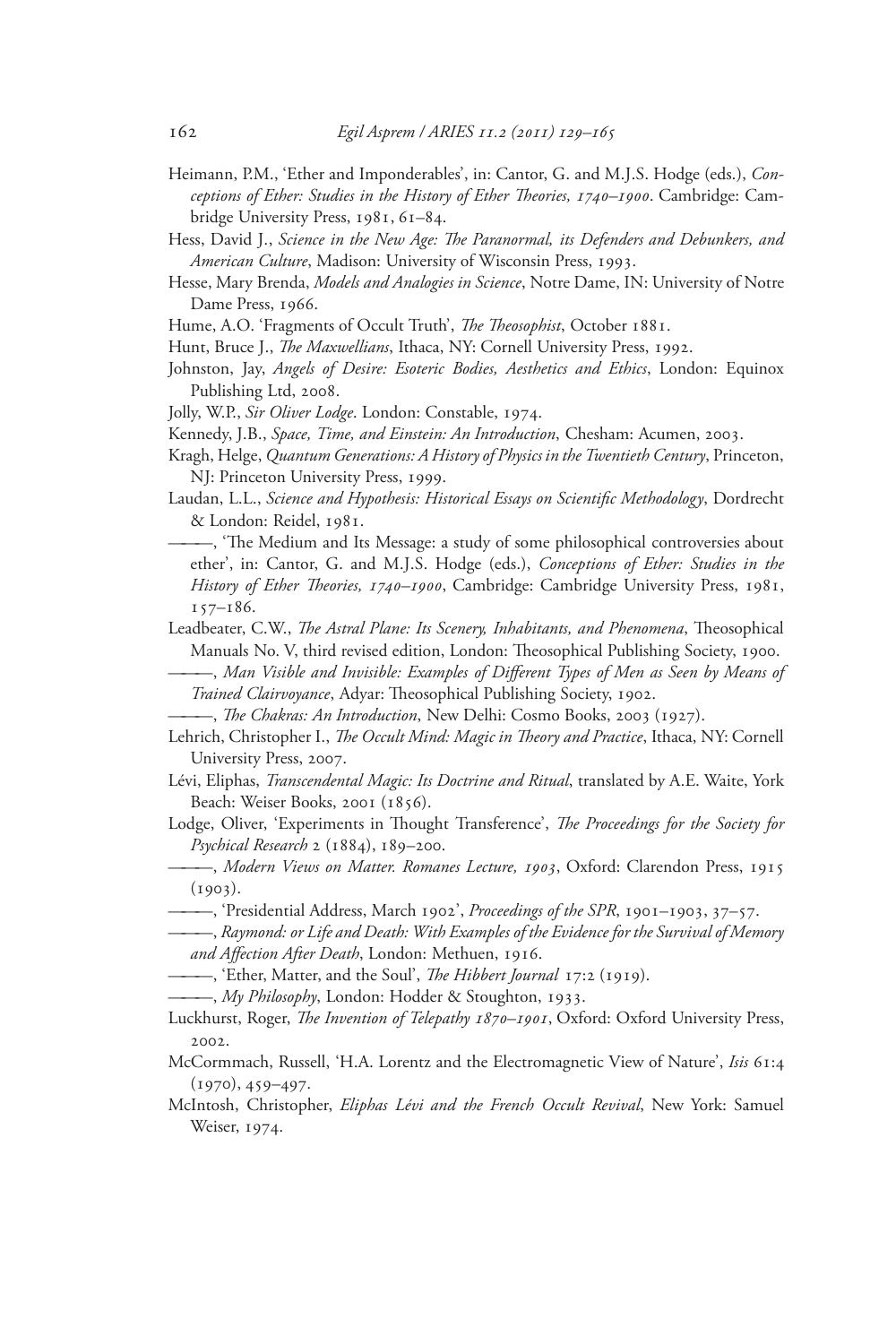- Medhurst, R.G. (ed.), Crookes and the Spirit World: A Collection of Writings by or Concerning the Work of Sir William Crookes, O.M., F.R.S., in the Field of Psychical Research, London: Souvenir Press, 1972.
- Méheust, Bertrand, Somnambulisme et médiumnité, vol. II: Le choc des sciences psychiques, Paris: Synthélabo, 1999.
- Morrisson, Mark S., Modern Alchemy: Occultism and the Emergence of Atomic Theory, Oxford: Oxford University Press, 2007.
- - Soundary-Work, Border Crossings, and Trading Zones', Appendix A in: idem, Modern Alchemy: Occultism and the Emergence of Atomic Theory, Oxford: Oxford University Press, 2007, 195-204.
- Nethercot, Arthur Hobart, The First Five Lives of Annie Besant, Chicago: University of Chicago Press, 1961.
- -, The Last Four Lives of Annie Besant, Chicago: University of Chicago Press, 1963.
- Noakes, Richard, 'Telegraphy is an Occult Art: Cromwell Fleetwood Varley and the Diffusion of Electricity to the Other World', British Journal for the History of Science 32  $(1999), 421 - 459.$ 
	- -, "The Bridge Which Is between Physical and Psychical Research": William Fletcher Barrett, Sensitive Flames and Spiritualism', History of Science 42 (2004), 419-464.
- - Spiritualism, Science and the Supernatural in mid-Victorian Britain', in: Brown, Nicola et al. (eds.), *The Victorian Supernatural*, Cambridge: Cambridge University Press,  $2004, 23 - 43.$ 
	- -, 'Ethers, Religion and Politics in Late-Victorian Physics: Beyond the Wynne Thesis', History of Science, 43: 4 (2005), 415-455.
- -----, 'The "World of the Infinitely Little": Connecting Physical and Psychical Realities circa 1900', Studies in History and Philosophy of Science 39 (2008), 323-334.
- Nye, Mary Jo, 'N-Rays: An Episode in the History and Psychology of Science', Historical Studies in the Physical Sciences 11:1 (1980), 125-156.
- O'Hara, J.G. & W. Pricha, Hertz and the Maxwellians: A Study and Documentation of the Discovery of Electromagnetic Wave Radiation, 1873-1894, London: Peter Peregrinus Ltd, 1987.
- Olson, Richard G., Science and Scientism in Nineteenth-Century Europe, Urbana, IL: University of Illinois Press, 2008.
- Oppenheim, Janet, The Other World: Spiritualism and Psychical Research in England, 1850-1914, Cambridge: Cambridge University Press, 1985.
- Owen, Alex, The Place of Enchantment: British Occultism and the Culture of the Modern, Chicago & London: University of Chicago Press, 2004.
- Paley, William, Natural Theology: Or, Evidences of the Existence and Attributes of Deity, Collected from the Appearances of Nature, Faulder: Bridgewater Treatises, 1803.
- Phillips, Stephen M., Extra-Sensory Perception of Quarks, Wheaton: Theosophical Publishing House, 1980.
- -, ESP of Quarks and Superstrings, New Delhi: New Age International, 1996.
- Powell, Arthur E., The Etheric Double and Allied Phenomena, London: Theosophical Publishing House, 1925.
- Reichenbach, Karl von, Odisch-magnetische Briefe, Stuttgart & Tübingen: J.G. Cotta'scher Verlag, 1852.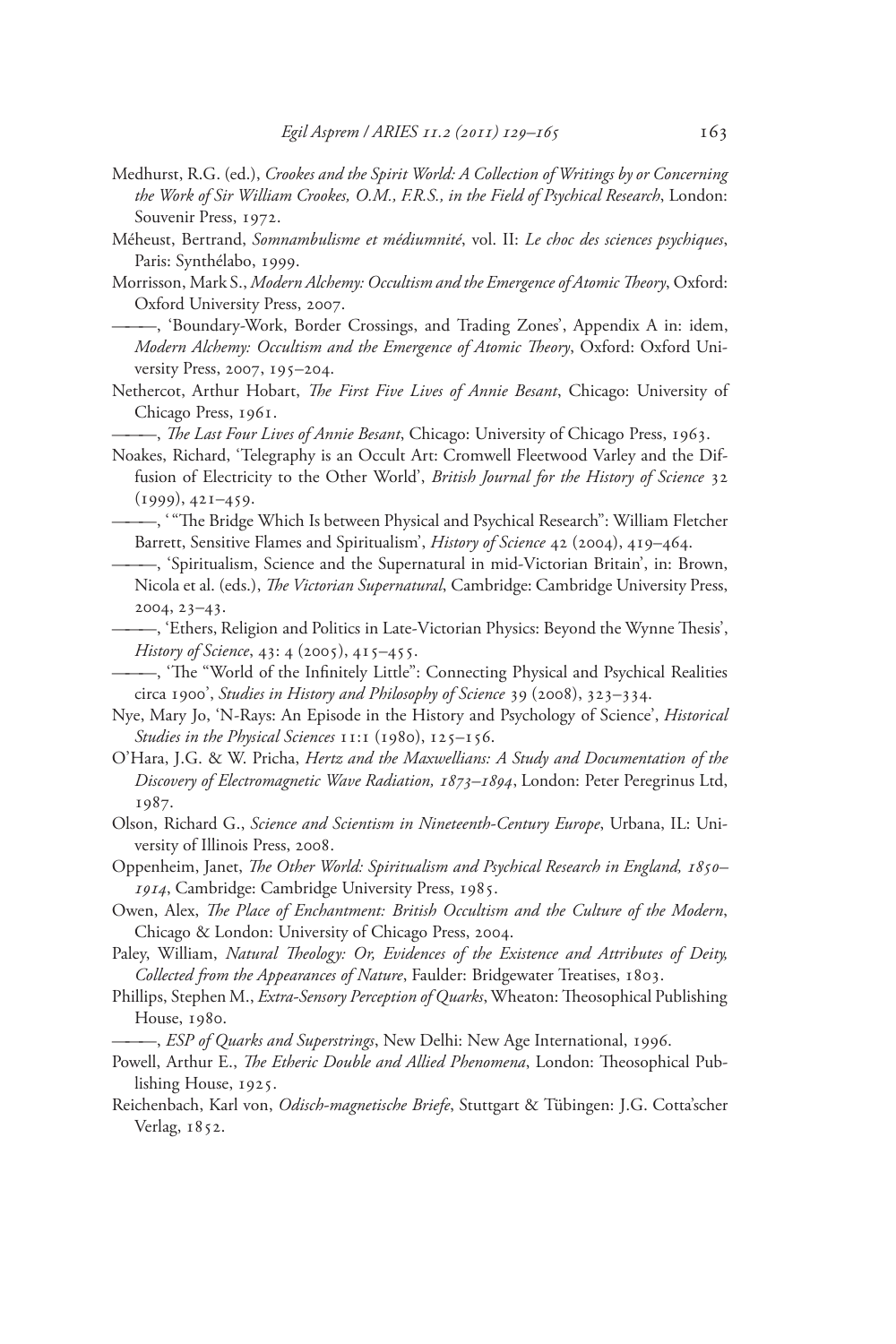- Siegel, Daniel M., 'Thomson, Maxwell, and the Universal Ether in Victorian Physics', in: Cantor, G. and M.J.S. Hodge (eds.), Conceptions of Ether: Studies in the History of Ether Theories, 1740-1900, Cambridge: Cambridge University Press 1981, 140-259.
- Sinnett, A.P., Esoteric Buddhism, Boston & New York: Houghton, Mifflin and Company, 1893.
- Smith, Lester E., Occult Chemistry Re-Evaluated, Wheaton: Theosophical Publishing House,  $1982.$
- Staley, Richard, 'Worldviews and physicists' experience of disciplinary change: on the uses of 'classical' physics', Studies in the History and Philosophy of Science 39 (2008), 298-311.
- Stein, Howard, "Subtler Forms of Matter" in the Period following Maxwell', in: Cantor, G. and M.J.S. Hodge (eds.), Conceptions of Ether: Studies in the History of Ether Theories, 1740-1900, Cambridge: Cambridge University Press 1981, 309-340.
- Stewart, Balfour & P.G. Tait, Unseen Universe, or Physical Speculations on a Future State, New York: Macmillan, 1975.
- Stoljar, Daniel. 'Physicalism', Stanford Encyclopedia of Philosophy, online: http://plato .stanford.edu/entries/physicalism/ 2009.
- Taylor, Anne, Annie Besant: A Biography, Oxford: Oxford University Press, 1992.
- Tillett, Gregory, The Elder Brother: A Biography of Charles Webster Leadbeater, London: Routledge & Kegan Paul, 1982.
- Turner, Frank Miller, Between Science and Religion: the Reaction to Scientific Naturalism in Late Victorian England, New Haven: Yale University Press, 1974.
- ------, 'Victorian Scientific Naturalism and Thomas Carlyle', in idem, Contesting Cultural Authority: Essays in Victorian Intellectual Life, Cambridge: Cambridge University Press,  $1993, 131 - 150.$
- Vickers, Brian, 'Analogy versus Identity: the Rejection of Occult Symbolism, 1580-1680', in: Vickers, Brian (ed.), Occult and Scientific Mentalities in the Renaissance, Cambridge: Cambridge University Press, 1984, 95-163.
- ----, 'On the Function of Analogy in the Occult', in: Merkel, Ingrid and Allen G. Debus (eds.), Hermeticism and the Renaissance, London: Associated University Press, 1988, 265- $292.$
- Warwick, Alex, 'Margins and Centres'. In: Clifford, David, Elisabeth Wadge, Alex Warwick, and Martin Willis (eds.), Repositioning Victorian Sciences: Shifting Centres in Nineteenth-Century Scientific Thinking, London: Anthem Press, 2006, 1-16.
- Webb, James, The Flight from Reason, London: Macdonald, 1971.

-, The Occult Establishment, La Salle: Open Court Publishing Company, 1976.

- Whittaker, Edmund Taylor, A History of the Theories of Aether and Electricity, two volumes, London: Thomas Nelson and Sons, 1951/1953.
- Wilson, David B., 'The Thought of Late Victorian Physicists: Oliver Lodge's Ethereal Body', Victorian Studies  $15:1 (1971), 29-48.$
- Kelvin and Stokes: A Comparative Study in Victorian Physics, London: Tylor and Francis, 1987.
- Winter, Alison, Mesmerized: Powers of Mind in Victorian Britain, Chicago: University of Chicago Press, 1988.
- Wise, M. Norton, 'German Concepts of Force, Energy, and the Electromagnetic Ether: